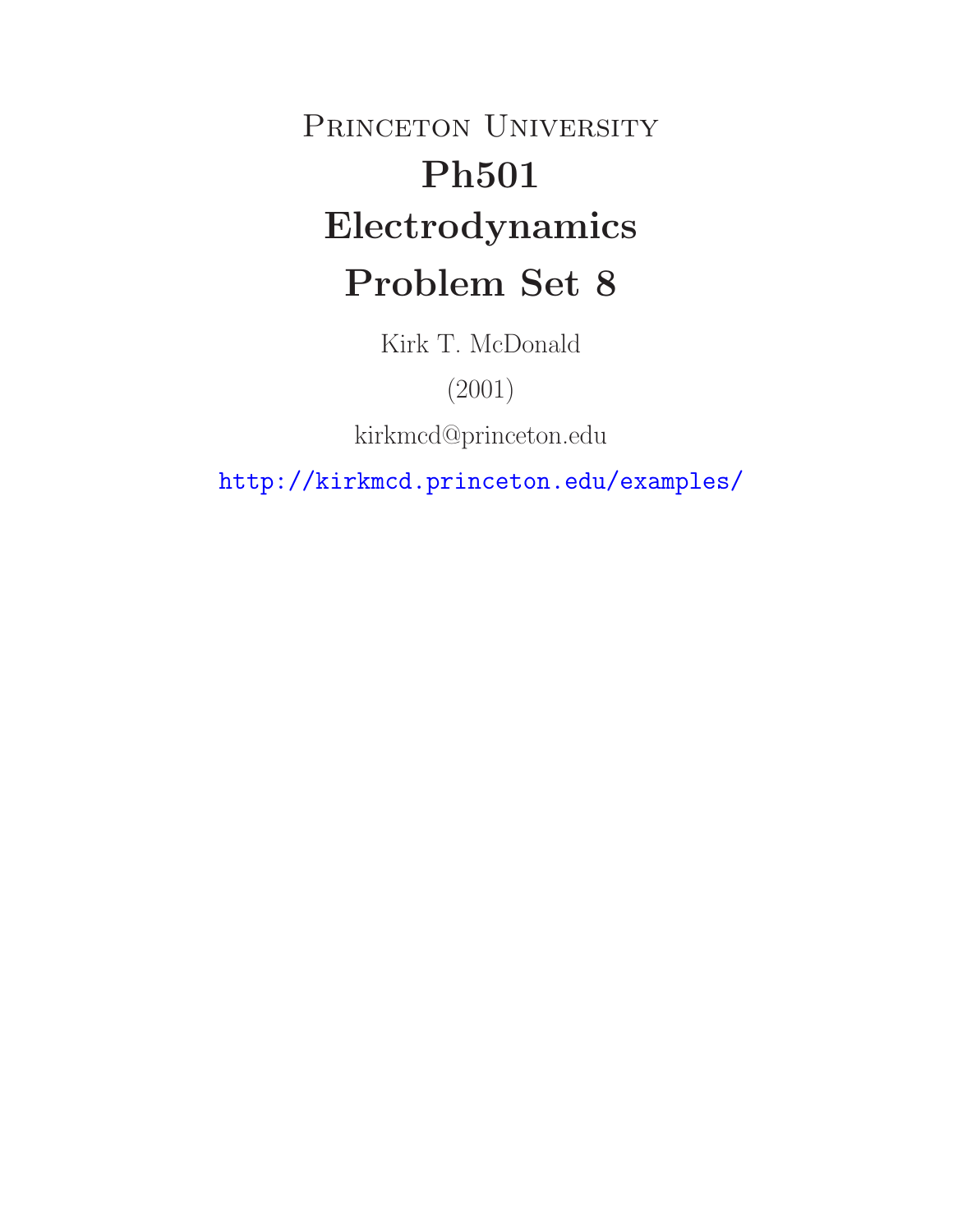## 1. **Wire with a Linearly Rising Current**

A neutral wire along the z-axis carries current  $I$  that varies with time  $t$  according to,

$$
I(t) = \begin{cases} 0 & (t \le 0), \\ \alpha t & (t > 0), \end{cases}
$$
  $\alpha$  is a constant. (1)

Deduce the time-dependence of the electric and magnetic fields, **E** and **B**, observed at a point  $(r, \theta = 0, z = 0)$  in a cylindrical coordinate system about the wire. Use your expressions to discuss the fields in the two limiting cases that  $ct \gg r$  and  $ct = r + \epsilon$ , where c is the speed of light and  $\epsilon \ll r$ .

The related, but more intricate case of a solenoid with a linearly rising current is considered in http://kirkmcd.princeton.edu/examples/solenoid.pdf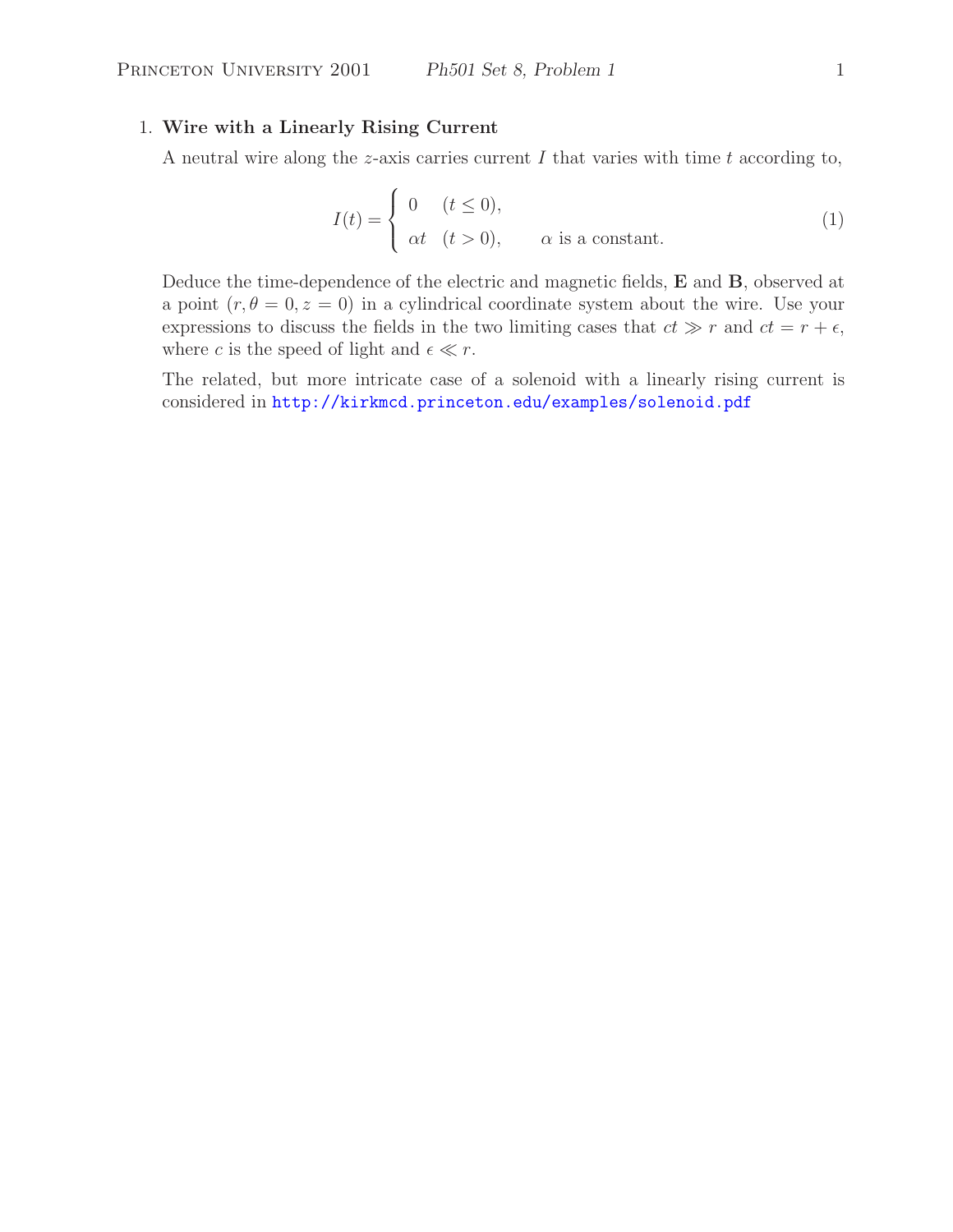## 2. **Harmonic Multipole Expansion**

A common alternative to the multipole expansion of electromagnetic radiation given in Lecture 16 of the Notes assumes from the beginning that the motion of the charges is oscillatory with angular frequency  $\omega$ . However, we still use the essence of the Hertz method wherein the current density is related to the time derivative of a polarization:<sup>1</sup>

$$
\mathbf{J} = \dot{\mathbf{p}}.\tag{2}
$$

The radiation fields will be deduced from the retarded vector potential,

$$
\mathbf{A} = \frac{1}{c} \int \frac{[\mathbf{J}]}{r} d\mathrm{Vol} = \frac{1}{c} \int \frac{[\dot{\mathbf{p}}]}{r} d\mathrm{Vol},\tag{3}
$$

which is a solution of the (Lorenz gauge) wave equation,

$$
\nabla^2 \mathbf{A} - \frac{1}{c^2} \frac{\partial^2 \mathbf{A}}{\partial t^2} = -\frac{4\pi}{c} \mathbf{J}.
$$
 (4)

Suppose that the Hertzian electric dipole vector **p** has oscillatory time dependence,

$$
\mathbf{p}(\mathbf{x},t) = \mathbf{p}_{\omega}(\mathbf{x})e^{-i\omega t}.
$$
 (5)

Using the expansion,

$$
r = R - \mathbf{r}' \cdot \hat{\mathbf{n}} + \dots \tag{6}
$$

of the distance  $r$  from source to observer,



to show that

$$
\mathbf{A} = -i\omega \frac{e^{i(kR - \omega t)}}{cR} \int \mathbf{p}_{\omega}(\mathbf{r}') \left(1 + \mathbf{r}' \cdot \hat{\mathbf{n}} \left(\frac{1}{R} - ik\right) + ...\right) d\text{Vol}',\tag{7}
$$

where no assumption is made that  $R \gg$  source size or that  $R \gg \lambda = 2\pi/k = 2\pi c/\omega$ .

Consider now only the leading term in this expansion, which corresponds to electric dipole radiation. Introducing the total electric dipole moment,

$$
\mathbf{P} \equiv \int \mathbf{p}_{\omega}(\mathbf{r}') \ d\text{Vol}',\tag{8}
$$

<sup>1</sup>Some consideration of the related topics of Hertz vectors and scalars is given in the Appendix of http://kirkmcd.princeton.edu/examples/smallloop.pdf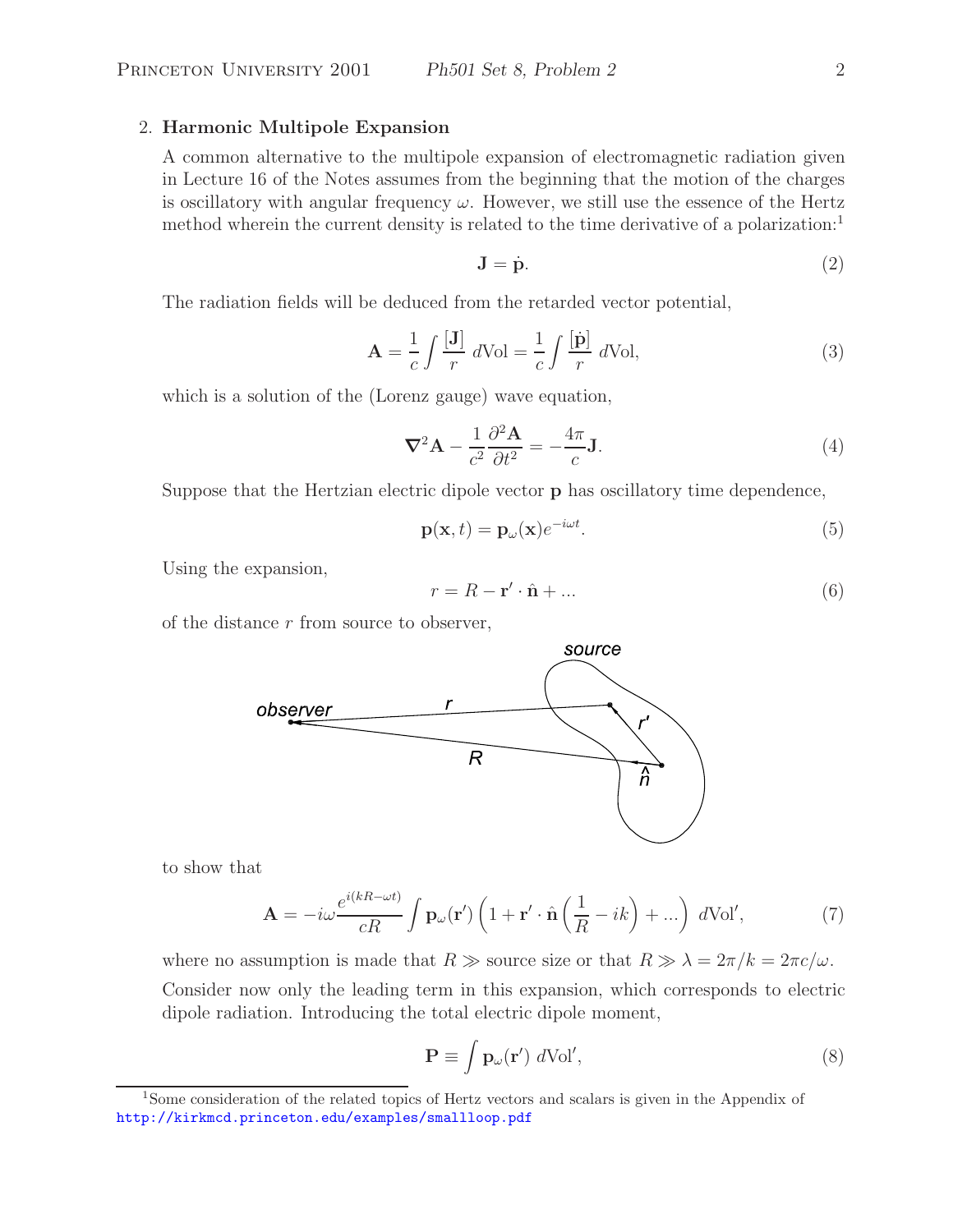use,

$$
\mathbf{B} = \nabla \times \mathbf{A} \quad \text{and} \quad \nabla \times \mathbf{B} = \frac{1}{c} \frac{\partial \mathbf{E}}{\partial t} \tag{9}
$$

to show that for an observer in vacuum the electric dipole radiation fields are,,

$$
\mathbf{B} = k^2 \frac{e^{i(kR - \omega t)}}{R} \left( 1 + \frac{i}{kR} \right) \hat{\mathbf{n}} \times \mathbf{P},\tag{10}
$$

$$
\mathbf{E} = k^2 \frac{e^{i(kR - \omega t)}}{R} \left\{ \hat{\mathbf{n}} \times (\mathbf{P} \times \hat{\mathbf{n}}) + \left[ 3(\hat{\mathbf{n}} \cdot \mathbf{P})\hat{\mathbf{n}} - \mathbf{P} \right] \left( \frac{1}{k^2 R^2} - \frac{i}{kR} \right) \right\}.
$$
 (11)

Alternatively, deduce the electric field from both the scalar and vector potentials via,

$$
\mathbf{E} = -\nabla \phi - \frac{1}{c} \frac{\partial \mathbf{A}}{\partial t},\qquad(12)
$$

in both the Lorenz and Coulomb gauges.

For large R,

$$
\mathbf{B}_{\text{far}} \approx k^2 \frac{e^{i(kR - \omega t)}}{R} \hat{\mathbf{n}} \times \mathbf{P}, \qquad \mathbf{E}_{\text{far}} \approx \mathbf{B}_{\text{far}} \times \hat{\mathbf{n}}, \tag{13}
$$

while for small  $R$ ,

$$
\mathbf{B}_{\text{near}} \approx \frac{ik}{R^2} (\hat{\mathbf{n}} \times \mathbf{P}) e^{-i\omega t}, \qquad \mathbf{E}_{\text{near}} \approx \frac{3(\hat{\mathbf{n}} \cdot \mathbf{P}) \hat{\mathbf{n}} - \mathbf{P}}{R^3} e^{-i\omega t}, \tag{14}
$$

Thus,  $B_{\text{near}} \ll E_{\text{near}}$ , and the electric field  $\mathbf{E}_{\text{near}}$  has the shape of the static dipole field of moment **P**, modulated at frequency  $\omega$ .

Calculate the Poynting vector of the fields of a Hertzian oscillating electric dipole (10)- (11) at all points in space. Show that the time-averaged Poynting vector has the same form in the near zone as it does in the far zone, which confirms that (classical) radiation exists both close to and far from the source.

Extend your discussion to the case of an oscillating, point magnetic dipole by noting that if  $\mathbf{E}(\mathbf{r},t)$  and  $\mathbf{B}(\mathbf{r},t)$  are solutions to Maxwell's equations in free space (*i.e.*, where the charge density  $\rho$  and current density **J** are zero), then the **dual** fields,

$$
\mathbf{E}'(\mathbf{r},t) = -\mathbf{B}(\mathbf{r},t), \qquad \mathbf{B}'(\mathbf{r},t) = \mathbf{E}(\mathbf{r},t), \tag{15}
$$

are also solutions.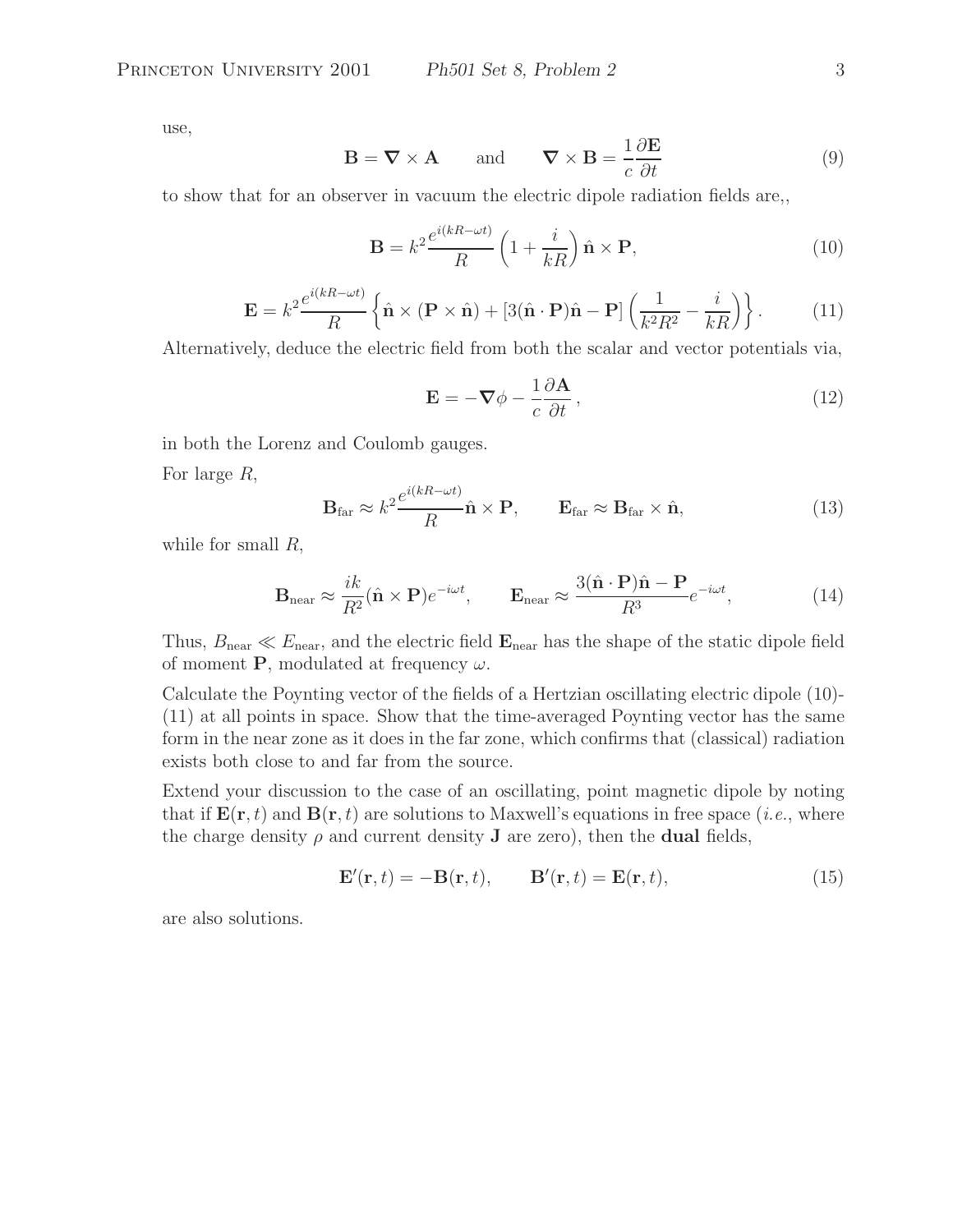# 3. **Rotating Electric Dipole**

An electric dipole of moment  $p_0$  lies in the x-y plane and rotates about the x axis with angular velocity  $\omega$ .



Calculate the radiation fields and the radiated power according to an observer at angle  $\theta$  to the z axis in the x-z plane.

Define  $\hat{\mathbf{n}}$  towards the observer, so that  $\hat{\mathbf{n}} \cdot \hat{\mathbf{z}} = \cos \theta$ , and let  $\mathbf{l} = \hat{\mathbf{y}} \times \hat{\mathbf{n}}$ .



Show that,

$$
\mathbf{B}_{\rm rad} = p_0 k^2 \frac{e^{i(kr - \omega t)}}{r} (\cos \theta \hat{\mathbf{y}} - i \hat{\mathbf{l}}), \qquad \mathbf{E}_{\rm rad} = p_0 k^2 \frac{e^{i(kr - \omega t)}}{r} (\cos \theta \hat{\mathbf{l}} + i \hat{\mathbf{y}}), \qquad (16)
$$

where  $r$  is the distance from the center of the dipole to the observer.

Note that for an observer in the x-y plane  $(\hat{\mathbf{n}} = \hat{\mathbf{x}})$ , the radiation is linearly polarized, while for an observer along the z axis it is circularly polarized.

Show that the (time-averaged) radiated power is given by,

$$
\frac{d\langle P \rangle}{d\Omega} = \frac{c}{8\pi} p_0^2 k^4 (1 + \cos^2 \theta), \qquad \langle P \rangle = \frac{2cp_0^2 k^4}{3} = \frac{2p_0^2 \omega^4}{3c^3}.
$$
 (17)

This example gives another simple picture of how radiation fields are generated. The field lines emanating from the dipole become twisted into spirals as the dipole rotates. At large distances, the field lines are transverse...

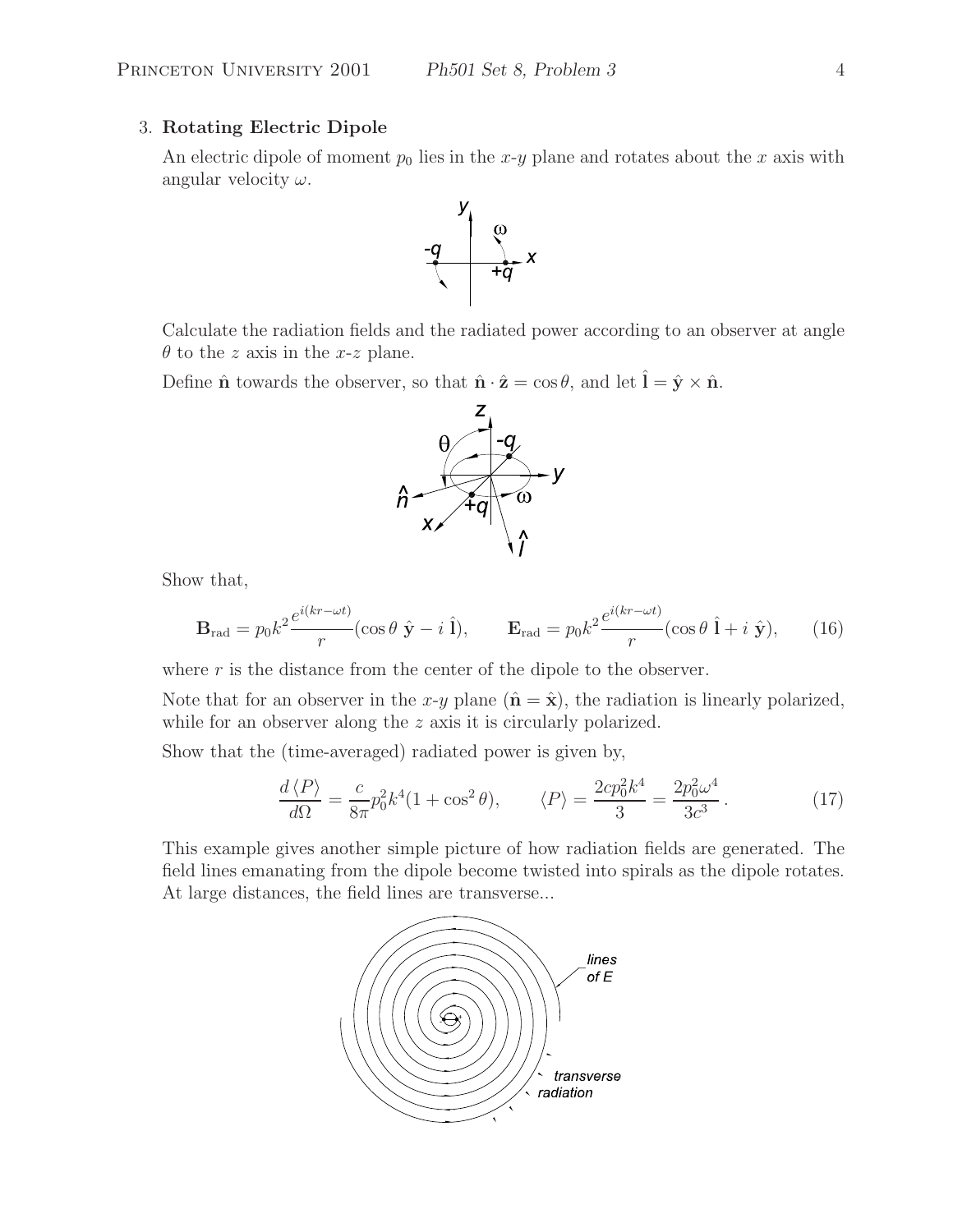# 4. **Magnetars**

The x-ray pulsar SGR1806-20 has recently been observed to have a period  $T$  of 7.5 s and a relatively large "spindown" rate  $|\dot{T}| = 8 \times 10^{-11}$ . See, C. Kouveliotou *et al.*, *An*<br>
Y assembly with a summation we want is field in the off a general process CO 1906.20. *X-ray pulsar with a superstrong magnetic field in the soft* γ*-ray repeater SGR1806-20*, Nature **393**, 235-237 (1998).<sup>2</sup>

Calculate the maximum magnetic field at the surface of this pulsar, assuming it to be a standard neutron star of mass  $1.4M_{\odot} = 2.8 \times 10^{30}$  kg and radius 10 km, that the mass density is uniform, that the spindown is due to electromagnetic radiation, and that the angular velocity vector is perpendicular to the magnetic dipole moment of the pulsar.

Compare the surface magnetic field strength to the so-called QED critical field strength  $m^2c^3/e\hbar = 4.4 \times 10^{13}$  gauss, at which electron-positron pair creation processes become highly probable.

<sup>2</sup>http://kirkmcd.princeton.edu/examples/EM/kouveliotou\_nature\_393\_235\_98.pdf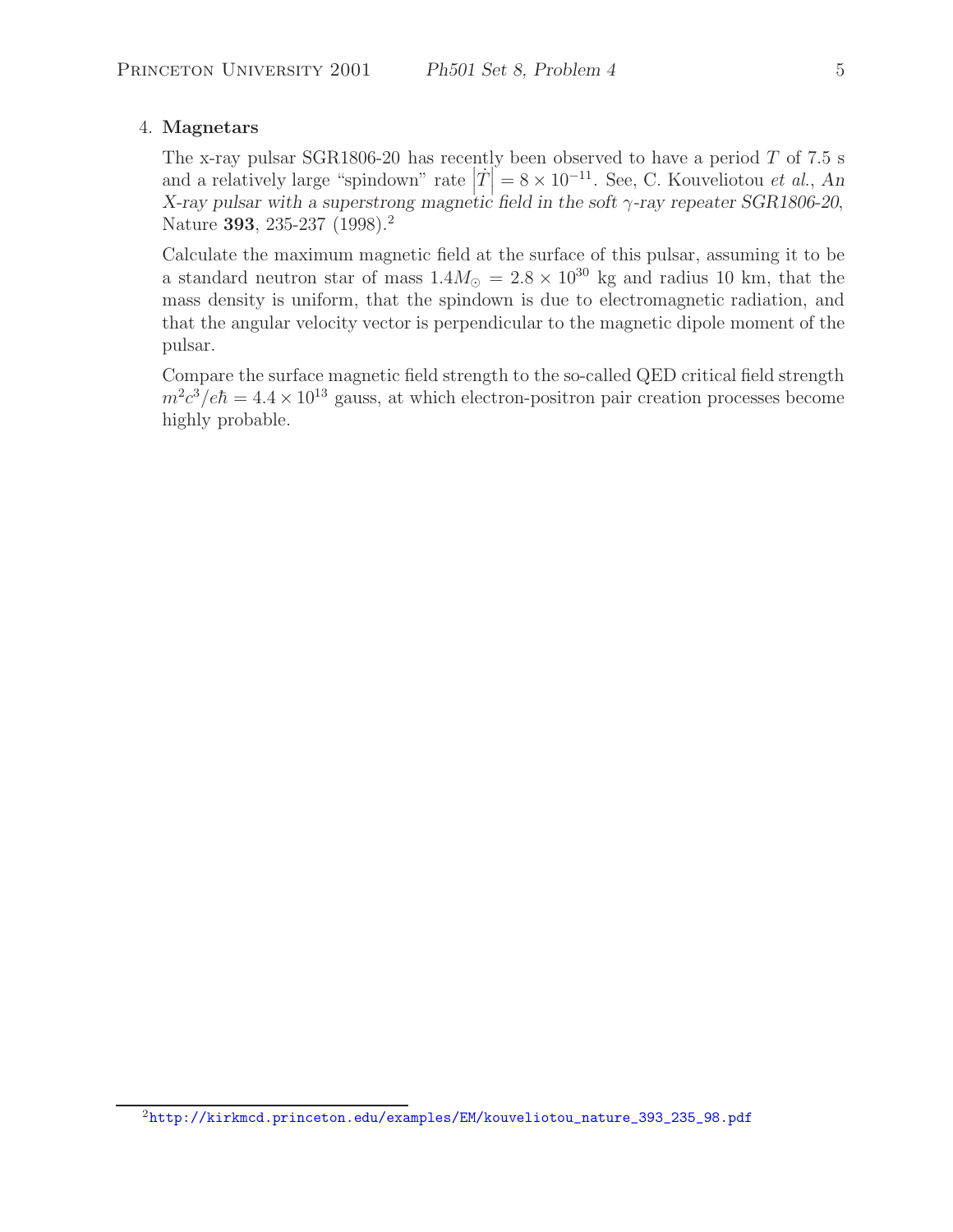# 5. **Radiation of Angular Momentum**

Recall that we identified a field momentum density,

$$
\mathbf{P}_{\text{field}} = \frac{\mathbf{S}}{c^2} = \frac{U}{c}\hat{\mathbf{k}},\tag{18}
$$

and angular momentum density,

$$
\mathcal{L}_{\text{field}} = \mathbf{r} \times \mathbf{P}_{\text{field}}.\tag{19}
$$

Show that for oscillatory sources, the time-average angular momentum radiated into unit solid angle per second is (the real part of),

$$
\frac{d\langle \mathbf{L} \rangle}{dt \, d\Omega} = \frac{1}{8\pi} r^3 [\mathbf{E}(\hat{\mathbf{n}} \cdot \mathbf{B}^*) - \mathbf{B}^*(\hat{\mathbf{n}} \cdot \mathbf{E})]. \tag{20}
$$

Thus, the radiated angular momentum is zero for purely transverse fields.

In eq. (11) of Prob. 2 above, we found that for electric dipole radiation there is a term in **E** with  $\mathbf{E} \cdot \hat{\mathbf{n}} \propto 1/r^2$ . Show that for radiation by an oscillating electric dipole **p**,

$$
\frac{d\left\langle \mathbf{L} \right\rangle}{dt \, d\Omega} = \frac{ik^3}{4\pi} (\hat{\mathbf{n}} \cdot \mathbf{p}) (\hat{\mathbf{n}} \times \mathbf{p}^*).
$$
\n(21)

If the dipole moment **p** is real, eq. (21) tells us that no angular momentum is radiated. However, when **p** is real, the radiation is linearly polarized and we expect it to carry no angular momentum.

Rather, we need circular (or elliptical) polarization to have radiated angular momentum.

The radiation fields (16) of Prob. 2 are elliptically polarized. Show that in this case the radiated angular momentum distribution is,

$$
\frac{d\langle \mathbf{L} \rangle}{dt \, d\Omega} = -\frac{k^3}{4\pi} p_0^2 \sin \theta \, \hat{\mathbf{l}}, \qquad \text{and} \qquad \frac{d\langle \mathbf{L} \rangle}{dt} = \frac{\langle P \rangle}{\omega} \, \hat{\mathbf{z}} \,.
$$
 (22)

[These relations carry over into the quantum realm where a single (left-hand) circularly polarized photon has  $U = \hbar \omega$ ,  $\mathbf{p} = \hbar \mathbf{k}$ , and  $L = \hbar$ .]

For a another view of electromagnetic waves that carry angular momentum, see http://kirkmcd.princeton.edu/examples/oblate\_wave.pdf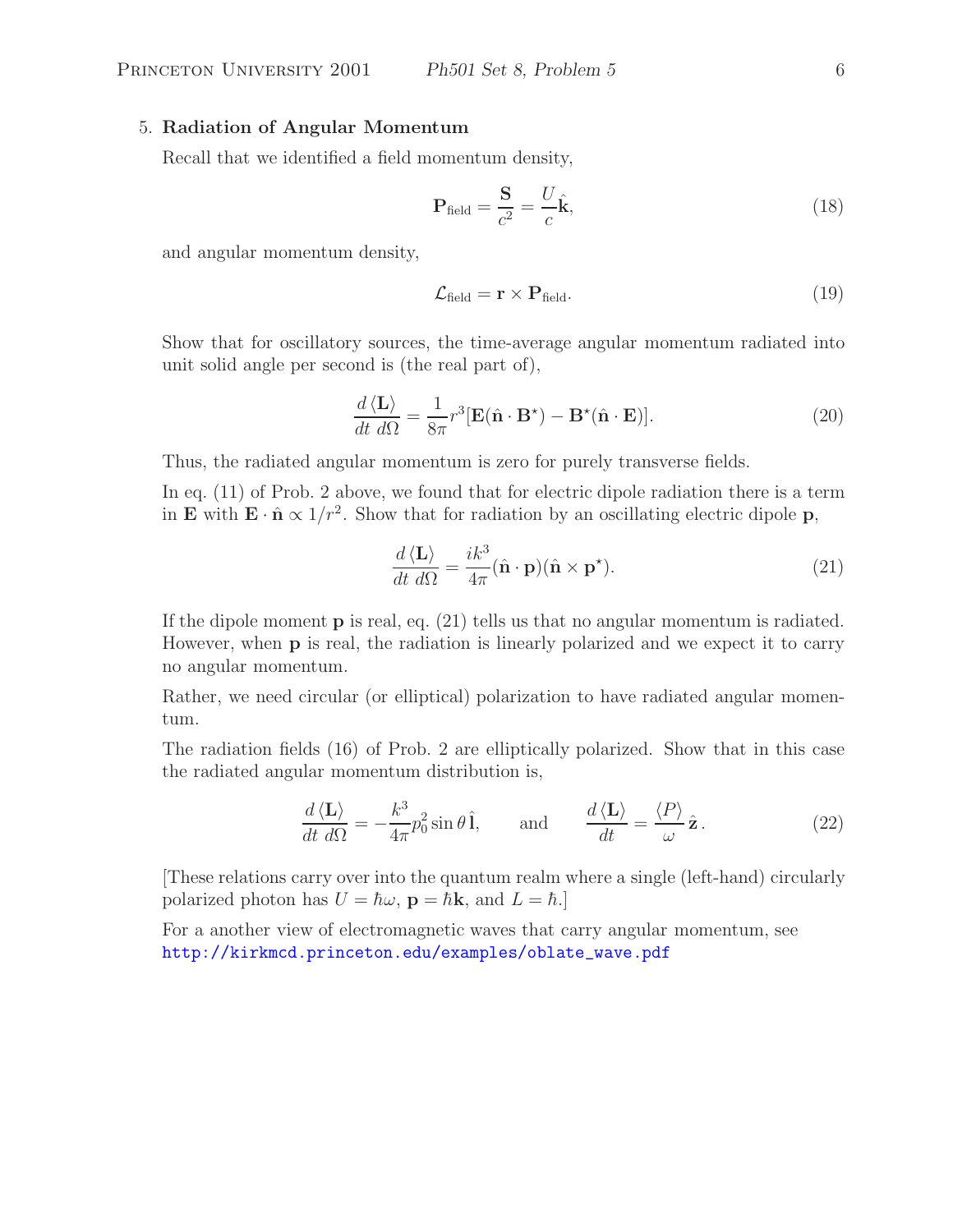# 6. **Oscillating Electric Quadrupole**

An oscillating linear quadrupole consists of charge 2e at the origin, and two charges  $-e$  each at  $z = \pm a \cos \omega t$ .



Show that for an observer in the  $x-z$  plane at distance  $r$  from the origin,

$$
\mathbf{E}_{\rm rad} = -4k^3 a^2 e \frac{\sin(2kr - 2\omega t)}{r} \sin \theta \cos \theta \hat{\mathbf{l}},\tag{23}
$$

where  $\hat{\mathbf{l}} = \hat{\mathbf{y}} \times \hat{\mathbf{n}}$ . This radiation is linearly polarized.

Show also that the time-averaged total power is,

$$
\langle P \rangle = \frac{16}{15} c k^6 a^4 e^2. \tag{24}
$$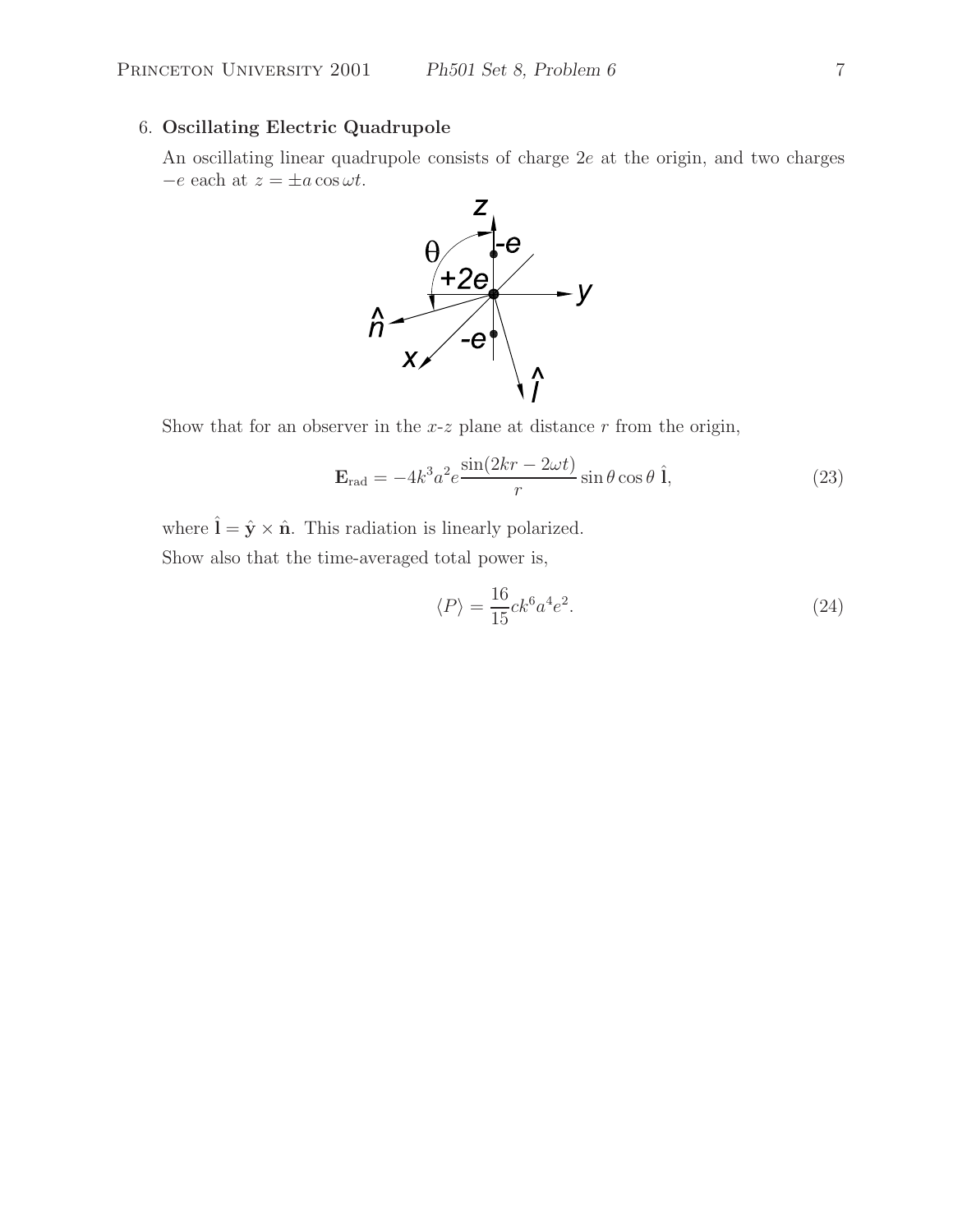# 7. **Charge with Uniform Circular Motion at Low Velocity**

A single charge e rotates with angular velocity  $\omega$  in a circle of radius a, centered in the x-y plane. The velocity  $v = \omega a$  is much less that c, the speed of light in vacuum.



The time-varying electric-dipole moment of this charge distribution with respect to the origin has magnitude  $p = ae$ , so from Larmor's formula (prob. 2) we know that the (time-averaged) power in electric dipole radiation is,

$$
\langle P_{E1} \rangle = \frac{2a^2 e^2 \omega^4}{3c^3} \,. \tag{25}
$$

This charge distribution also has a magnetic dipole moment and an electric-quadrupole moment (plus higher moments as well!). Calculate the total radiation fields due to the E1, M1 and E2 moments, as well as the angular distribution of the radiated power and the total radiated power from these three moments. In this pedagogic problem you may ignore the interference between the various moments.

Show, for example, that the part of the radiation due only to the electric-quadrupole moment obeys,

$$
\frac{d\langle P_{E2}\rangle}{d\Omega} = \frac{a^4 e^2 \omega^6}{2\pi c^5} (1 - \cos^4 \theta), \qquad \langle P_{E2}\rangle = \frac{8a^4 e^2 \omega^6}{5c^5}.
$$
 (26)

Thus,

$$
\frac{\langle P_{E2} \rangle}{\langle P_{E1} \rangle} = \frac{12a^2\omega^2}{5c^2} \propto \frac{v^2}{c^2} \,. \tag{27}
$$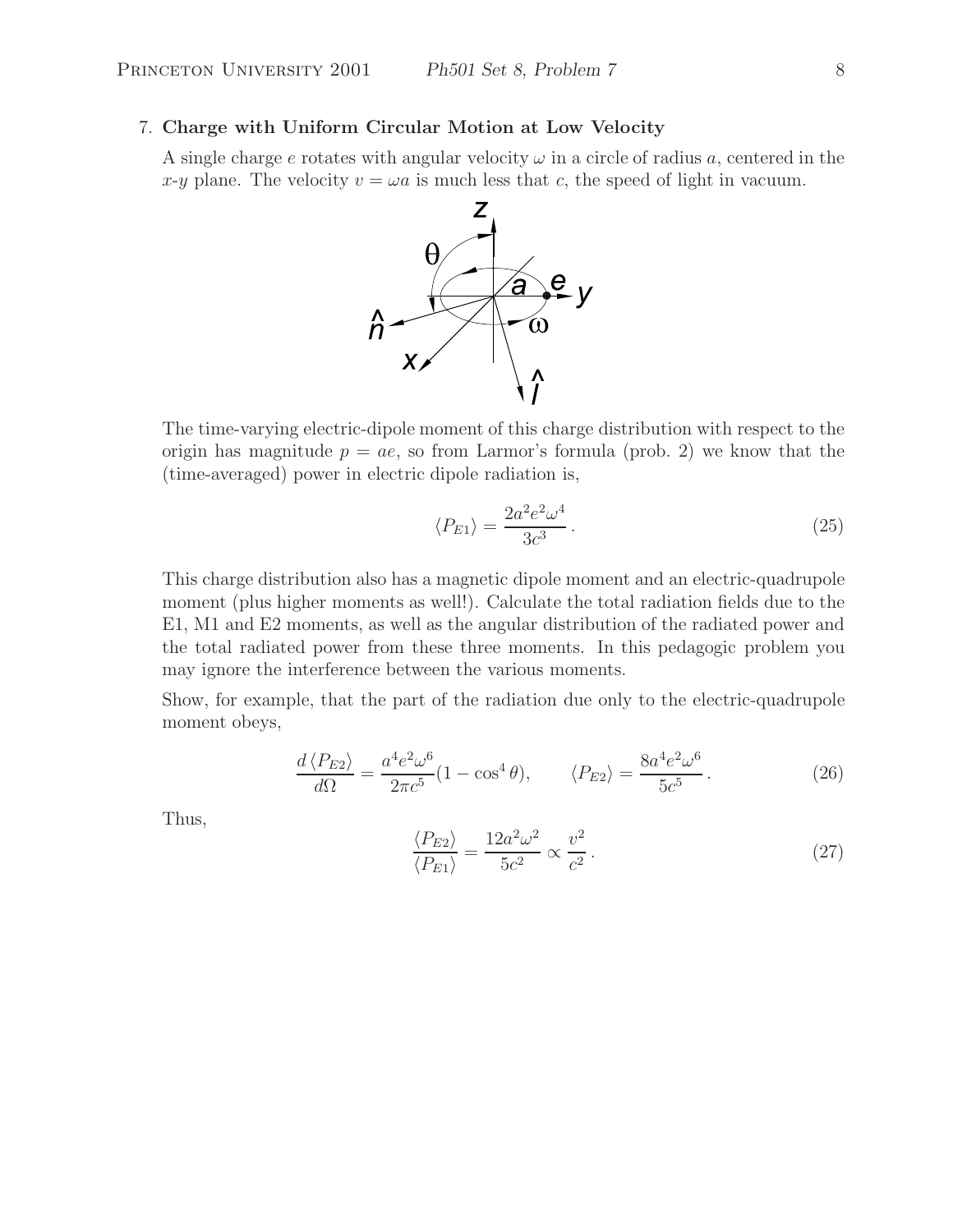#### 8. **Radiation by a Classical Atom**

a) Consider a classical atom consisting of charge  $+e$  fixed at the origin, and charge  $-e$ in a circular orbit of radius a. As in Prob. 5, this atom emits electric-dipole radiation  $\Rightarrow$  loss of energy  $\Rightarrow$  the electron falls into the nucleus!

Calculate the time to fall to the origin supposing the electron's motion is nearly circular at all times (*i.e.*, it spirals into the origin with only a small change in radius per turn). *You may ignore relativistic corrections.*

Show that,

$$
t_{\text{fall}} = \frac{a^3}{4r_0^2 c},\tag{28}
$$

where  $r_0 = e^2/mc^2$  is the classical electron radius. Evaluate  $t_{fall}$  for  $a = 5 \times 10^{-9}$  cm = the Bohr radius.

b) The energy loss of part a) can be written as,

$$
\frac{dU}{dt} = P_{\text{dipole}} \propto \frac{e^2 a \omega^4}{c} = \frac{e^2}{a} \left(\frac{a\omega}{c}\right)^3 \omega \propto U \left(\frac{v}{c}\right)^3 \omega \propto \frac{U}{T} \left(\frac{v}{c}\right)^3,\tag{29}
$$

or,

dipole energy loss per revolution 
$$
\propto \left(\frac{v}{c}\right)^3
$$
. (30)

For quadrupole radiation, Prob. 5 shows that,

quadrupole energy loss per revolution 
$$
\propto \left(\frac{v}{c}\right)^5
$$
. (31)

Consider the Earth-Sun system. The motion of the Earth around the Sun causes a quadrupole moment, so gravitational radiation is emitted (although, of course, there is no dipole gravitational radiation since the dipole moment of any system of masses about its center of mass is zero). Estimate the time for the Earth to fall into the Sun due to gravitational-radiation energy loss.

What is the analog of the factor  $ea^2$  that appears in the electrical-quadrupole moment (Prob. 5) for masses  $m_1$  and  $m_2$  that are in circular motion about each other, separated by distance a?

Also note that in Gaussian units the electrical coupling constant  $k$  in the force law  $F = ke_1e_2/r^2$  has been set to 1, but for gravity  $k = G$ , Newton's constant.

The general-relativity expression for quadrupole radiation in the present example is,<sup>3</sup>

$$
P_{\rm G2} = \frac{32}{5} \frac{G}{c^5} \frac{m_1^2 m_2^2}{(m_1 + m_2)^2} a^4 \omega^6.
$$
 (32)

The extra factor of 4 compared to E2 radiation arises because the source term in the gravitational wave equation has a factor of  $16\pi$ , rather than  $4\pi$  as for E&M.

<sup>3</sup>P.C. Peters and J. Mathews, Phys. Rev. **131**, 435 (1963),

http://kirkmcd.princeton.edu/examples/GR/peters\_pr\_131\_435\_63.pdf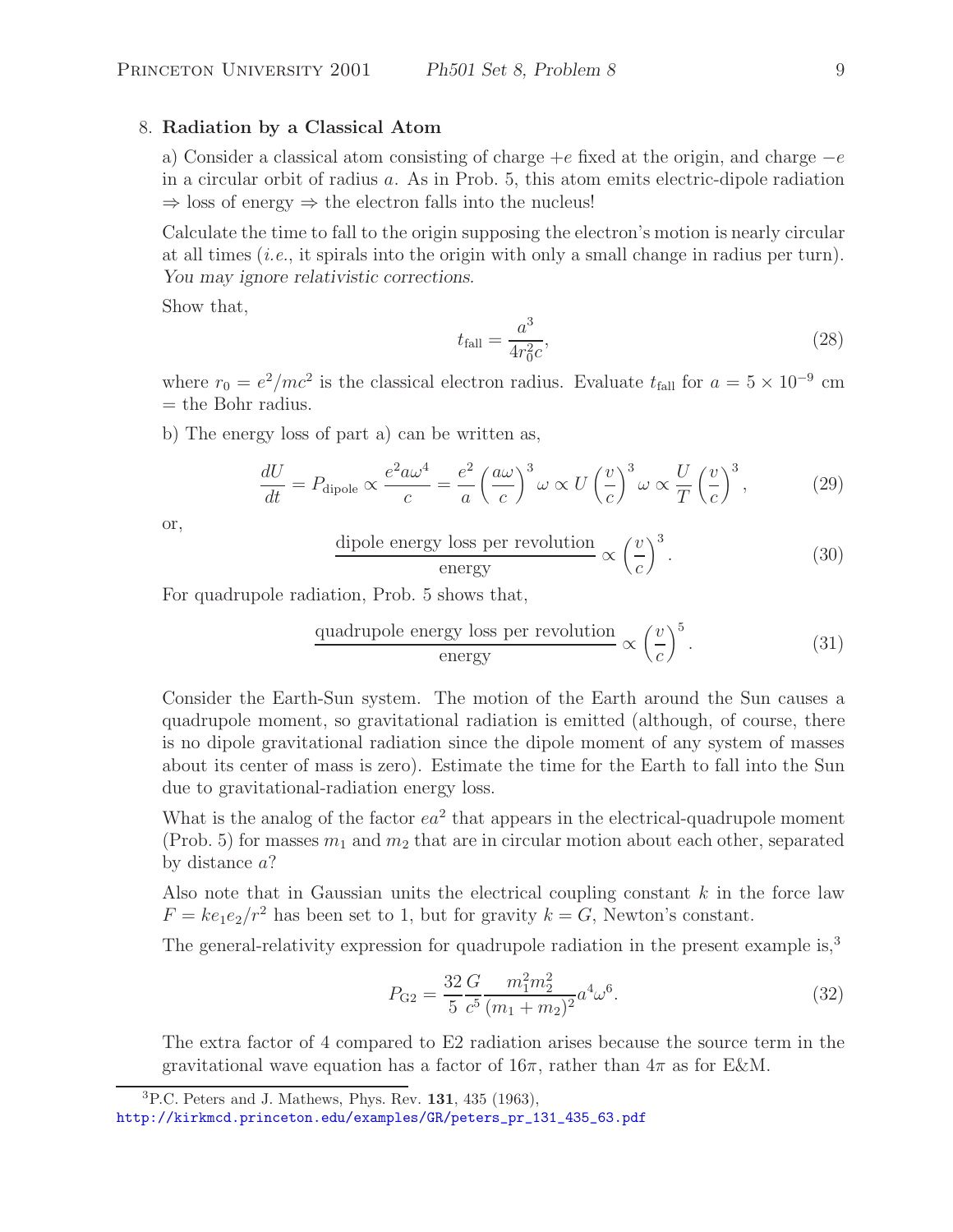#### 9. **Why Doesn't a Steady Current Loop Radiate?**

A steady current in a circular loop presumably involves a large number of electrons in uniform circular motion. Each electron undergoes accelerated motion, and according to Prob. 5 emits radiation. Yet, the current density **J** is independent of time in the limit of a continuous current distribution, and therefore does not radiate. How can we reconcile these two views?

The answer must be that the radiation is canceled by destructive interference between the radiation fields of the large number  $N$  of electrons that make up the steady current.

Prob. 5 showed that a single electron in uniform circular motion emits electric dipole radiation, whose power is proportional to  $(v/c)^4$ . But the electric-dipole moment vanishes for two electrons in uniform circular motion at opposite ends of a common diameter; quadrupole radiation is the highest multipole in this case, with power proportional to  $(v/c)^6$ . It is suggestive that in case of 3 electrons 120 $\degree$  apart in uniform circular motion the (time-dependent) quadrupole moment vanishes, and the highest multipole radiation is octupole. For N electrons evenly spaced around a ring, the highest multipole that radiates in the Nth, and the power of this radiation is proportional to  $(v/c)^{2N+2}$ . Then, for steady motion with  $v/c \ll 1$ , the radiated power of a ring of N electrons is very small.

Verify this argument with a detailed calculation.

Since we do not have on record a time-dependent multipole expansion to arbitrary order, return to the basic expression for the vector potential of the radiation fields,

$$
\mathbf{A}(\mathbf{r},t) = \frac{1}{c} \int \frac{[\mathbf{J}]}{r} d\mathrm{Vol}' \approx \frac{1}{cR} \int [\mathbf{J}] d\mathrm{Vol}' = \frac{1}{cR} \int \mathbf{J}(\mathbf{r}',t'=t-r/c) d\mathrm{Vol}',\tag{33}
$$

where  $R$  is the (large) distance from the observer to the center of the ring of radius a. For uniform circular motion of N electrons with angular frequency  $\omega$ , the current density **J** is a periodic function with period  $T = 2\pi/\omega$ , so a Fourier analysis can be made where,

$$
\mathbf{J}(\mathbf{r}',t') = \sum_{m=-\infty}^{\infty} \mathbf{J}_m(\mathbf{r}')e^{-im\omega t'},\tag{34}
$$

with,

$$
\mathbf{J}_m(\mathbf{r}') = \frac{1}{T} \int_0^T \mathbf{J}(\mathbf{r}', t') e^{im\omega t'} dt'.
$$
 (35)

Then,

$$
\mathbf{A}(\mathbf{r},t) = \sum_{m} \mathbf{A}_{m}(\mathbf{r}) e^{-im\omega t},
$$
\n(36)

*etc.* The radiated power follows from the Poynting vector,

$$
\frac{dP}{d\Omega} = \frac{c}{4\pi} R^2 |\mathbf{B}|^2 = \frac{c}{4\pi} R^2 |\nabla \times \mathbf{A}|^2.
$$
 (37)

However, as discussed on p. 181, Lecture 15 of the Notes, one must be careful in going from a Fourier analysis of an amplitude, such as **B**, to a Fourier analysis of an intensity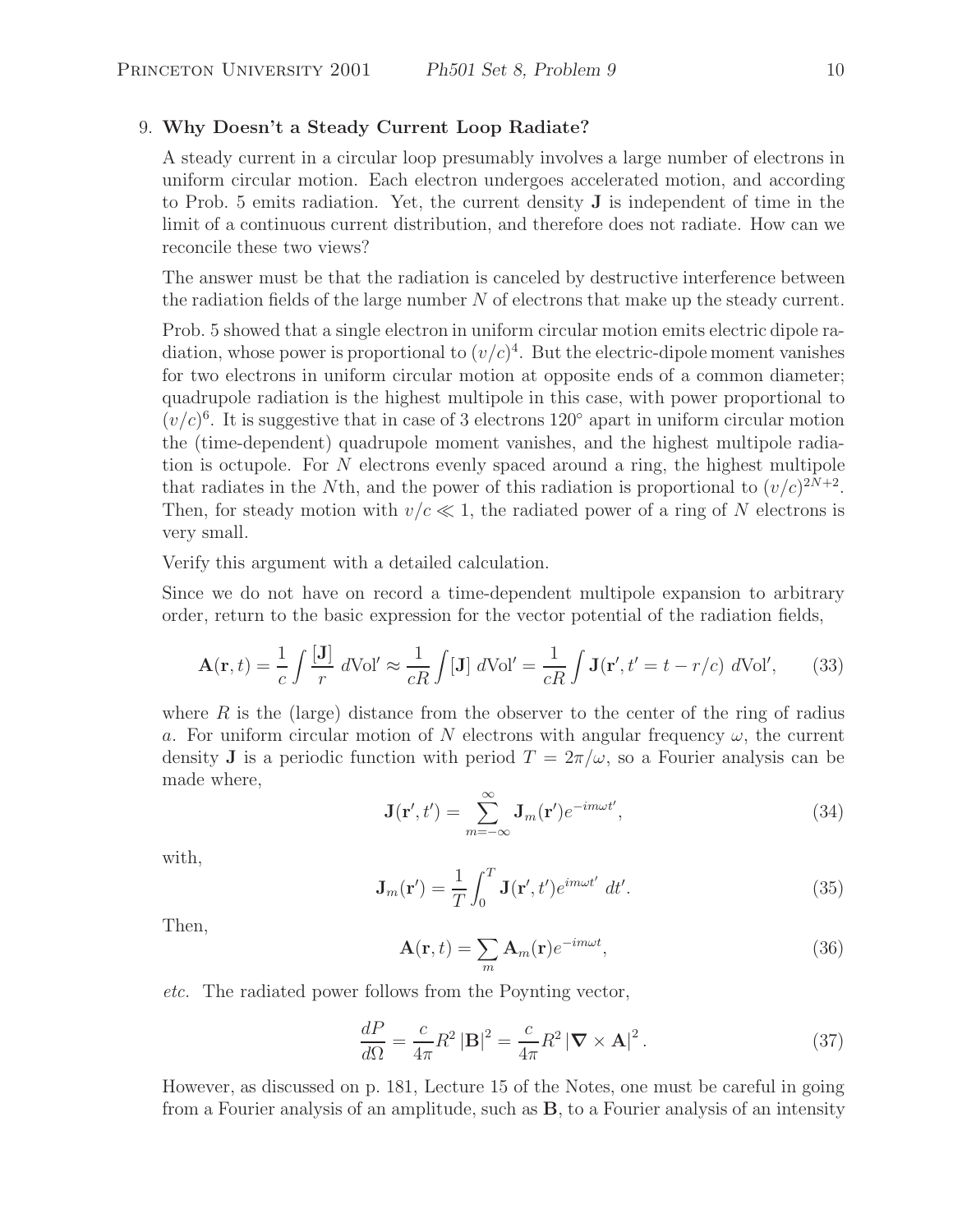that depends on the square of the amplitude. Transcribing the argument there to the present case, a Fourier analysis of the average power radiated during one period  $T$  can be given as,

$$
\frac{d\langle P \rangle}{d\Omega} = \frac{1}{T} \int_0^T \frac{dP}{d\Omega} dt = \frac{cR^2}{4\pi T} \int_0^T |\mathbf{B}|^2 dt = \frac{cR^2}{4\pi T} \int_0^T \mathbf{B}^* \sum_m \mathbf{B}_m e^{-im\omega t} dt
$$

$$
= \frac{cR^2}{4\pi} \sum_m \mathbf{B}_m \frac{1}{T} \int_0^T \mathbf{B}^* e^{-im\omega t} dt = \frac{cR^2}{4\pi} \sum_{m=-\infty}^{\infty} \mathbf{B}_m \mathbf{B}_m^*
$$

$$
= \frac{cR^2}{2\pi} \sum_{m=0}^{\infty} |\mathbf{B}_m|^2 \equiv \sum_{m=0}^{\infty} \frac{dP_m}{d\Omega}.
$$
(38)

That is, the Fourier components of the time-averaged radiated power can be written as,

$$
\frac{dP_m}{d\Omega} = \frac{cR^2}{2\pi} \left| \mathbf{B}_m \right|^2 = \frac{cR^2}{2\pi} \left| \nabla \times \mathbf{A}_m \right|^2 = \frac{cR^2}{2\pi} \left| imk\hat{\mathbf{n}} \times \mathbf{A}_m \right|^2, \tag{39}
$$

where  $k = \omega/c$  and  $\hat{\bf{n}}$  points from the center of the ring to the observer.

Evaluate the Fourier components of the vector potential and of the radiated power first for a single electron, with geometry as in Prob. 5, and then for  $N$  electrons evenly spaced around the ring. It will come as no surprise that a 3-dimensional problem with charges distributed on a ring leads to Bessel functions, and we must be aware of the integral representation,

$$
J_m(z) = \frac{i^m}{2\pi} \int_0^{2\pi} e^{im\phi - iz\cos\phi} d\phi.
$$
 (40)

Use the asymptotic expansion for large index and small argument,

$$
J_m(mx) \approx \frac{(ex/2)^m}{\sqrt{2\pi m}} \qquad (m \gg 1, \ x \ll 1), \tag{41}
$$

to verify the suppression of the radiation for large N.

This problem was first posed (and solved via series expansions without explicit mention of Bessel functions) by J.J. Thomson, Phil. Mag.  $45, 673$  (1903).<sup>4</sup> He knew that atoms (in what we now call their ground state) don't radiate, and used this calculation to support his model that the electric charge in an atom must be smoothly distributed. This was a classical precursor to the view of a continuous probability distribution for the electron's position in an atom.

Thomson's work was followed shortly by an extensive treatise by G.A. Schott, *Electro* $magnetic \, Radiation \, (Cambridge \, U.P., 1912),\,5$  that included analyses in term of Bessel functions correct for any value of  $v/c$ .

These pioneering works were largely forgotten during the following era of nonrelativistic quantum mechanics, and were reinvented around 1945 when interest emerged in relativistic particle accelerators. See Arzimovitch and Pomeranchuk,<sup>6</sup> and Schwinger.<sup>7</sup>

<sup>4</sup>http://kirkmcd.princeton.edu/examples/EM/thomson\_pm\_45\_673\_03.pdf

<sup>5</sup>http://kirkmcd.princeton.edu/examples/EM/schott\_radiation\_12.pdf

 $6$ http://kirkmcd.princeton.edu/examples/EM/arzimovitch\_jpussr\_9\_267\_45.pdf

<sup>7</sup>http://kirkmcd.princeton.edu/accel/schwinger.pdf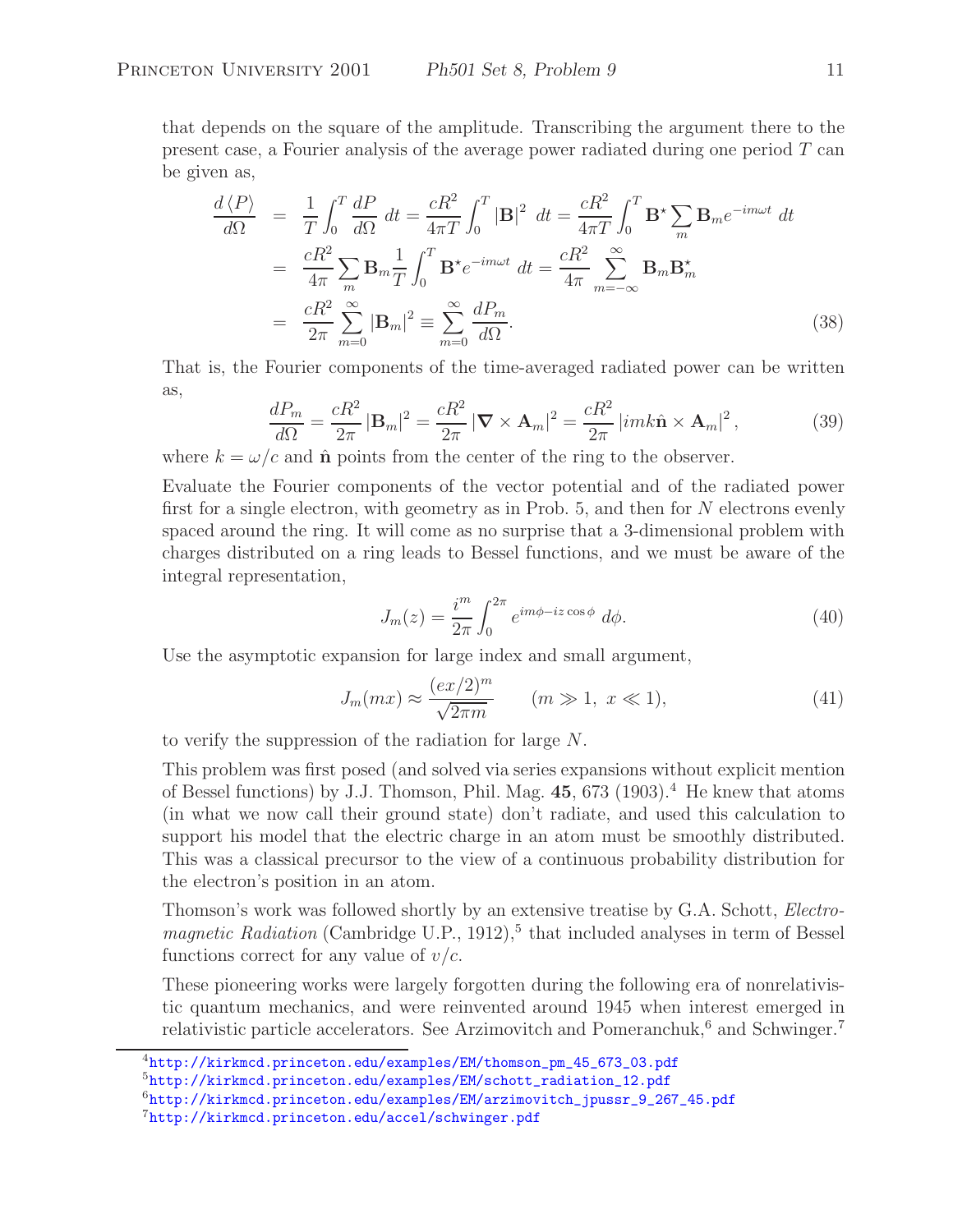## 10. **Spherical Cavity Radiation**

Thus far we have only considered waves arising from the **retarded** potentials, and have ignored solutions via the **advanced** potentials. "Advanced" spherical waves converge on the source rather than propagate away – so we usually ignore them.

Inside a cavity, an outward going wave can bounce off the walls and become an inward going wave. Thus, a general description of cavity radiation should include both kinds of waves.

Reconsider your derivation in Prob. 1 above, this time emphasizing the advanced waves, for which  $t' = t + r/c$  is the "advanced" time. It suffices to consider only the fields due to oscillation of an electric dipole moment.

If one superimposes outgoing waves due to oscillating dipole  $\mathbf{p} = \mathbf{p}_0 e^{-i\omega t}$  at the origin with incoming waves associated with dipole  $-\mathbf{p}$ , then we can have standing waves – and zero total dipole moment.

Suppose all this occurs inside a spherical cavity with perfectly conducting walls at radius a. Show that the condition for standing waves associated with the virtual electric dipole is,

$$
\cot ka = \frac{1}{ka} - ka \qquad \Rightarrow \qquad \omega_{\min} = 2.74 \frac{c}{a},\tag{42}
$$

where  $k = \omega/c$ . [A quick estimate would be  $\lambda_{\text{max}} = 2a \Rightarrow \omega_{\text{min}} = \pi c/a$ .]

By a simple transformation, use your result to find the condition for standing magnetic dipoles waves inside a spherical cavity,

$$
\tan ka = ka \qquad \Rightarrow \qquad \omega_{\min} = 4.49 \frac{c}{a} \,. \tag{43}
$$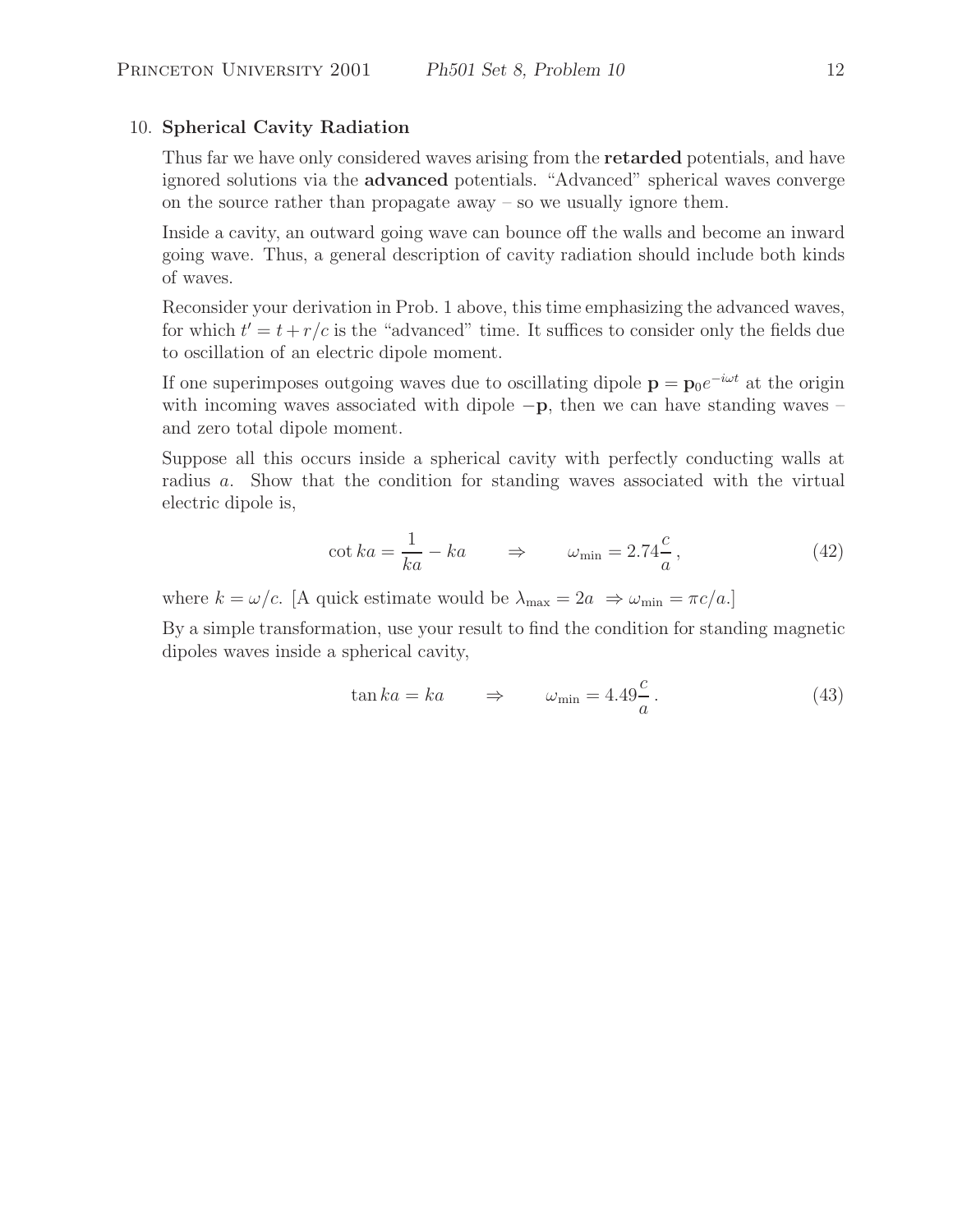# 11. **Maximum Energy of a Betatron**

A betatron is a circular device of radius  $R$  designed to accelerate electrons (charge  $e$ , mass m) via a changing magnetic flux  $\dot{\Phi} = \pi R^2 \dot{B}_{\text{ave}}$  through the circle.

Deduce the relation between the magnetic field  $B$  at radius  $R$  and the magnetic field  $B_{\text{ave}}$  averaged over the area of the circle needed for a betatron to function. Also deduce the maximum energy  $\mathcal E$  to which an electron could be accelerated by a betatron in terms of B,  $\dot{B}_{\text{ave}}$  and R.

*Hints: The electrons in this problem are relativistic, so it is useful to introduce the factor*  $\gamma = \mathcal{E}/mc^2$  *where c is the speed of light. Recall that Newton's second law has the same form for nonrelativistic and relativistic electrons except that in the latter case the effective mass is* γm*. Recall also that for circular motion the rest frame acceleration is*  $\gamma^2$  *times that in the lab frame.*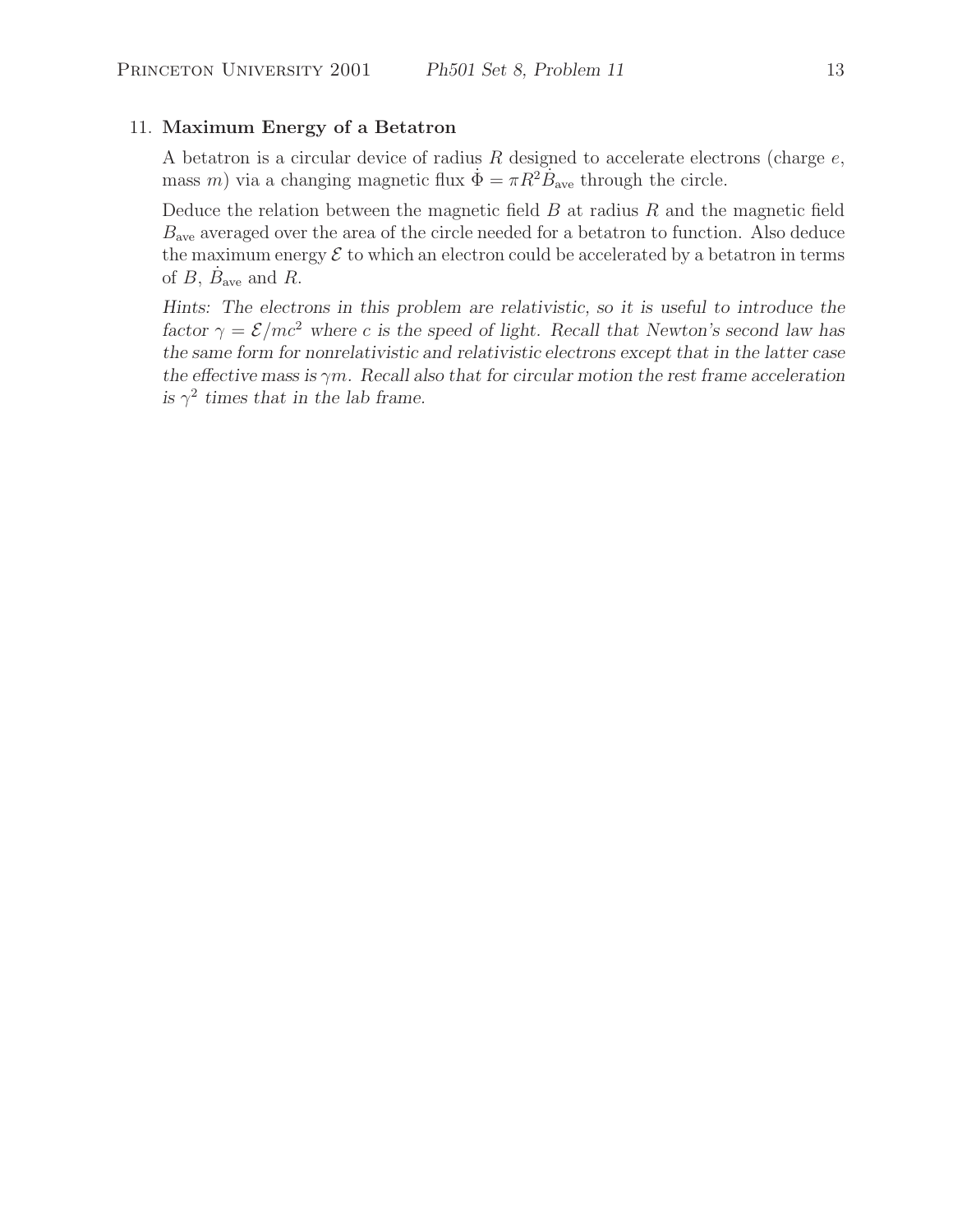12. a) An oscillating electric dipole of angular frequency  $\omega$  is located at distance  $d \ll \lambda$ away from a perfectly conducting plane. The dipole is oriented parallel to the plane, as shown below.



Show that the power radiated in the direction  $(\theta, \phi)$  is,

$$
\frac{dP}{d\Omega} = 4A\sin^2\theta\sin^2\Delta,\tag{44}
$$

where,

$$
\Delta = \frac{2\pi\lambda}{d}\sin\theta\cos\phi,\tag{45}
$$

and the power radiated by the dipole alone is,

$$
\frac{dP}{d\Omega} = A\sin^2\theta. \tag{46}
$$

Sketch the shape of the radiation pattern for  $d = \lambda/2$  and  $d = \lambda/4$ .

b) Suppose instead that the dipole was oriented perpendicular to the conducting plane.



Show that the radiated power in this case is,

$$
\frac{dP}{d\Omega} = 4A\sin^2\theta'\cos^2\Delta,\tag{47}
$$

where,

$$
\Delta = \frac{2\pi\lambda}{d}\cos\theta'.\tag{48}
$$

In parts a) and b), the polar angles  $\theta$  and  $\theta'$  are measured with respect to the axes of the dipoles.

c) Repeat parts a) and b) for a magnetic dipole oscillator in the two orientations.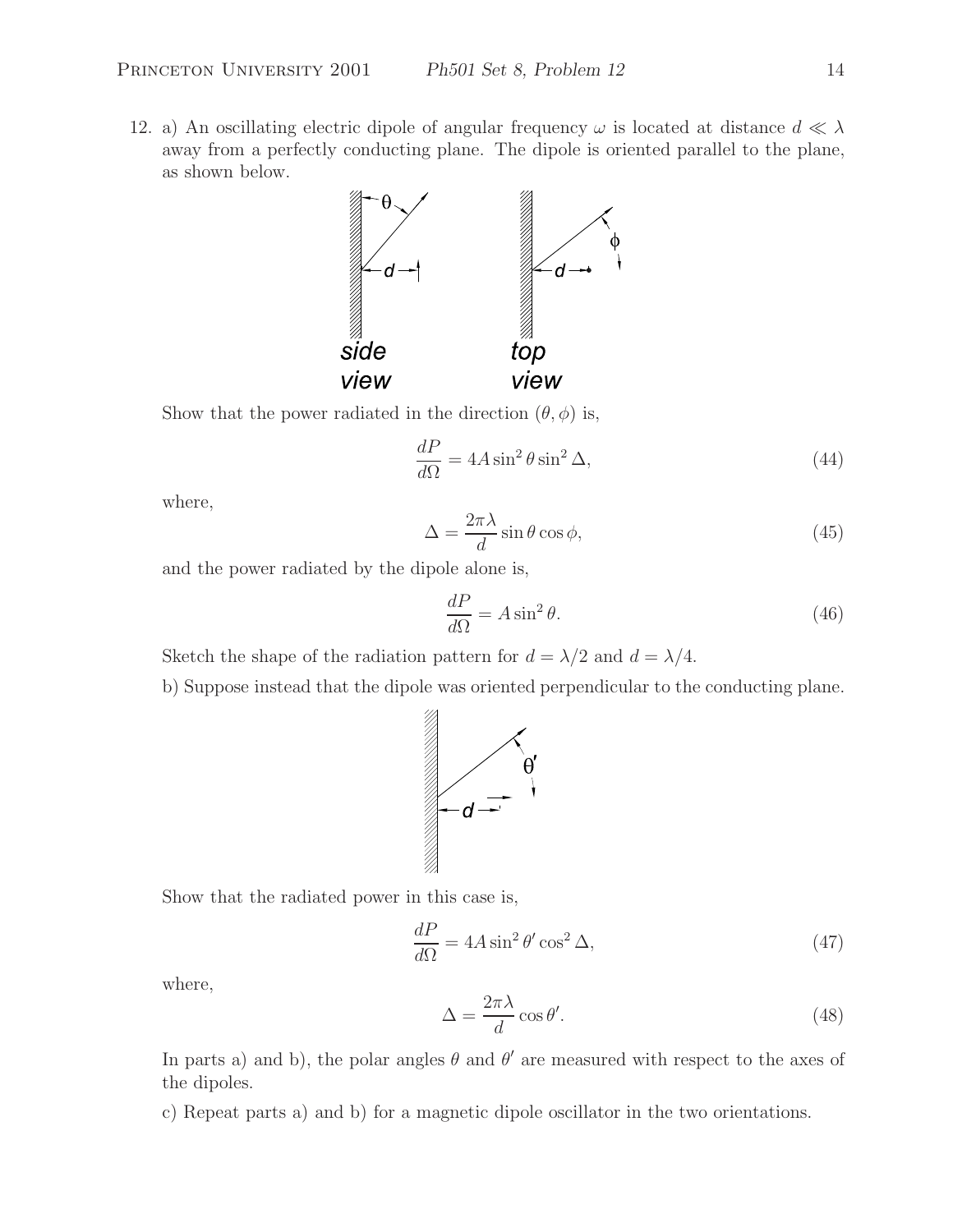#### 13. **Force on an Antenna Array**

In an array of antennas, their relative phases can be adjusted as well as their relative spacing, which leads to additional freedom to shape the radiation pattern.

Consider two short, center-fed linear antennas of length  $L \ll \lambda$ , peak current  $I_0$  and angular frequency  $\omega$ , as discussed on p. 191, Lecture 16 of the Notes. The axes of the antennas are collinear, their centers are  $\lambda/4$  apart, and the currents have a 90 $\degree$  phase difference.



Show that the angular distribution of the radiated power is,

$$
\frac{dU}{dt\,d\Omega} = \frac{\omega^2}{16\pi c^3} I_0^2 L^2 \sin^2\theta \left[1 + \sin\left(\frac{\pi}{2}\cos\theta\right)\right].\tag{49}
$$

Unlike the radiation patterns of previous examples, this is not symmetric about the plane  $z = 0$ . Therefore, this antenna array emits nonzero momentum  $P_{rad}$ . As a consequence, there is a net reaction force  $\mathbf{F} = -d\mathbf{P}_{rad}/dt$ . Show that,

$$
\mathbf{F} = -\frac{1}{c} \frac{dU}{dt} \left( 1 - \frac{\pi^2}{12} \right) \hat{\mathbf{z}}.
$$
 (50)

A variant on this problem is at

http://kirkmcd.princeton.edu/examples/endfire.pdf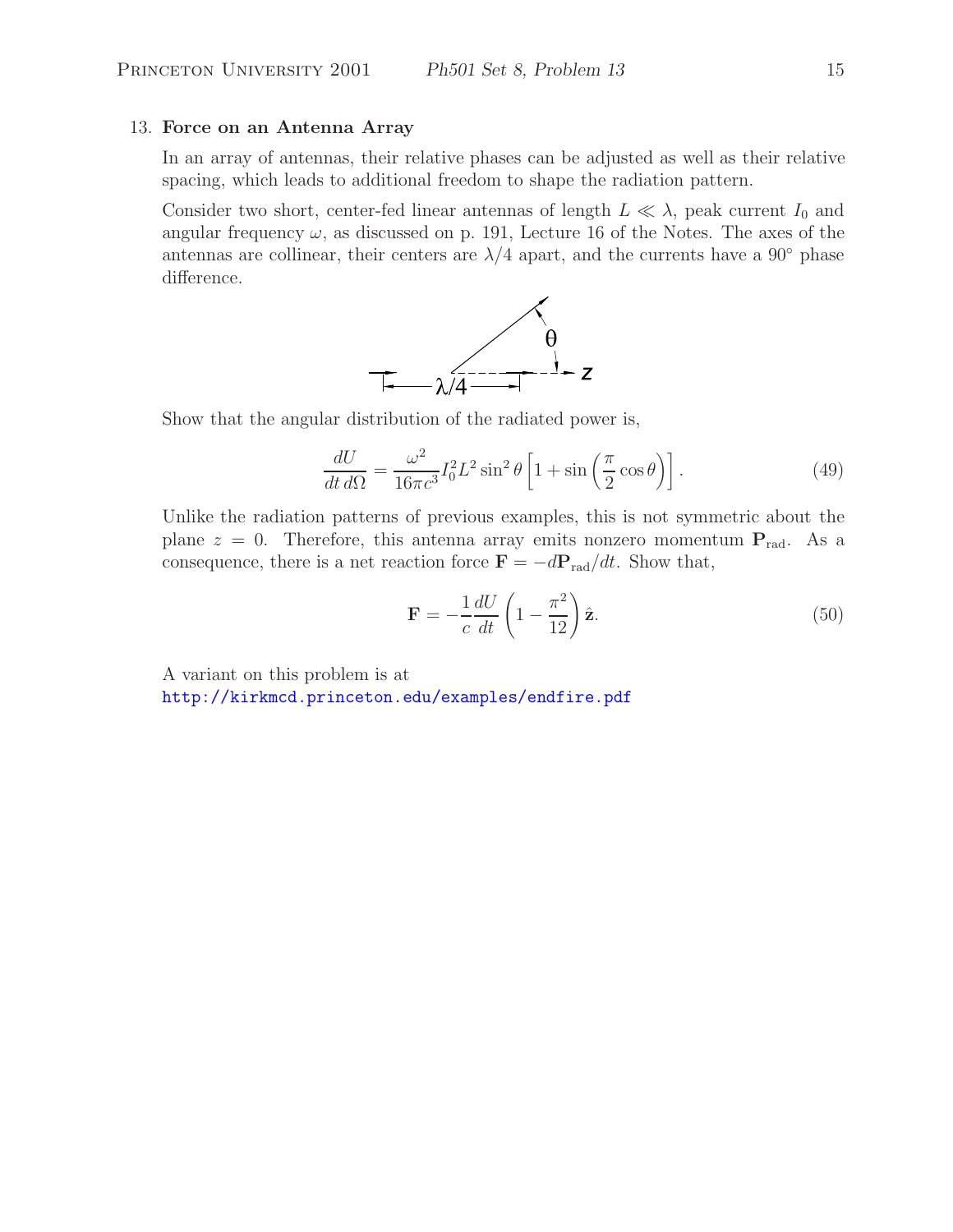14. a) Consider a full-wave "end-fire" antenna whose current distribution (along the z axis) is,

$$
I(z) = I_0 \sin \frac{2\pi z}{L} e^{-i\omega t}, \qquad (-L/2 < z < L/2), \tag{51}
$$

where  $L = \lambda = 2\pi c/\omega$ .



Use the result of p. 182, Lecture 15 of the Notes to calculate the radiated power "exactly". Note that the real part of the integral vanishes, so you must evaluate the imaginary part. Show that,

$$
\frac{dP}{d\Omega} = \frac{I_0^2}{2\pi c} \frac{\sin^2(\pi \cos \theta)}{\sin^2 \theta}.
$$
\n(52)

Sketch the radiation pattern.

Use tricks like,

$$
\frac{1}{1-u^2} = \frac{1}{1+u} + \frac{1}{1-u}
$$
(53)

to show that the total radiated power is,

$$
P = \int \frac{dP}{d\Omega} \tag{54}
$$

(*c.f.*, Abramowitz and Stegun, pp. 231, 244.)

http://kirkmcd.princeton.edu/examples/EM/abramowitz\_and\_stegun.pdf

b) Calculate the lowest-order nonvanishing multipole radiation. You may need the fact that,

$$
\int z^2 \cos z \, dz = (z^2 - 2) \sin z + 2z \cos z. \tag{55}
$$

Show that to this order,

$$
P = \frac{8\pi^2}{15} \frac{I_0^2}{2c} = 5.26 \frac{I_0^2}{2c}.
$$
\n(56)

which gives a sense of the accuracy of the multipole expansion.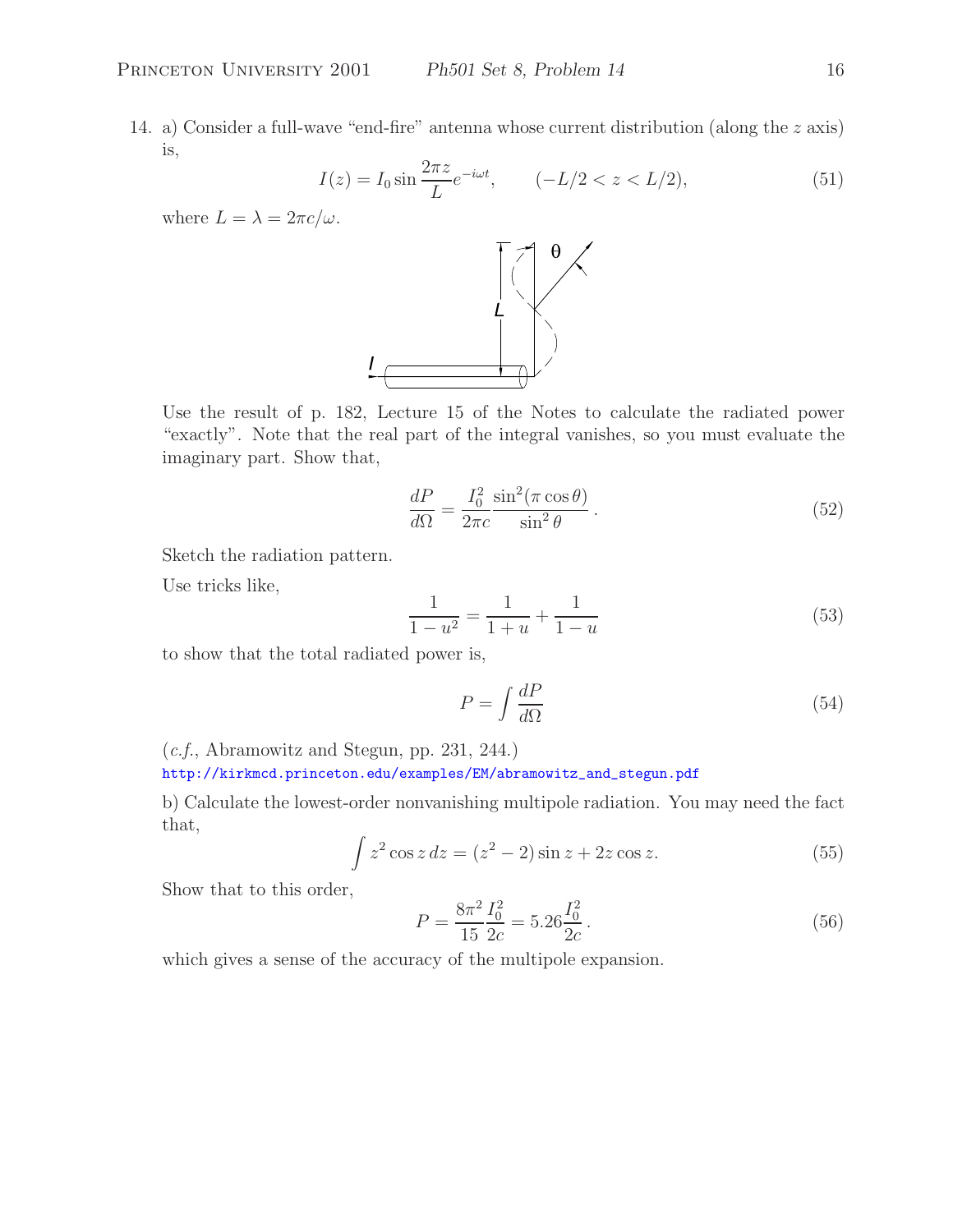## 15. **Scattering Off a Conducting Sphere**

Calculate the scattering cross section for plane electromagnetic waves of angular frequency  $\omega$  incident on a perfectly conducting sphere of radius a when the wavelength obeys  $\lambda \gg a$  (ka  $\ll 1$ ).

Note that both electric and magnetic dipole moments are induced. Inside the sphere,  $$ because of the long wavelength, these fields are essentially uniform over the sphere. (*c.f.*, Set 4, Prob. 8a).

Show that,

$$
\mathbf{E}_{scat} = a^3 k^2 \frac{e^{i(kr - \omega t)}}{r} \left[ (\mathbf{E}_0 \times \hat{\mathbf{n}}) \times \hat{\mathbf{n}} - \frac{1}{2} (\mathbf{B}_0 \times \hat{\mathbf{n}}) \right],
$$
 (57)

where  $\hat{\bf{n}}$  is along the vector  ${\bf r}$  that points from the center of the sphere to the distant observer.

Suppose that the incident wave propagates in the  $+z$  direction, and the electric field is linearly polarized along direction  $\hat{\mathbf{l}}$ , so  $\mathbf{E}_0 = E_0 \hat{\mathbf{l}}$  and  $\hat{\mathbf{l}} \cdot \hat{\mathbf{z}} = 0$ . Show that in this case the scattering cross section can be written as,

$$
\frac{d\sigma}{d\Omega} = a^6 k^4 \left[ \left( 1 - \frac{\hat{\mathbf{n}} \cdot \hat{\mathbf{z}}}{2} \right)^2 - \frac{3}{4} (\hat{\mathbf{l}} \cdot \hat{\mathbf{n}})^2 \right].
$$
 (58)

Consider an observer in the  $x-z$  plane to distinguish between the cases of electric polarization parallel and perpendicular to the scattering plane to show that,

$$
\frac{d\sigma_{\parallel}}{d\Omega} = a^6 k^4 \left(\frac{1}{2} - \cos\theta\right)^2, \qquad \frac{d\sigma_{\perp}}{d\Omega} = a^6 k^4 \left(1 - \frac{\cos\theta}{2}\right)^2. \tag{59}
$$

Then, for an unpolarized incident wave, show that,

$$
\frac{d\sigma}{d\Omega} = a^6 k^4 \left[ \frac{5}{8} (1 + \cos^2 \theta) - \cos \theta \right],\tag{60}
$$

$$
\sigma = \int \frac{d\sigma}{d\Omega} \, d\Omega = \frac{10\pi}{3} a^6 k^4. \tag{61}
$$

Sketch the angular distribution (60). Note that,

$$
\frac{d\sigma(180^\circ)}{d\Omega} / \frac{d\sigma(0^\circ)}{d\Omega} = 9,\t\t(62)
$$

so the sphere reflects much more backwards than it radiates forwards.

Is there any angle  $\theta$  for which the scattered radiation is linearly polarized for unpolarized incident waves?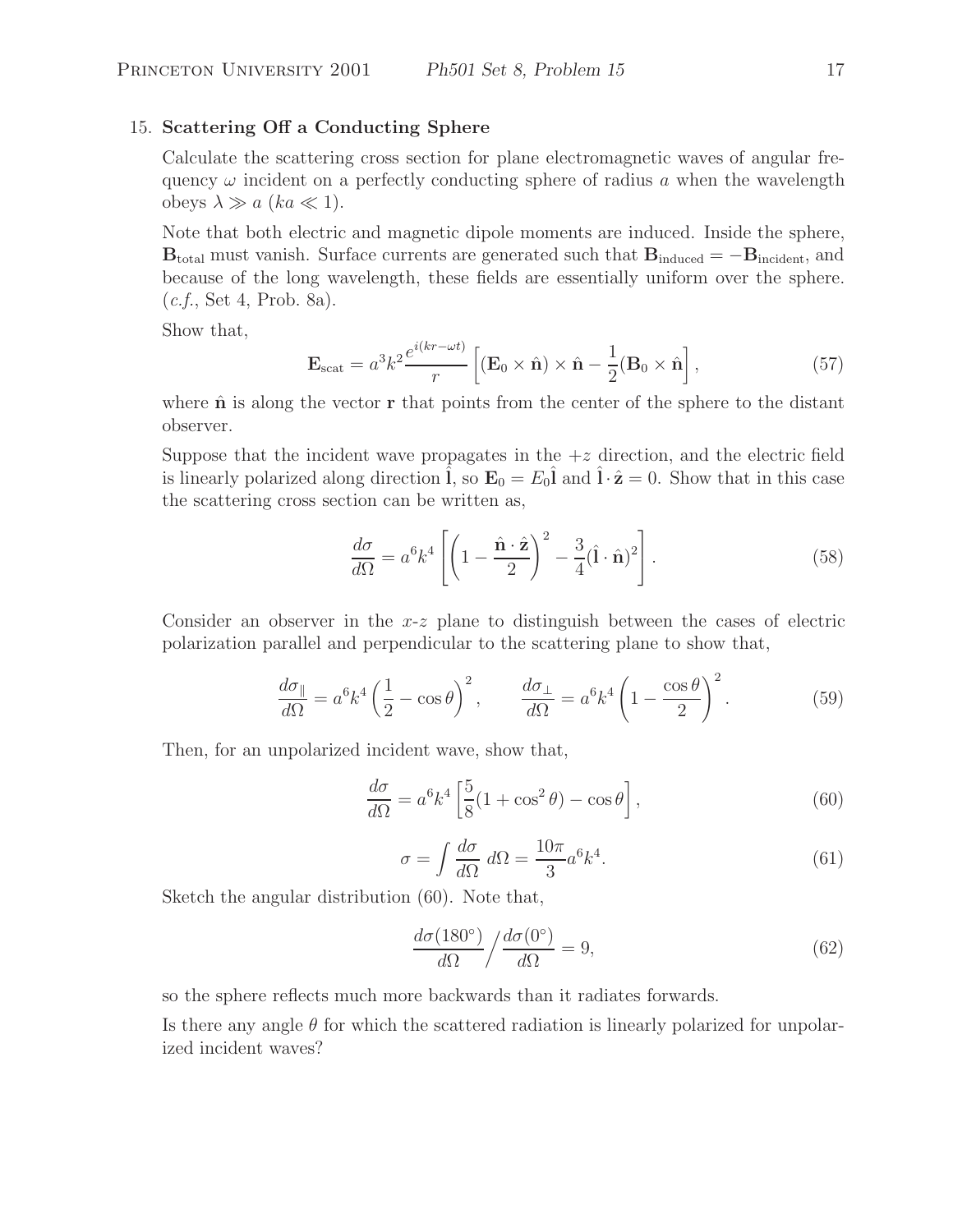#### **Solutions**

1. The suggested approach is to calculate the retarded potentials and then take derivatives to find the fields. The retarded scalar and vector potentials  $\phi$  and **A** are given by,

$$
\phi(\mathbf{x},t) = \int \frac{\rho(\mathbf{x}',t - R/c)}{R} d^3 \mathbf{x}', \quad \text{and} \quad \mathbf{A}(\mathbf{x},t) = \frac{1}{c} \int \frac{\mathbf{J}(\mathbf{x}',t - R/c)}{R} d^3 \mathbf{x}', \quad (63)
$$

where  $\rho$  and **J** are the charge and current densities, respectively, and  $R = |\mathbf{x} - \mathbf{x}'|$ .

In the present case, we assume the wire remains neutral when the current flows (compare Prob. 3, Set 4). Then the scalar potential vanishes. For the vector potential, we see that only the component  $A_z$  will be nonzero. Also, **J**  $d^3\mathbf{x}'$  can be rewritten as *I dz* for current in a wire along the z-axis. For an observer at  $(r, 0, 0)$  and a current element at current in a wire along the z-axis. For an observer at  $(r, 0, 0)$  and a current element at  $(0, 0, z)$ , we have  $R = \sqrt{r^2 + z^2}$ . Further, the condition that I is nonzero only for time  $t > 0$  implies that it contributes to the fields only for z such that  $(ct)^2 > R^2 = r^2 + z^2$ . That is, we need to evaluate the integral only for,

$$
|z| < z_0 \equiv \sqrt{(ct)^2 - r^2},\tag{64}
$$

which must be positive to have physical significance. Altogether,

$$
A_z(r,0,0,t) = \frac{\alpha}{c} \int_{-z_0}^{z_0} \left( \frac{t}{\sqrt{r^2 + z^2}} - \frac{1}{c} \right) dz = \frac{\alpha}{c} \left( t \ln \frac{ct + z_0}{ct - z_0} - \frac{2z_0}{c} \right)
$$
  
= 
$$
\frac{2\alpha}{c} \left( t \ln \frac{z_0 + ct}{r} - \frac{z_0}{c} \right).
$$
 (65)

[The two forms tend to arise depending on whether or not one notices that the integrand is even in z.]

The magnetic field is obtained via  $\mathbf{B} = \nabla \times \mathbf{A}$ . Since only  $A_z$  is nonzero, the only nonzero component of **B** is,

$$
B_{\phi} = -\frac{\partial A_z}{\partial r} = \frac{2\alpha z_0}{c^2 r} \,. \tag{66}
$$

[Some chance of algebraic error in this step!]

The only nonzero component of the electric field is,

$$
E_z = -\frac{1}{c} \frac{\partial A_z}{\partial t} = -\frac{2\alpha}{c^2} \ln \frac{z_0 + ct}{r}.
$$
 (67)

For long times,  $ct \gg r$ ,  $\Rightarrow z_0 \approx ct$ , and the fields become,

$$
B_{\phi} \approx \frac{2\alpha t}{cr} = \frac{2I(t)}{cr} = B_0(t), \qquad E_z \approx -\frac{2\alpha}{c^2} \ln \frac{2ct}{r} = -B_0 \frac{r}{ct} \ln \frac{2ct}{r} \ll B_0, \quad (68)
$$

where  $B_0(t)=2I(t)/cr$  is the instantaneous magnetic field corresponding to current I(t). That is, we recover the magnetostatic limit at large times.

For short times,  $ct = r + \epsilon$  with  $\epsilon \ll r$ , after the fields first become nonzero we have,

$$
z_0 = \sqrt{2r\epsilon + \epsilon^2} \approx \sqrt{2r\epsilon},\tag{69}
$$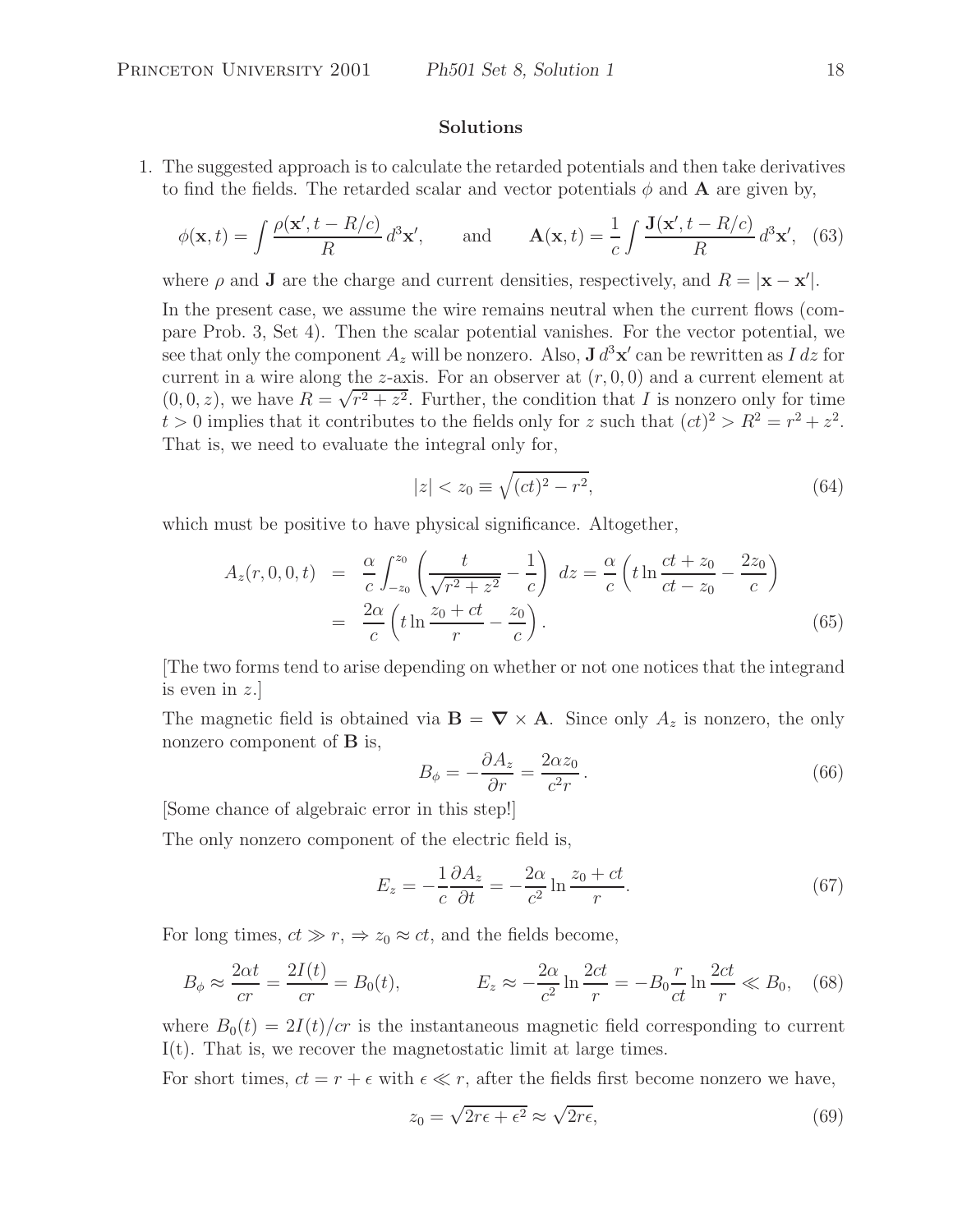so,

$$
B_{\phi} \approx \frac{2\alpha}{c^2} \sqrt{\frac{2\epsilon}{r}}, \quad \text{and} \quad E_z \approx -\frac{2\alpha}{c^2} \ln \frac{r + \epsilon + \sqrt{2r\epsilon}}{r} \approx -\frac{2\alpha}{c^2} \sqrt{\frac{2\epsilon}{r}} = -B_{\phi}. \quad (70)
$$

In this regime, the fields have the character of radiation, with **E** and **B** of equal magnitude, mutually orthogonal, and both orthogonal to the line of sight to the closest point on the wire. (Because of the cylindrical geometry the radiation fields do not have  $1/r$  dependence – which holds instead for static fields.)

In sum, the fields build up from zero only after time  $ct = r$ . The initial fields propagate outwards at the speed of light and have the character of cylindrical waves. But at a fixed r, the electric field dies out with time, and the magnetic field approaches the instantaneous magnetostatic field due to the current in the wire.

Of possible amusement is a direct calculation of the vector potential for the case of a constant current  $I_0$ .

First, from Ampère's law we know that  $B_{\phi} = 2I_0/cr = -\partial A_z/\partial r$ , so we have that,

$$
A_z = -\frac{2I_0}{c} \ln r + \text{const.} \tag{71}
$$

Whereas, if we use the integral form for the vector potential we have,

$$
A_z(r,0,0) = \frac{1}{c} \int_{-\infty}^{\infty} \frac{I_0 dz}{\sqrt{r^2 + z^2}} = \frac{2I_0}{c} \int_0^{\infty} \frac{dz}{\sqrt{r^2 + z^2}}
$$
  
= 
$$
-\frac{2I_0}{c} \ln r + \lim_{z \to \infty} \ln(z + \sqrt{z^2 + r^2}).
$$
 (72)

Only by ignoring the last term, which does not depend on  $r$  for a long wire, do we recover the "elementary" result.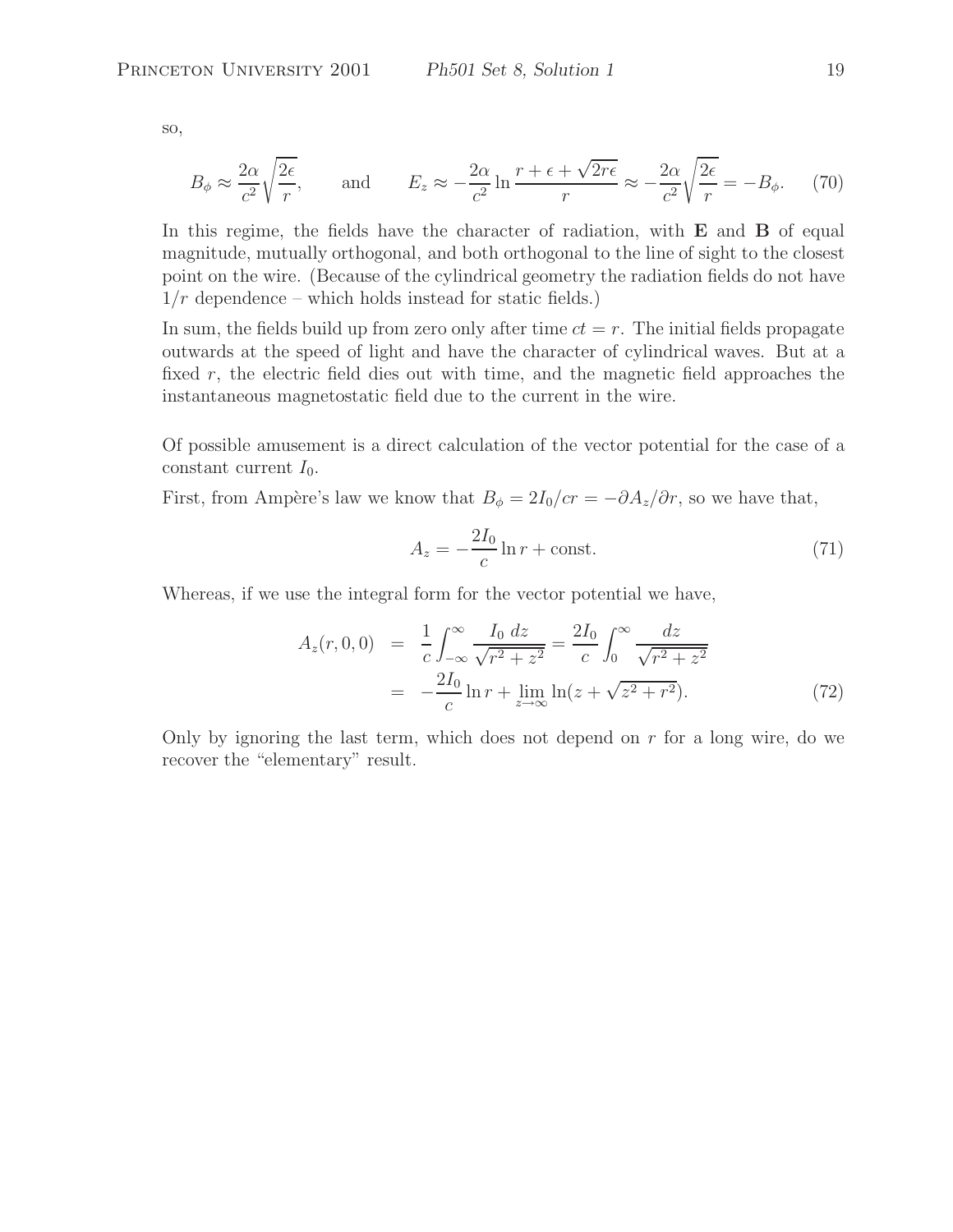2. The expansion,

$$
r = R - \mathbf{r}' \cdot \hat{\mathbf{n}} + \dots \tag{73}
$$

implies that the retarded time derivative of the polarization vector is,

$$
\begin{array}{rcl}\n[\dot{\mathbf{p}}] & = & \dot{\mathbf{p}}(\mathbf{r}', t' = t - r/c) \approx -i\omega \mathbf{p}_{\omega}(\mathbf{r}') \, e^{-i\omega(t - R/c + \mathbf{r}' \cdot \hat{\mathbf{n}}/c)} = -i\omega \, e^{i(kR - \omega t)} \mathbf{p}_{\omega}(\mathbf{r}') \, e^{-ik\mathbf{r}' \cdot \hat{\mathbf{n}}} \\
& \approx & -i\omega \, e^{i(kR - \omega t)} \mathbf{p}_{\omega}(\mathbf{r}') (1 - ik\mathbf{r}' \cdot \hat{\mathbf{n}}),\n\end{array} \tag{74}
$$

where  $k = \omega/c$ . Likewise,

$$
\frac{1}{r} \approx \frac{1}{R} \left( 1 + \frac{\mathbf{r}' \cdot \hat{\mathbf{n}}}{R} \right). \tag{75}
$$

Then, the retarded vector potential can be written (in the Lorenz gauge) as,

$$
\mathbf{A}^{(L)} = \frac{1}{c} \int \frac{[\dot{\mathbf{p}}]}{r} d\text{Vol}' \approx -i\omega \frac{e^{i(kR-\omega t)}}{cR} \int \mathbf{p}_{\omega}(\mathbf{r}') \left[1 + \mathbf{r}' \cdot \hat{\mathbf{n}} \left(\frac{1}{R} - ik\right) + \ldots\right] d\text{Vol}', \tag{76}
$$

The electric-dipole  $(E1)$  approximation is to keep only the first term of eq. (76),

$$
\mathbf{A}_{E1}^{(L)} = -i\omega \, \frac{e^{i(kR - \omega t)}}{cR} \int \mathbf{p}_{\omega}(\mathbf{r}') \, d\text{Vol}' \equiv -ik \, \frac{e^{i(kR - \omega t)}}{R} \mathbf{P} \qquad \text{(Lorenz gauge)}.\tag{77}
$$

We obtain the magnetic field by taking the curl of eq. (77). The curl operation with respect to the observer acts only on the distance  $R$ . In particular,

$$
\nabla R = \frac{\mathbf{R}}{R} = \hat{\mathbf{n}}.\tag{78}
$$

Hence,

$$
\mathbf{B}_{E1} = \nabla \times \mathbf{A}_{E1}^{(L)} = -ik \nabla \frac{e^{i(kR - \omega t)}}{R} \times \mathbf{P} = -ik \frac{e^{i(kR - \omega t)}}{R} \left( ik \hat{\mathbf{n}} - \frac{\hat{\mathbf{n}}}{R} \right) \times \mathbf{P}
$$

$$
= k^2 \frac{e^{i(kR - \omega t)}}{R} \left( 1 + \frac{i}{kR} \right) \hat{\mathbf{n}} \times \mathbf{P}.
$$
(79)

The 4<sup>th</sup> Maxwell equation in vacuum tells us that,

$$
\nabla \times \mathbf{B}_{E1} = \frac{1}{c} \frac{\partial \mathbf{E}_{E1}}{\partial t} = -ik \mathbf{E}_{E1}.
$$
 (80)

Hence,

$$
\mathbf{E}_{E1} = \frac{i}{k} \nabla \times \mathbf{B}_{E1} = \nabla \times \left[ e^{i(kR - \omega t)} \left( \frac{ik}{R^2} - \frac{1}{R^3} \right) \mathbf{R} \times \mathbf{P} \right]
$$
\n
$$
= \nabla e^{i(kR - \omega t)} \left( \frac{ik}{R^2} - \frac{1}{R^3} \right) \times (\mathbf{R} \times \mathbf{P}) + e^{i(kR - \omega t)} \left( \frac{ik}{R^2} - \frac{1}{R^3} \right) \nabla \times (\mathbf{R} \times \mathbf{P})
$$
\n
$$
= e^{i(kR - \omega t)} \left[ -\frac{k^2}{R} - 3 \left( \frac{ik}{R^2} - \frac{1}{R^3} \right) \right] \hat{\mathbf{n}} \times (\hat{\mathbf{n}} \times \mathbf{P}) - 2 \mathbf{P} e^{i(kR - \omega t)} \left( \frac{ik}{R^2} - \frac{1}{R^3} \right)
$$
\n
$$
= k^2 \frac{e^{i(kR - \omega t)}}{R} \hat{\mathbf{n}} \times (\mathbf{P} \times \hat{\mathbf{n}}) + e^{i(kR - \omega t)} \left( \frac{ik}{R^2} - \frac{1}{R^3} \right) [\mathbf{P} - 3(\mathbf{P} \cdot \hat{\mathbf{n}}) \hat{\mathbf{n}}]. \tag{81}
$$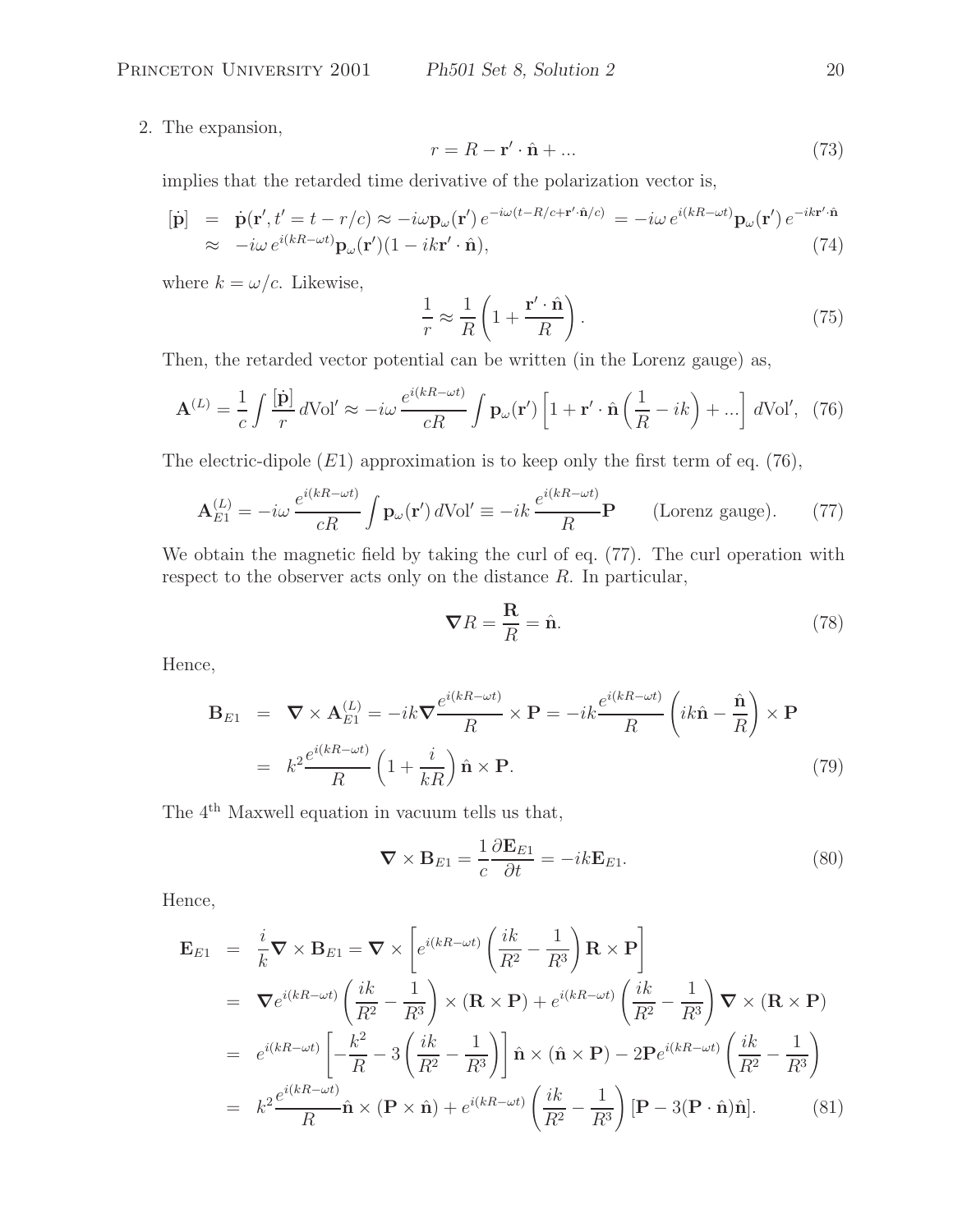We could also deduce the electric field from the general relation,

$$
\mathbf{E} = -\nabla V - \frac{1}{c} \frac{\partial \mathbf{A}}{\partial t} = -\nabla V + ik\mathbf{A}.
$$
 (82)

For this, we need to know the scalar potential  $V^{(L)}$ , which we can deduce from the Lorenz gauge condition:

$$
\nabla \cdot \mathbf{A}^{(L)} + \frac{1}{c} \frac{\partial V^{(L)}}{\partial t} = 0.
$$
 (83)

For an oscillatory source this becomes,

$$
V^{(L)} = -\frac{i}{k}\nabla \cdot \mathbf{A}^{(L)}.
$$
\n(84)

In the electric-dipole approximation  $(77)$  this yields,<sup>8</sup>

$$
V_{E1}^{(L)} = e^{i(kR - \omega t)} \left(\frac{1}{R^2} - \frac{ik}{R}\right) (\mathbf{P} \cdot \hat{\mathbf{n}})
$$
 (Lorenz gauge). (85)

For small  $R$  the scalar potential is that of a time-varying dipole,

$$
V_{E1, \text{near}}^{(L)} \approx \frac{\mathbf{P} \cdot \hat{\mathbf{n}}}{R^2} e^{-i\omega t}.
$$
 (86)

The electric field is given by,

$$
\mathbf{E}_{E1} = -\nabla V_{E1}^{(L)} + ik\mathbf{A}_{E1}^{(L)}
$$
\n
$$
= (\mathbf{P} \cdot \mathbf{R})\nabla e^{i(kR - \omega t)} \left(\frac{ik}{R^2} - \frac{1}{R^3}\right) + e^{i(kR - \omega t)} \left(\frac{ik}{R^2} - \frac{1}{R^3}\right) \nabla (\mathbf{P} \cdot \mathbf{R}) + k^2 \frac{e^{i(kR - \omega t)}}{R} \mathbf{P}
$$
\n
$$
= e^{i(kR - \omega t)} \left[ -\frac{k^2}{R} - 3\left(\frac{ik}{R^2} - \frac{1}{R^3}\right) \right] (\mathbf{P} \cdot \hat{\mathbf{n}}) \hat{\mathbf{n}} + e^{i(kR - \omega t)} \left(\frac{ik}{R^2} - \frac{1}{R^3}\right) \mathbf{P}
$$
\n
$$
+ k^2 \frac{e^{i(kR - \omega t)}}{R} \mathbf{P}
$$
\n
$$
= k^2 \frac{e^{i(kR - \omega t)}}{R} \hat{\mathbf{n}} \times (\mathbf{P} \times \hat{\mathbf{n}}) + e^{i(kR - \omega t)} \left(\frac{ik}{R^2} - \frac{1}{R^3}\right) [\mathbf{P} - 3(\mathbf{P} \cdot \hat{\mathbf{n}}) \hat{\mathbf{n}}], \tag{87}
$$

as before. The angular distribution in the far field (for which the radial dependence is  $1/R$  is  $\hat{\mathbf{n}} \times (\mathbf{P} \times \hat{\mathbf{n}}) = \mathbf{P} - (\mathbf{P} \cdot \hat{\mathbf{n}})\hat{\mathbf{n}}$ . The isotropic term **P** is due to the vector potential, while the variable term  $-(\mathbf{P} \cdot \hat{\mathbf{n}})\hat{\mathbf{n}}$  is due to the scalar potential and is purely radial. Spherical waves associated with a scalar potential must be radial (longitudinal), but the transverse character of electromagnetic waves in the far field does not imply the absence of a contribution of the scalar potential; the latter is needed (in the Lorenz gauge) to cancel to radial component of the waves from the vector potential.

 ${}^{8}$ Equation (85) is not simply the electrostatic-dipole potential times a spherical wave because the retarded positions at time t of the two charges of a point dipole correspond to two different retarded times  $t'$ . For a calculation of the retarded scalar potential via  $V^{(L)} = \int_{\text{Vol}} [\rho] / r$ , see sec. 11.1.2 of *Introduction to Electrodynamics* by D.J. Griffiths.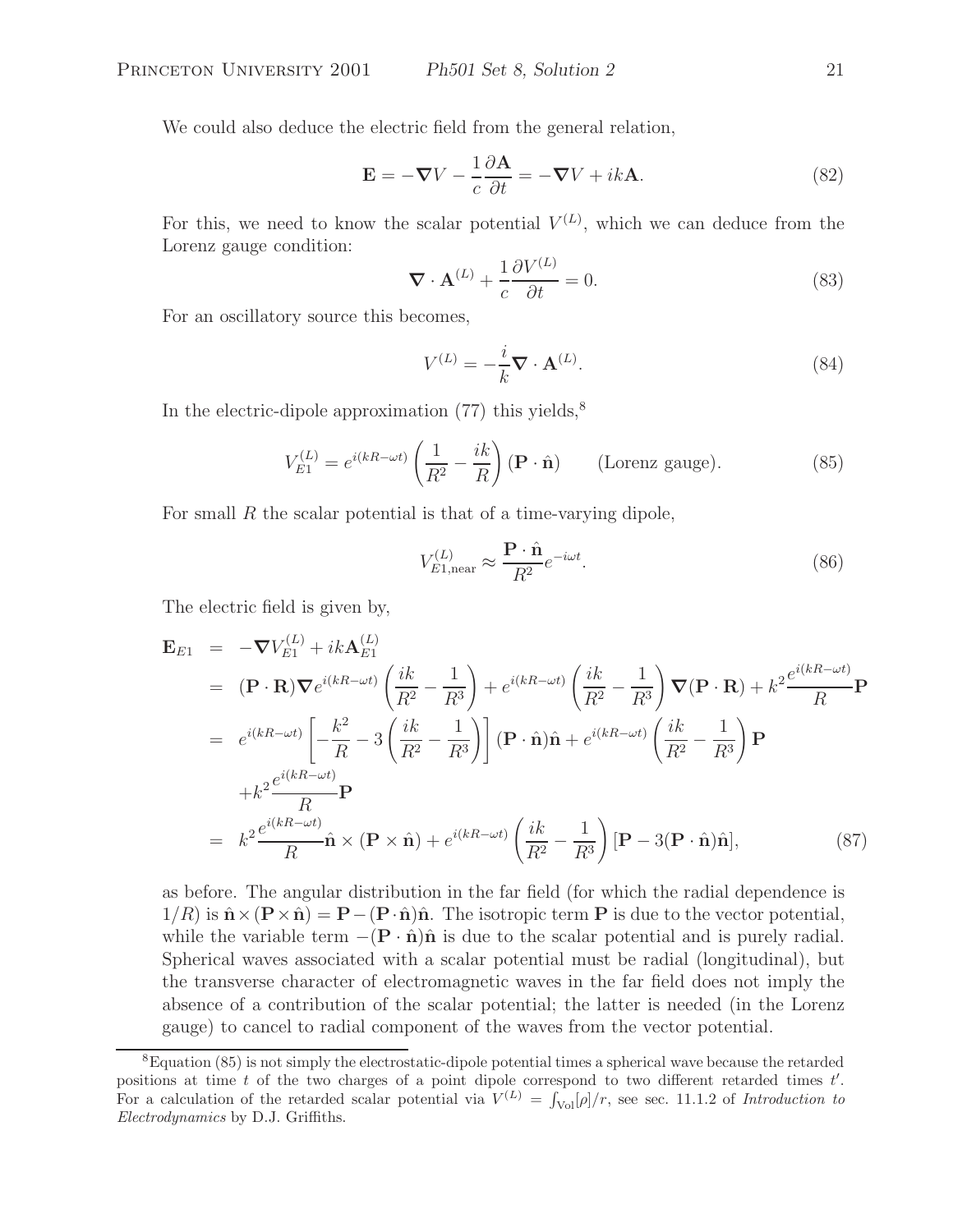We could also work in the Coulomb gauge, meaning that we set  $\nabla \cdot \mathbf{A}^{(C)} = 0$ . Recall (Lecture 15, p. 174) that the "wave" equations for the potentials in the Coulomb gauge are,

$$
\nabla^2 V^{(C)} = -4\pi \rho, \tag{88}
$$

$$
\nabla^2 \mathbf{A}^{(C)} - \frac{1}{c^2} \frac{\partial^2 \mathbf{A}^{(C)}}{\partial t^2} = -\frac{4\pi}{c} \mathbf{J} + \frac{1}{c} \frac{\partial \nabla V^{(C)}}{\partial t}.
$$
 (89)

Equation (88) is the familiar Poisson equation of electrostatics, so the scalar potential is just the "instantaneous" electric-dipole potential,

$$
V_{E1}^{(C)} = \frac{\mathbf{P} \cdot \hat{\mathbf{n}}}{R^2} e^{-i\omega t}
$$
 (Coulomb gauge). (90)

One way to deduce the Coulomb-gauge vector potential is via eq. (82),

$$
\mathbf{A}_{\text{E1}}^{(C)} = -\frac{i}{k} \mathbf{E}_{\text{E1}} - \frac{i}{k} \nabla V_{\text{E1}}^{(C)} \n= -ik \frac{e^{i(kR - \omega t)}}{R} \hat{\mathbf{n}} \times (\mathbf{P} \times \hat{\mathbf{n}}) + \left[ \frac{e^{i(kR - \omega t)}}{R^2} + \frac{i(e^{i(kR - \omega t)} - e^{-i\omega t})}{kR^3} \right] [\mathbf{P} - 3(\mathbf{P} \cdot \hat{\mathbf{n}}) \hat{\mathbf{n}}] \n\equiv \mathbf{A}_{\text{far}}^{(C)} + \mathbf{A}_{\text{near}}^{(C)}
$$
 (Coulomb gauge). (91)

We learn that the far-zone, Coulomb gauge vector potential (*i.e.*, the part of the vector potential that varies as  $1/R$ ) is purely transverse, and can be written as

$$
\mathbf{A}_{\text{far}}^{(C)} = -ik \frac{e^{i(kR - \omega t)}}{R} \hat{\mathbf{n}} \times (\mathbf{P} \times \hat{\mathbf{n}})
$$
 (Coulomb gauge). (92)

Because the radiation part of the Coulomb-gauge vector potential is transverse, the Coulomb gauge is sometimes called the "transverse" gauge.

The Coulomb-gauge scalar potential is negligible in the far zone, and we can say that the radiation fields are entirely due to the far-zone, Coulomb-gauge vector potential. That is,

$$
\mathbf{E}_{\text{far}} = ik\mathbf{A}_{\text{far}}^{(C)} = k^2 \frac{e^{i(kR - \omega t)}}{R} \hat{\mathbf{n}} \times (\mathbf{P} \times \hat{\mathbf{n}}),
$$
\n(93)

$$
\mathbf{B}_{\text{far}} = \nabla \times \mathbf{A}_{\text{far}}^{(C)} = ik \times \mathbf{A}_{\text{far}}^{(C)} = k^2 \frac{e^{i(\kappa \mathbf{A} - \omega t)}}{R} \hat{\mathbf{n}} \times \mathbf{P}.
$$
 (94)

*It is possible to choose gauges for the electromagnetic potentials such that some of their components appear to propagate at any velocity* v*, as discussed by J.D. Jackson, Am. J. Phys.* **70***, 917 (2002) and by K.-H. Yang, Am. J. Phys.* **73***, 742 (2005).*<sup>9</sup> *The*

<sup>9</sup>http://kirkmcd.princeton.edu/examples/EM/jackson\_ajp\_70\_917\_02.pdf http://kirkmcd.princeton.edu/examples/EM/yang\_ajp\_73\_742\_05.pdf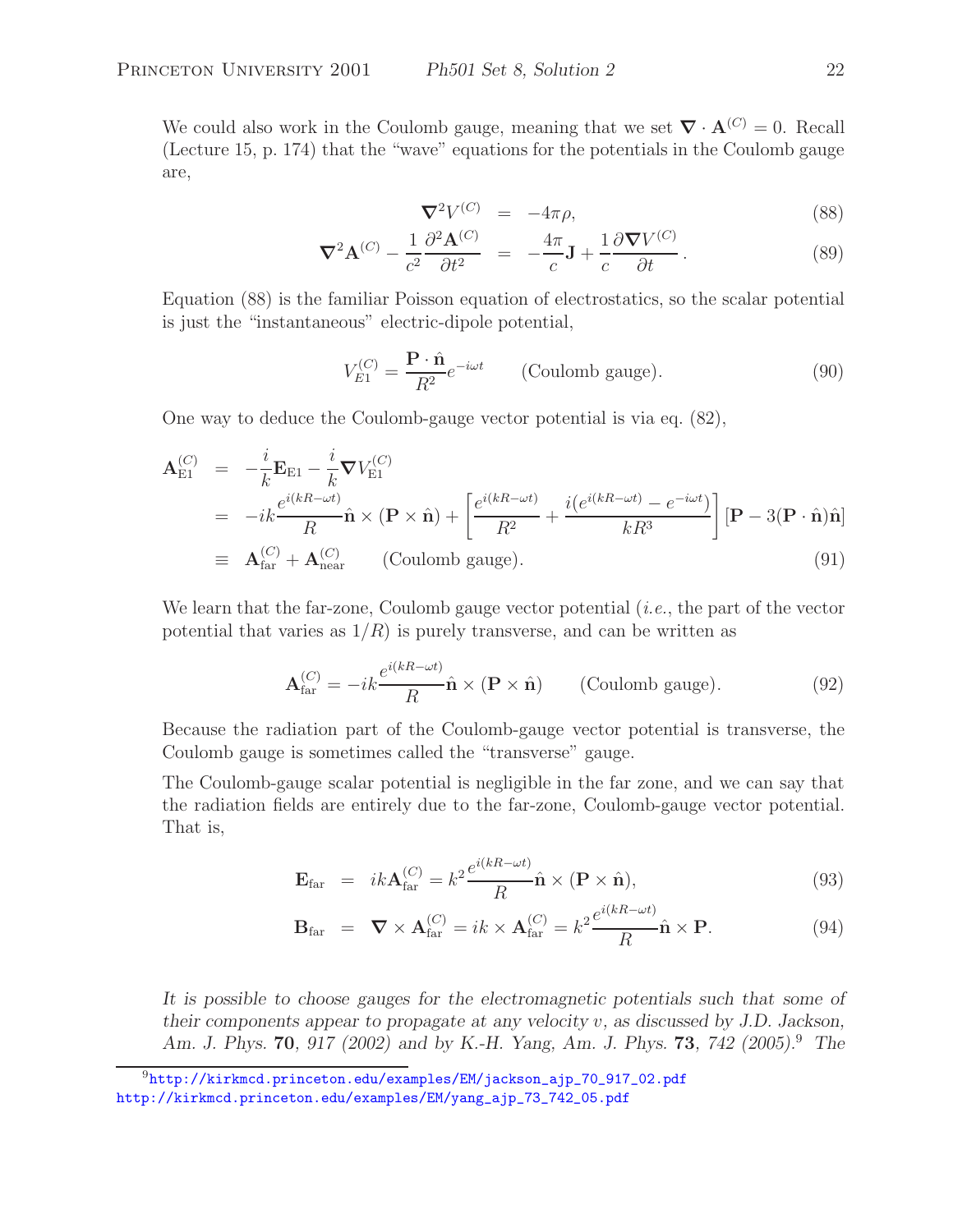*potentials*  $\mathbf{A}^{(v)}$  *and*  $V^{(v)}$  *in the so-called velocity gauge with the parameter* v *obey the gauge condition,*

$$
\nabla \cdot \mathbf{A}^{(v)} + \frac{c}{v^2} \frac{\partial V^{(v)}}{\partial t} = 0.
$$
 (95)

The scalar potential  $V^{(v)}$  is obtained by replacing the speed of light c in the Lorenz*gauge scalar potential by v.* Equivalently, we replace the wave number  $k = \omega/c$  by  $k' = \omega/v$ . Thus, from eq. (85) we find,

$$
V_{E1}^{(v)} = -e^{i(k'R - \omega t)} \left(\frac{ik'}{R^2} - \frac{1}{R^3}\right) (\mathbf{P} \cdot \mathbf{R}) \qquad \text{(velocity gauge)}.
$$
 (96)

*Then, as in eq. (87) we obtain*

$$
-\nabla V_{E1}^{(v)} = e^{i(k'R - \omega t)} \left[ -\frac{k'^2}{R} - 3\left(\frac{ik'}{R^2} - \frac{1}{R^3}\right) \right] (\mathbf{P} \cdot \hat{\mathbf{n}}) \hat{\mathbf{n}} + e^{i(kR - \omega t)} \left(\frac{ik'}{R^2} - \frac{1}{R^3}\right) \mathbf{P}
$$
  

$$
= -k'^2 \frac{e^{i(k'R - \omega t)}}{R} (\mathbf{P} \cdot \hat{\mathbf{n}}) \hat{\mathbf{n}} + e^{i(k'R - \omega t)} \left(\frac{ik'}{R^2} - \frac{1}{R^3}\right) [\mathbf{P} - 3(\mathbf{P} \cdot \hat{\mathbf{n}}) \hat{\mathbf{n}}].
$$
 (97)

*The vector potential in the* v*-gauge can be obtained from eq. (82) as,*

$$
\mathbf{A}_{E1}^{(v)} = -\frac{i}{k} \mathbf{E}_{E1} - \frac{i}{k} \nabla V_{E1}^{(v)}
$$
\n
$$
= -ik \frac{e^{i(kR - \omega t)}}{R} \hat{\mathbf{n}} \times (\mathbf{P} \times \hat{\mathbf{n}}) + e^{i(kR - \omega t)} \left(\frac{1}{R^2} + \frac{i}{kR^3}\right) [\mathbf{P} - 3(\mathbf{P} \cdot \hat{\mathbf{n}}) \hat{\mathbf{n}}]
$$
\n
$$
-i \frac{k'^2}{k} \frac{e^{i(k'R - \omega t)}}{R} (\mathbf{P} \cdot \hat{\mathbf{n}}) \hat{\mathbf{n}} - e^{i(k'R - \omega t)} \left(\frac{k'}{kR^2} + \frac{i}{kR^3}\right) [\mathbf{P} - 3(\mathbf{P} \cdot \hat{\mathbf{n}}) \hat{\mathbf{n}}].
$$
\n(98)

*This vector potential includes terms that propagate with velocity* v *both in the near* and far zones. When  $v = c$ , then  $k' = k$  and the velocity-gauge vector potential (98) *reduces to the Lorenz-gauge potential (77); and when*  $v \to \infty$ *, then*  $k' = 0$  *and the velocity-gauge vector potential reduces to the Coulomb-gauge potential (91).*<sup>10</sup>

Turning to the question of energy flow, we calculate the Poynting vector,

$$
\mathbf{S} = \frac{c}{4\pi} \mathbf{E} \times \mathbf{B},\tag{99}
$$

where we use the real parts of the fields (79) and (81),

$$
\mathbf{E} = k^2 P \hat{\mathbf{n}} \times (\hat{\mathbf{P}} \times \hat{\mathbf{n}}) \frac{\cos(kR - \omega t)}{R} + P[3\hat{\mathbf{P}} \cdot \hat{\mathbf{n}}) \hat{\mathbf{n}} - \hat{\mathbf{P}}] \left[ \frac{\cos(kR - \omega t)}{R^3} + \frac{k \sin(kR - \omega t)}{R^2} \right],
$$
\n(100)

<sup>&</sup>lt;sup>10</sup>Thanks to J.D Jackson and K.-H. Yang for discussions of the Coulomb gauge and the velocity gauge. See also, J.D. Jackson and L.B. Okun, *Historical roots of gauge invariance*, Rev. Mod. Phys. **<sup>73</sup>**, 663 (2001), http://kirkmcd.princeton.edu/examples/EM/jackson\_rmp\_73\_663\_01.pdf, and http://kirkmcd.princeton.edu/examples/gauge.pdf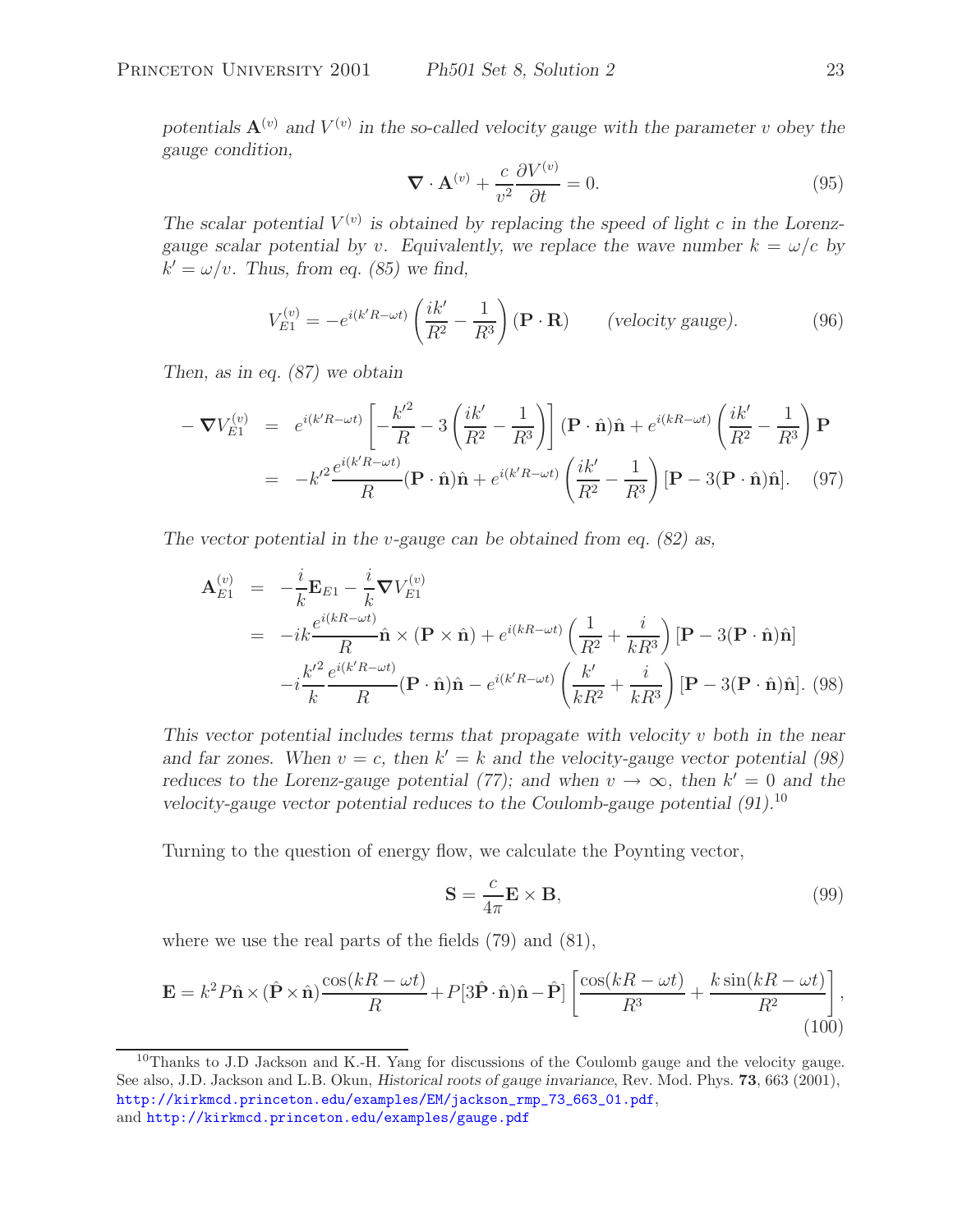Princeton University 2001 *Ph501 Set 8, Solution 2* 24

$$
\mathbf{B} = k^2 P(\hat{\mathbf{n}} \times \hat{\mathbf{P}}) \left[ \frac{\cos(kR - \omega t)}{R} - \frac{\sin(kR - \omega t)}{kR^2} \right].
$$
 (101)

The Poynting vector contains six terms, some of which do not point along the radial vector  $\hat{\mathbf{n}}$ :

$$
\mathbf{S} = \frac{c}{4\pi} \left\{ k^4 P^2 [\hat{\mathbf{n}} \times (\hat{\mathbf{P}} \times \hat{\mathbf{n}})] \times (\hat{\mathbf{n}} \times \hat{\mathbf{P}}) \left[ \frac{\cos^2(kR - \omega t)}{R^2} - \frac{\cos(kR - \omega t)\sin(kR - \omega t)}{kR^3} \right] \right\}
$$
  
+  $k^2 P^2 [3(\hat{\mathbf{P}} \cdot \hat{\mathbf{n}})\hat{\mathbf{n}} - \hat{\mathbf{P}}] \times (\hat{\mathbf{n}} \times \hat{\mathbf{P}}) \left[ \frac{\cos^2(kR - \omega t) - \sin^2(kR - \omega t)}{R^4} \right]$   
+  $\cos(kR - \omega t)\sin(kR - \omega t) \left( \frac{k}{R^3} - \frac{1}{kR^5} \right) \right]$   
=  $\frac{c}{4\pi} \left\{ k^4 P^2 \sin^2 \theta \hat{\mathbf{n}} \left[ \frac{\cos^2(kR - \omega t)}{R^2} - \frac{\cos(kR - \omega t)\sin(kR - \omega t)}{kR^3} \right] \right\}$   
+  $k^2 P^2 [4 \cos \theta \hat{\mathbf{P}} + (3 \cos^2 \theta - 1)\hat{\mathbf{n}}] \left[ \frac{\cos^2(kR - \omega t) - \sin^2(kR - \omega t)}{R^4} \right]$   
+  $\cos(kR - \omega t)\sin(kR - \omega t) \left( \frac{k}{R^3} - \frac{1}{kR^5} \right) \right]$ , (102)

where  $\theta$  is the angle between vectors  $\hat{\bf{n}}$  and **P**. As well as the expected radial flow of energy, there is a flow in the direction of the dipole moment **P**. Since the product  $\cos(kR - \omega t)\sin(kR - \omega t)$  can be both positive and negative, part of the energy flow is inwards at times, rather than outwards as expected for pure radiation.

However, we obtain a simple result if we consider only the time-average Poynting vector,  $\langle S \rangle$ . Noting that  $\langle \cos^2(kR - \omega t) \rangle = \langle \sin^2(kR - \omega t) \rangle = 1/2$  and  $\langle \cos(kR - \omega t) \sin(kR - \omega t) \rangle = (1/2) \langle \sin 2(kR - \omega t) \rangle = 0$ , eq (102) leads to

$$
\langle \mathbf{S} \rangle = \frac{ck^4 P^2 \sin^2 \theta}{8\pi R^2} \hat{\mathbf{n}}.\tag{103}
$$

The time-average Poynting vector is purely radially outwards, and falls off as  $1/R^2$ at all radii, as expected for a flow of energy that originates in the oscillating point dipole (which must be driven by an external power source). The time-average angular distribution  $d \langle P \rangle / d\Omega$  of the radiated power is related to the Poynting vector by

$$
\frac{d\langle P\rangle}{d\Omega} = R^2 \hat{\mathbf{n}} \cdot \langle \mathbf{S} \rangle = \frac{ck^4 P^2 \sin^2 \theta}{8\pi} = \frac{P^2 \omega^4 \sin^2 \theta}{8\pi c^3},\tag{104}
$$

which is the expression often quoted for dipole radiation in the far zone. Here we see that this expression holds in the near zone as well.

We conclude that radiation, as measured by the time-average Poynting vector, exists in the near zone as well as in the far zone.

Our considerations of an oscillating electric dipole can be extended to include an oscillating magnetic dipole by noting that if  $\mathbf{E}(\mathbf{r},t)$  and  $\mathbf{B}(\mathbf{r},t)$  are solutions to Maxwell's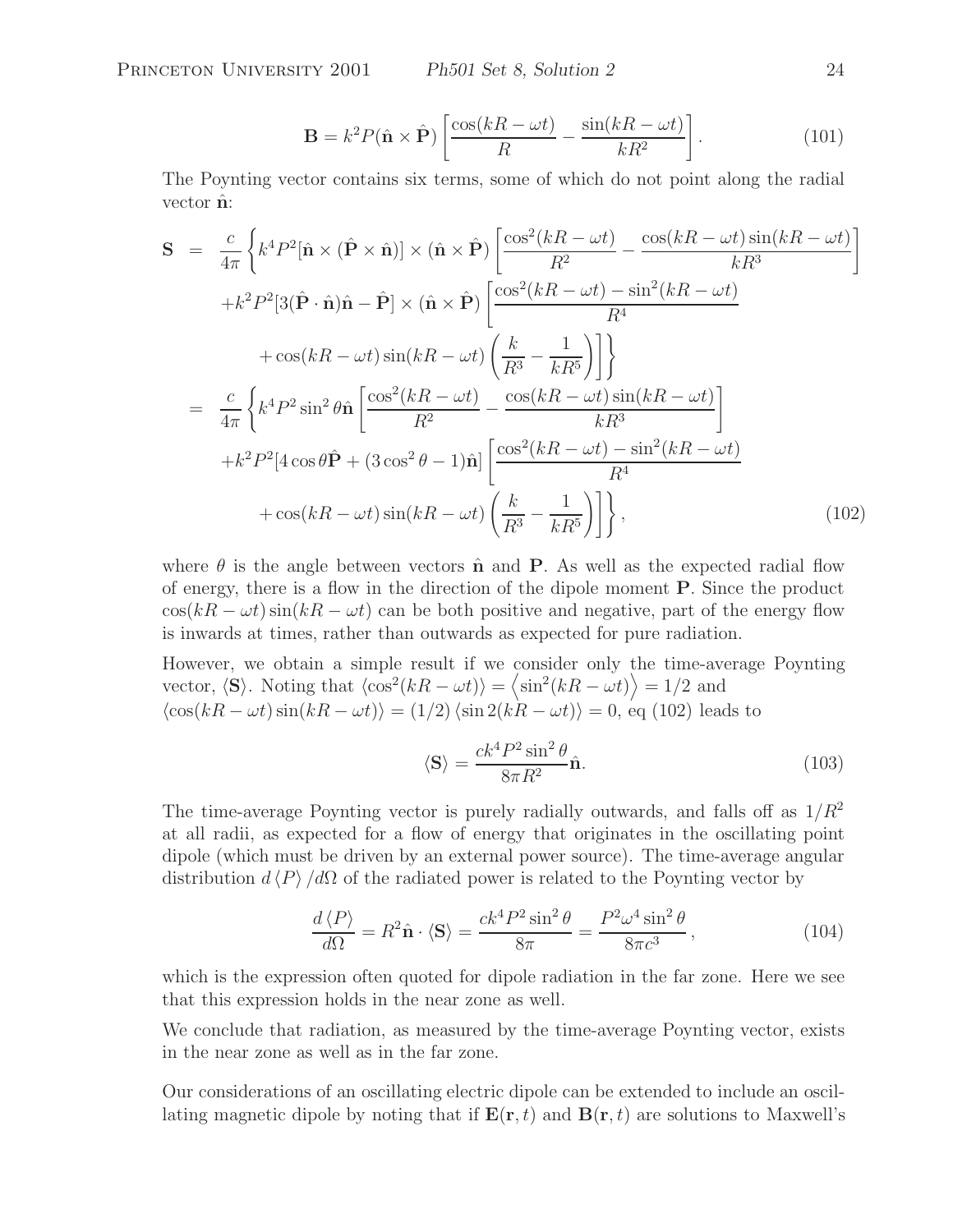equations in free space (*i.e.*, where the charge density  $\rho$  and current density **J** are zero), then the **dual** fields,

$$
\mathbf{E}'(\mathbf{r},t) = -\mathbf{B}(\mathbf{r},t), \qquad \mathbf{B}'(\mathbf{r},t) = \mathbf{E}(\mathbf{r},t), \tag{105}
$$

are solutions also. The Poynting vector is the same for the dual fields as for the original fields,

$$
\mathbf{S}' = \frac{c}{4\pi} \mathbf{E}' \times \mathbf{B}' = -\frac{c}{4\pi} \mathbf{B} \times \mathbf{E} = \mathbf{S}.
$$
 (106)

Taking the dual of fields (10)-(11), we find the fields,

$$
\mathbf{E}' = \mathbf{E}_{\mathrm{M1}} = -k^2 \frac{e^{i(kR - \omega t)}}{R} \left( 1 + \frac{i}{kR} \right) \hat{\mathbf{n}} \times \mathbf{M},\tag{107}
$$

$$
\mathbf{B}' = \mathbf{B}_{\mathrm{M1}} = k^2 \frac{e^{i(kR - \omega t)}}{R} \left\{ \hat{\mathbf{n}} \times (\mathbf{M} \times \hat{\mathbf{n}}) + \left[ 3(\hat{\mathbf{n}} \cdot \mathbf{M})\hat{\mathbf{n}} - \mathbf{M} \right] \left( \frac{1}{k^2 R^2} - \frac{i}{kR} \right) \right\}.
$$
 (108)

which are also solutions to Maxwell's equations. These are the fields of an oscillating point magnetic dipole, whose peak magnetic moment is **M**. In the near zone, the magnetic field (108) looks like that of a (magnetic) dipole.

While the fields of eqs.  $(10)-(11)$  are not identical to those of eqs.  $(107)-(108)$ , the Poynting vectors are the same in the two cases. Hence, the time-average Poynting vector, and also the angular distribution of the time-averaged radiated power are the same in the two cases. The radiation of a point electric dipole is the same as that of a point magnetic dipole (assuming that  $M = P$ ), both in the near and in the far zones. Measurements of only the intensity of the radiation could not distinguish the two cases.



However, if measurements were made of both the electric and magnetic fields, then the near zone fields of an oscillating electric dipole, eqs. (10)-(11), would be found to be quite different from those of a magnetic dipole, eqs. (107)-(108). This is illustrated in the figure on the previous page, which plots the ratio  $E/H = E/B$  of the magnitudes of the electric and magnetic fields as a function of the distance  $r$  from the center of the dipoles.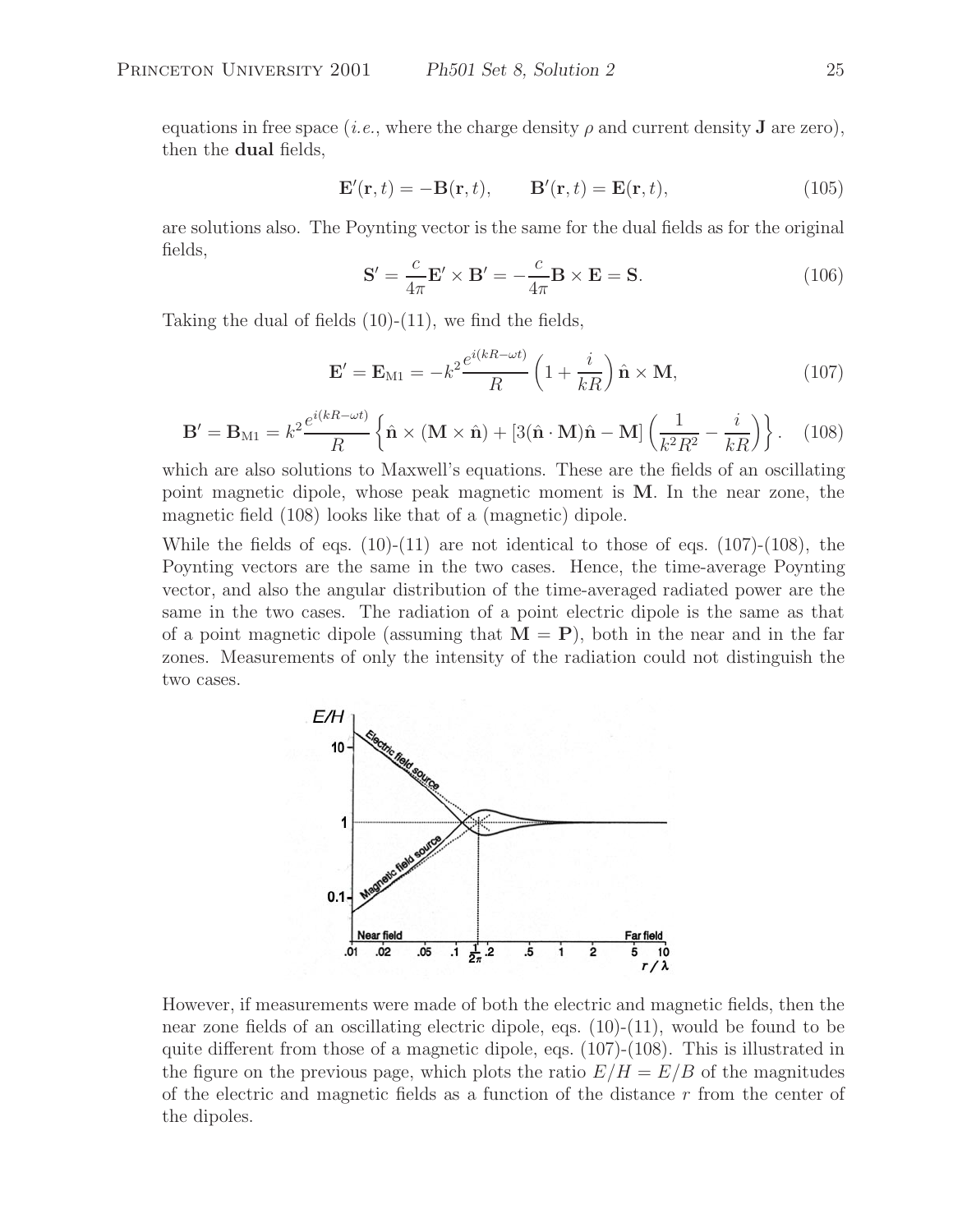To distinguish between the cases of electric and magnetic dipole radiation, it suffices to measure only the polarization (*i.e.*, the direction, but not the magnitude) of either the electric of the magnetic field vectors.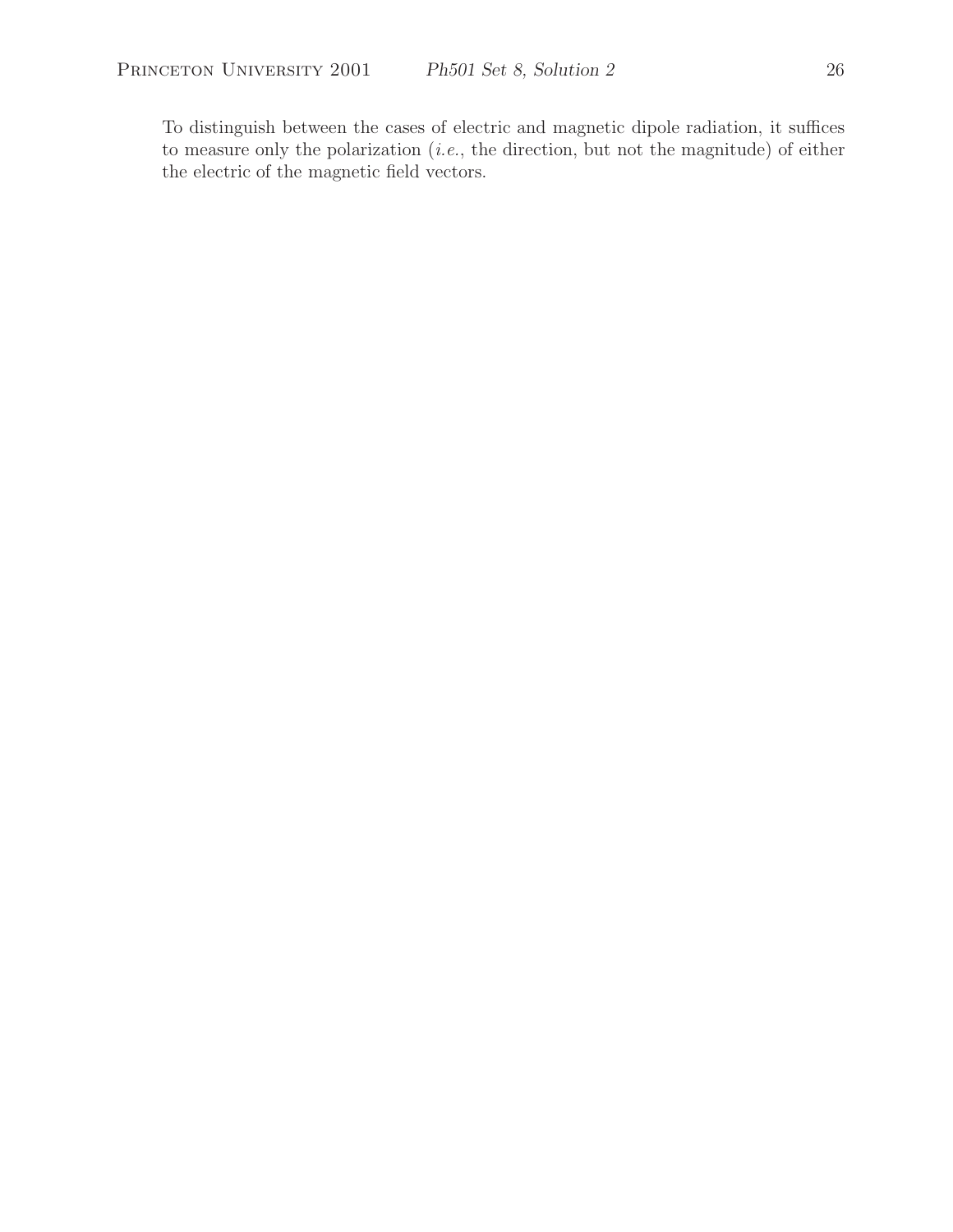3. The rotating dipole **p** can be thought of as two oscillating linear dipoles oriented 90◦ apart in space, and phased 90◦ apart in time. This is conveniently summarized in complex vector notation:

$$
\mathbf{p} = p_0(\hat{\mathbf{x}} + i\hat{\mathbf{y}}) e^{-i\omega t},\tag{109}
$$

for a rotation from the  $+\hat{x}$  axis towards the  $+\hat{y}$  axis. Thus,

$$
[\ddot{\mathbf{p}}] = \ddot{\mathbf{p}}(t' = t - r/c) = -\omega^2 p_0(\hat{\mathbf{x}} + i\hat{\mathbf{y}}) e^{i(kr - \omega t)}.
$$
 (110)

The radiation fields of this oscillating dipole are given by,

$$
\mathbf{B}_{\text{rad}} = \frac{[\ddot{\mathbf{p}}] \times \hat{\mathbf{n}}}{c^2 r} = -\frac{k^2 p_0 e^{-i(kr - \omega t)}}{r} (\hat{\mathbf{x}} + i\hat{\mathbf{y}}) \times \hat{\mathbf{n}} \n= \frac{k^2 p_0 e^{-i(kr - \omega t)}}{r} (\cos \theta \hat{\mathbf{y}} - i \hat{\mathbf{l}}),
$$
\n(111)

$$
\mathbf{E}_{\text{rad}} = \mathbf{B}_{\text{rad}} \times \hat{\mathbf{n}} = \frac{k^2 p_0 e^{-i(kr - \omega t)}}{r} (\cos \theta \hat{\mathbf{i}} + i \hat{\mathbf{y}}).
$$
(112)

The time-averaged angular distribution of the radiated power is given by,

$$
\frac{d\langle P \rangle}{d\Omega} = \frac{c}{8\pi} r^2 |B_{\text{rad}}|^2 = \frac{c}{8\pi} k^4 p_0^2 (1 + \cos^2 \theta),\tag{113}
$$

since  $\hat{\mathbf{l}}$  and  $\hat{\mathbf{y}}$  are orthogonal. The total radiated power is therefore,

$$
\langle P \rangle = \int \frac{d \langle P \rangle}{d\Omega} d\Omega = \frac{2c}{3} k^4 p_0^2 = \frac{2}{3c^3} \omega^4 p_0^2.
$$
 (114)

The total power also follows from the Larmor formula,

$$
\langle P \rangle = \frac{1}{2} \frac{2 |\ddot{\mathbf{p}}|^2}{3c^3} = \frac{2}{3c^3} \omega^4 p_0^2,
$$
 (115)

since  $|\ddot{\mathbf{p}}| = \sqrt{2\omega^2 p_0}$  in the present example.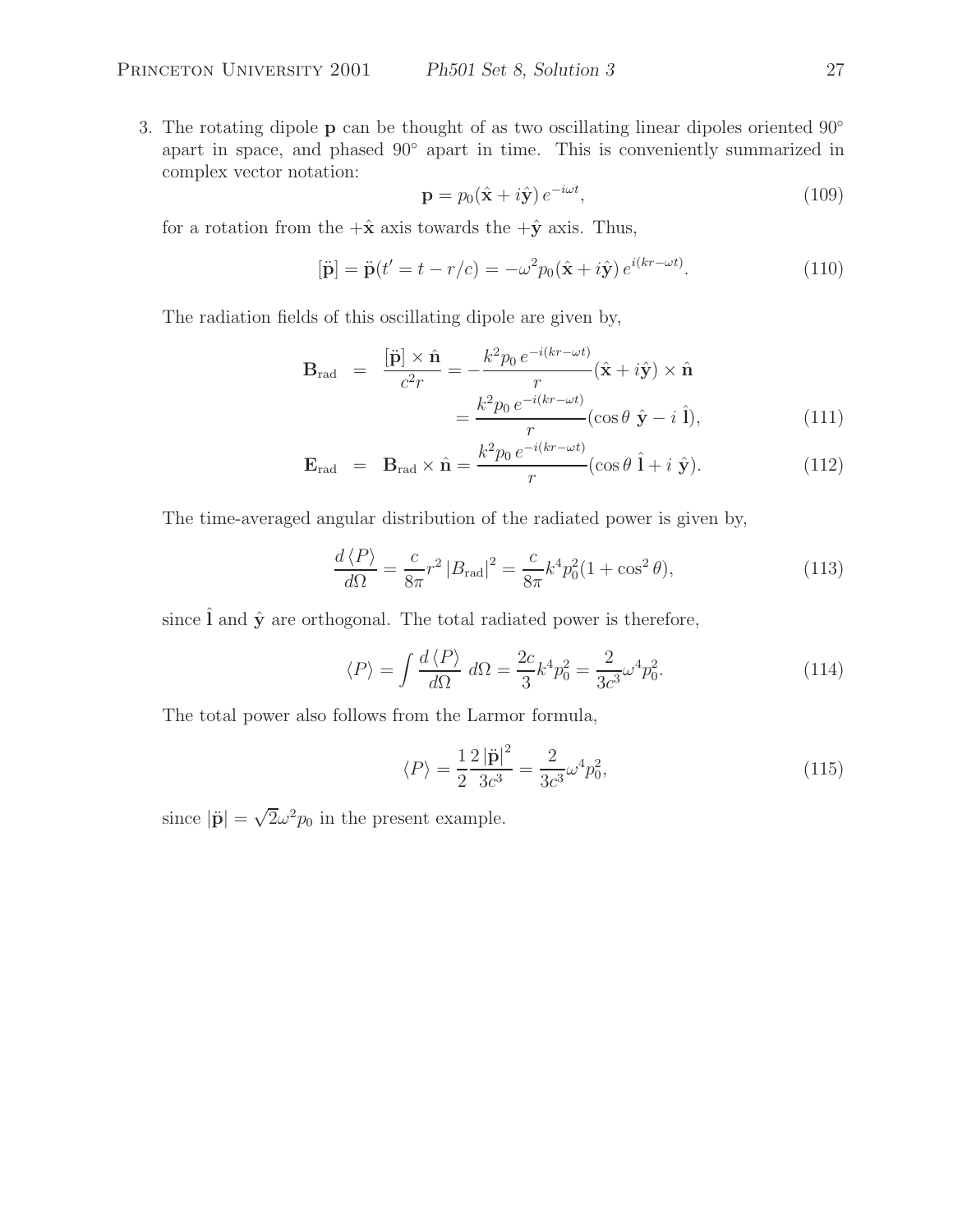4. According to the Larmor formula, the rate of magnetic dipole radiation is,

$$
\frac{dU}{dt} = \frac{2}{3}\frac{\ddot{m}^2}{c^3} = \frac{2}{3}\frac{m^2\omega^4}{c^3},\tag{116}
$$

where  $\omega = 2\pi/T$  is the angular velocity, taken to be perpendicular to the magnetic dipole moment **m**.

The radiated power (116) is derived from a decrease in the rotational kinetic energy,  $U = I\omega^2/2$ , of the pulsar:

$$
\frac{dU}{dt} = -I\omega\dot{\omega} = \frac{2}{5}MR^2\omega|\dot{\omega}|,\qquad(117)
$$

where the moment of inertia  $I$  is taken to be that of a sphere of uniform mass density. Combining eqs. (116) and (117), we have,

$$
m^2 = \frac{3}{5} \frac{MR^2 \left|\dot{\omega}\right| c^3}{\omega^3} \,. \tag{118}
$$

Substituting  $\omega = 2\pi/T$ , and  $|\dot{\omega}| = 2\pi |\dot{T}| / T^2$ , we find,

$$
m^2 = \frac{3}{20\pi^2}MR^2T|\dot{T}|c^3.
$$
 (119)

The static magnetic field **B** due to dipole **m** is,

$$
\mathbf{B} = \frac{3(\mathbf{m} \cdot \hat{\mathbf{r}})\hat{\mathbf{r}} - \mathbf{m}}{r^3},\tag{120}
$$

so the peak field at radius  $R$  is,

$$
\mathbf{B} = \frac{2\mathbf{m}}{R^3}.\tag{121}
$$

Inserting this in eq. (119), the peak surface magnetic field is related by,

$$
B^{2} = \frac{3}{5\pi^{2}} \frac{MT \left| \dot{T} \right| c^{3}}{R^{4}} = \frac{3}{5\pi^{2}} \frac{(2.8 \times 10^{33})(7.5)(8 \times 10^{-11})(3 \times 10^{10})^{3}}{(10^{6})^{4}} = 2.8 \times 10^{30} \text{ gauss}^{2}.
$$
\n(122)

Thus,  $B_{\text{peak}} = 1.7 \times 10^{15} \text{ G} = 38 B_{\text{crit}}$ , where  $B_{\text{crit}} = 4.4 \times 10^{13} \text{ G}$ .

When electrons and photons of kinetic energies greater than 1 MeV exist in a magnetic field with  $B > B<sub>crit</sub>$ , they rapidly lose this energy via electron-positron pair creation.

Kouveliotou *et al.* report that  $B_{\text{peak}} = 8 \times 10^{14}$  G without discussing details of their calculation.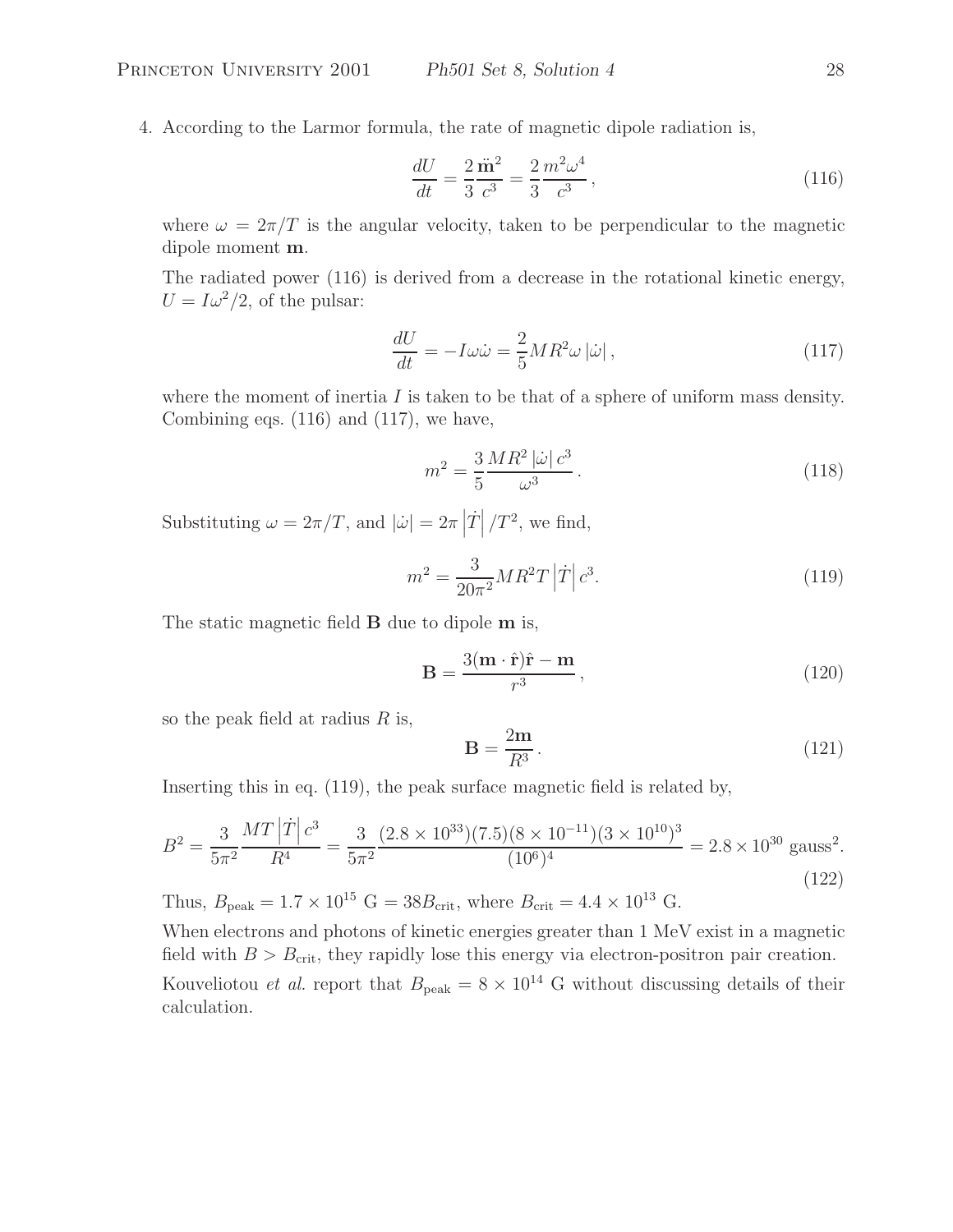5. The time-average field momentum density is given in terms of the Poynting vector as (the real part of),

$$
\langle \mathbf{P} \rangle_{\text{field}} = \frac{\langle \mathbf{S} \rangle}{c^2} = \frac{c}{8\pi} \mathbf{E} \times \mathbf{B}^*.
$$
 (123)

Hence, the time-averaged angular momentum density is,

$$
\langle \mathcal{L} \rangle_{\text{field}} = \mathbf{r} \times \mathbf{P}_{\text{field}} = \frac{1}{8\pi c} \mathbf{r} \times (\mathbf{E} \times \mathbf{B}^*) = \frac{1}{8\pi c} r[\mathbf{E}(\hat{\mathbf{n}} \cdot \mathbf{B}^*) - \mathbf{B}^*(\hat{\mathbf{n}} \cdot \mathbf{E})]. \tag{124}
$$

writing  $\mathbf{r} = r\hat{\mathbf{n}}$ .

The time-average rate of radiation of angular momentum into solid angle  $d\Omega$  is therefore,

$$
\frac{d\langle \mathbf{L} \rangle}{dt \, d\Omega} = cr^2 \langle \mathcal{L} \rangle_{\text{field}} = \frac{1}{8\pi} r^3 [\mathbf{E}(\hat{\mathbf{n}} \cdot \mathbf{B}^*) - \mathbf{B}^*(\hat{\mathbf{n}} \cdot \mathbf{E})],\tag{125}
$$

since the angular momentum density  $\mathcal L$  is moving with velocity  $c$ .

The radiation fields of an oscillating electric dipole moment **p** including both the 1/r and  $1/r^2$  terms of eqs. (79) and (87) are,

$$
\mathbf{E} = k \frac{e^{i(kr - \omega t)}}{r} \left[ \left( k + \frac{i}{r} \right) \mathbf{p} - \left( k + \frac{3i}{r} \right) (\hat{\mathbf{n}} \cdot \mathbf{p}) \hat{\mathbf{n}} \right],
$$
(126)

$$
\mathbf{B} = k^2 \frac{e^{i(kr - \omega t)}}{r} \left( 1 + \frac{i}{kr} \right) (\hat{\mathbf{n}} \times \mathbf{p}). \tag{127}
$$

Since  $\hat{\mathbf{n}} \cdot \mathbf{B}^* = 0$  for this case, only the second term in eq. (125) contributes to the radiated angular momentum. We therefore find,

$$
\frac{d\langle \mathbf{L} \rangle}{dt \, d\Omega} = -\frac{k^3 r}{8\pi} \left( 1 - \frac{i}{kr} \right) (\hat{\mathbf{n}} \times \mathbf{p}^*) \left( -\frac{2i}{r} \right) (\hat{\mathbf{n}} \cdot \mathbf{p}) = \frac{ik^3}{4\pi} (\hat{\mathbf{n}} \cdot \mathbf{p}) (\hat{\mathbf{n}} \times \mathbf{p}^*),\tag{128}
$$

ignoring terms in the final expression that have positive powers of  $r$  in the denominator, as these grow small at large distances.

For the example of a rotating dipole moment (Prob. 2),

$$
\mathbf{p} = p_0(\hat{\mathbf{x}} + i\hat{\mathbf{y}}) e^{-i\omega t},\tag{129}
$$

we have,

$$
\frac{d\langle \mathbf{L} \rangle}{dt \, d\Omega} = Re \frac{ik^3 p_0^2}{4\pi} [\hat{\mathbf{n}} \cdot (\hat{\mathbf{x}} + i\hat{\mathbf{y}})][\hat{\mathbf{n}} \times (\hat{\mathbf{x}} - i\hat{\mathbf{y}})] = Re \frac{ik^3 p_0^2}{4\pi} \sin \theta [\cos \theta \, \hat{\mathbf{y}} + i \, \hat{\mathbf{l}}]
$$
\n
$$
= -\frac{k^3}{4\pi} p_0^2 \sin \theta \, \hat{\mathbf{l}}.
$$
\n(130)

To find  $d \langle L \rangle / dt$  we integrate eq. (129) over solid angle. When vector  $\hat{\bf{n}}$  is in the x-z plane, vector 1 can be expressed as,

$$
\hat{\mathbf{l}} = \cos \theta \; \hat{\mathbf{x}} - \sin \theta \; \hat{\mathbf{z}}.\tag{131}
$$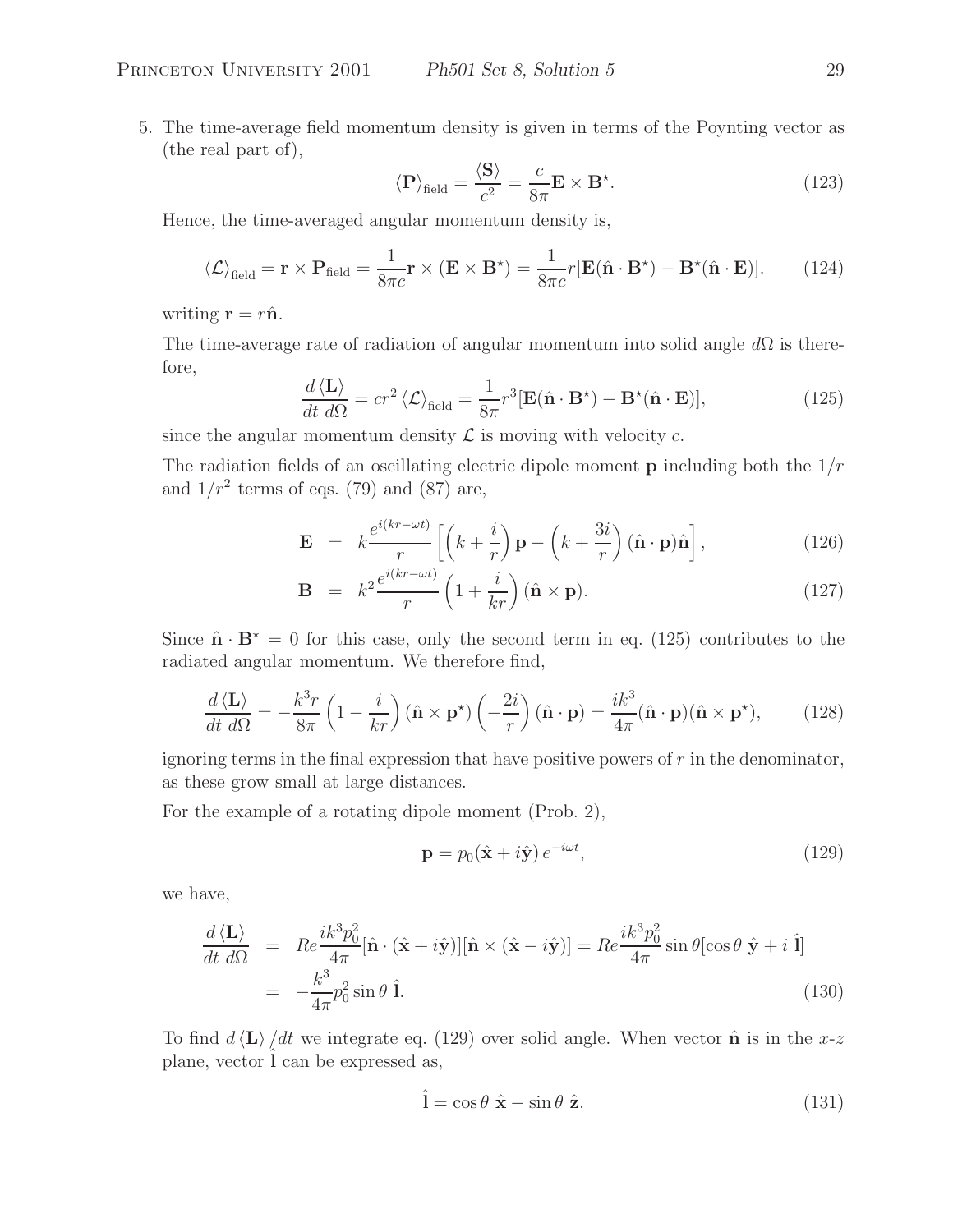As we integrate over all directions of  $\hat{\mathbf{n}}$ , the contributions to  $d \langle \mathbf{L} \rangle / dt$  in the x-y plane sum to zero, and only its z component survives. Hence,

$$
\frac{d\langle \mathbf{L} \rangle}{dt} = \hat{\mathbf{z}} \int \frac{d\langle L_z \rangle}{dt \, d\Omega} d\Omega = 2\pi \frac{k^3}{4\pi} p_0^2 \, \hat{\mathbf{z}} \int_{-1}^1 \sin^2 \theta \, d\cos \theta = \frac{2k^3}{3} p_0^2 \, \hat{\mathbf{z}}
$$
\n
$$
= \frac{2ck^3}{3\omega} p_0^2 \, \hat{\mathbf{z}} = \frac{\langle P \rangle}{\omega} \hat{\mathbf{z}}, \tag{132}
$$

recalling eq. (115) for the radiated power  $\langle P \rangle$ . Of course, the motion described by eq. (129) has its angular momentum along the  $+z$  axis.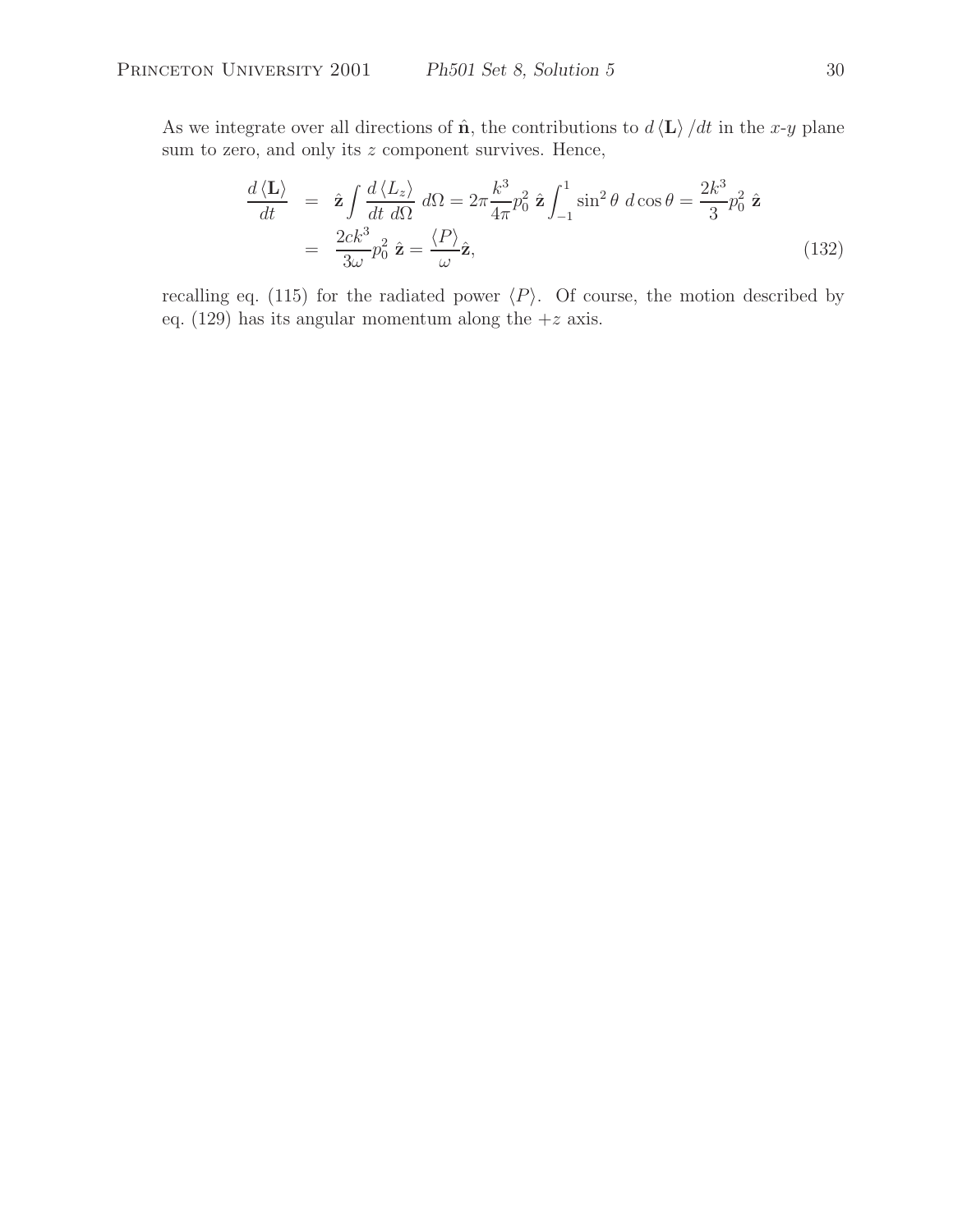6. The magnetic field radiated by a time-dependent, axially symmetric quadrupole is given by, ...

$$
\mathbf{B} = \frac{[\mathbf{\ddot{Q}}] \times \hat{\mathbf{n}}}{6c^3 r},\tag{133}
$$

where the unit vector  $\hat{\mathbf{n}}$  has rectangular components,

$$
\hat{\mathbf{n}} = (\sin \theta, 0, \cos \theta),\tag{134}
$$

and the quadrupole vector  $\mathbf Q$  is related to the quadrupole tensor  $Q_{ij}$  by,

$$
Q_i = Q_{ij} n_j. \tag{135}
$$

The charge distribution is symmetric about the  $z$  axis, so the quadrupole-moment tensor  $Q_{ij}$  may be expressed entirely in terms of,

$$
Q_{zz} = \int \rho(3z^2 - r^2) d\text{Vol} = -4a^2 e \cos^2 \omega t = -2a^2 e (1 + \cos 2\omega t). \tag{136}
$$

Thus,

$$
Q_{ij} = \begin{pmatrix} -Q_{zz}/2 & 0 & 0 \\ 0 & -Q_{zz}/2 & 0 \\ 0 & 0 & Q_{zz} \end{pmatrix},
$$
(137)

and the quadrupole vector can be written as,

$$
\mathbf{Q} = \left( -\frac{Q_{zz} \sin \theta}{2}, 0, Q_{zz} \cos \theta \right) = -\frac{Q_{zz}}{2} \hat{\mathbf{n}} + \frac{3Q_{zz} \cos \theta}{2} \hat{\mathbf{z}}
$$
  
=  $a^2 e (1 + \cos 2\omega t) (\hat{\mathbf{n}} - 3\hat{\mathbf{z}} \cos \theta).$  (138)

Then,

$$
[\ddot{\mathbf{Q}}] = 8\omega^3 a^2 e \sin 2\omega t' (\hat{\mathbf{n}} - 3\hat{\mathbf{z}} \cos \theta), \qquad (139)
$$

where the retarded time is  $t' = t - r/c$ . Hence,

$$
\mathbf{B} = \frac{[\ddot{\mathbf{Q}}] \times \hat{\mathbf{n}}}{6c^3 r} = -\frac{4k^3 a^2 e}{r} \hat{\mathbf{y}} \sin(2kr - 2\omega t) \sin \theta \cos \theta, \qquad (140)
$$

since  $\hat{\mathbf{z}} \times \hat{\mathbf{n}} = \hat{\mathbf{y}} \sin \theta$ . The radiated electric field is given by,

$$
\mathbf{E} = \mathbf{B} \times \hat{\mathbf{n}} = -\frac{4k^3 a^2 e}{r} \hat{\mathbf{i}} \sin(2kr - 2\omega t) \sin \theta \cos \theta, \qquad (141)
$$

using  $\hat{\mathbf{y}} \times \hat{\mathbf{n}} = \hat{\mathbf{l}}$ .

As we are not using complex notation, we revert to the basic definitions to find that the time-averaged angular distribution of radiated power is,

$$
\frac{d\langle P\rangle}{d\Omega} = r^2 \langle \mathbf{S}\rangle \cdot \hat{\mathbf{n}} = \frac{cr^2}{4\pi} \langle \mathbf{E} \times \mathbf{B} \cdot \hat{\mathbf{n}} \rangle = \frac{2ck^6 a^4 e^2}{\pi} \sin^2 \theta \cos^2 \theta, \quad (142)
$$

since  $\hat{\mathbf{l}} \times \hat{\mathbf{y}} = \hat{\mathbf{n}}$ . This integrates to give,

$$
\langle P \rangle = 2\pi \int_{-1}^{1} \frac{d \langle P \rangle}{d \Omega} d \cos \theta = \frac{16ck^6 a^4 e^2}{15}.
$$
 (143)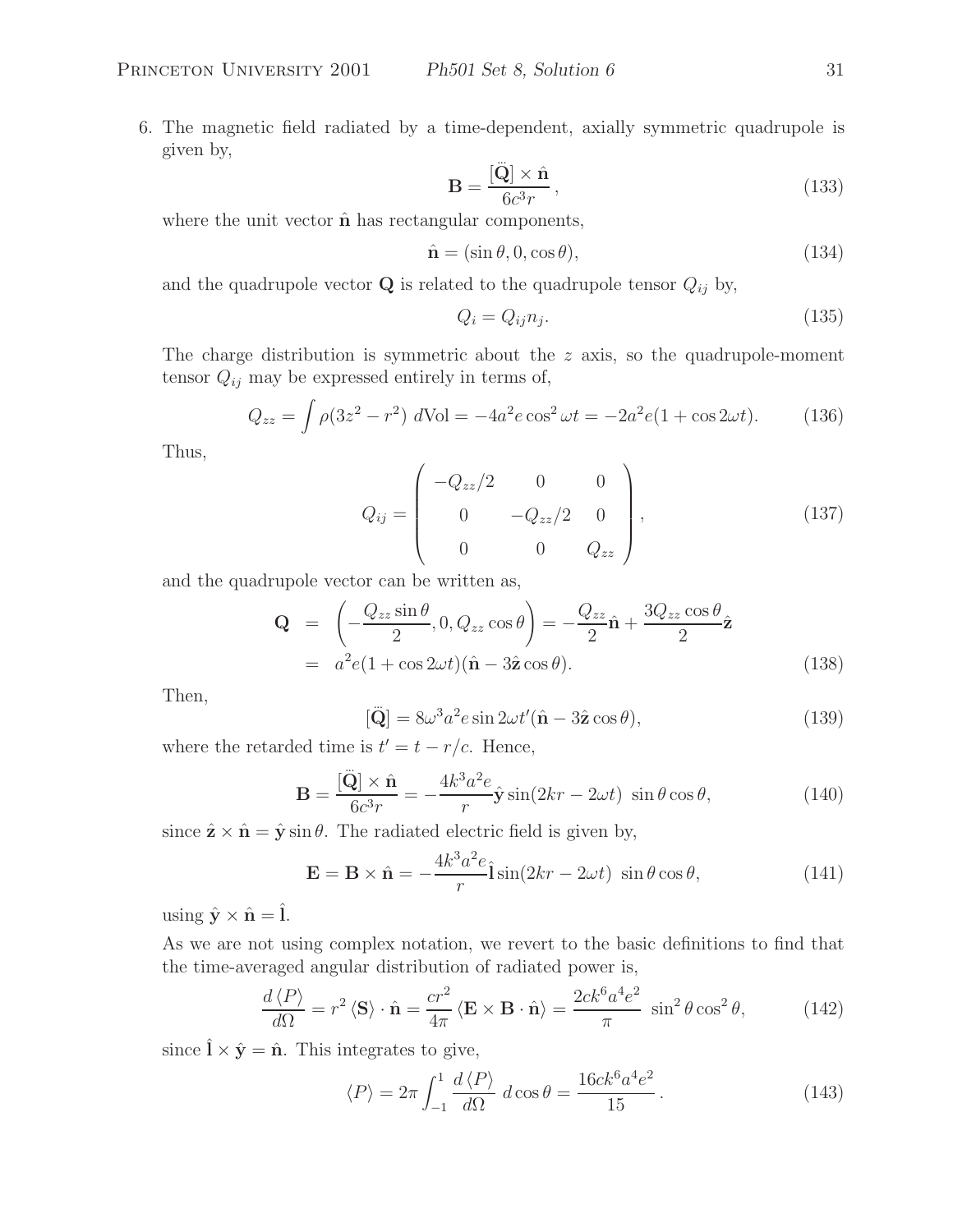7. Since the charge is assumed to rotate with constant angular velocity, the magnetic moment it generates is constant in time, and there is no magnetic-dipole radiation. Hence, we consider only electric-quadrupole radiation in addition to the electric-dipole radiation. The radiated fields are therefore,

$$
\mathbf{B} = \frac{[\ddot{\mathbf{p}}] \times \hat{\mathbf{n}}}{c^2 r} + \frac{[\ddot{\mathbf{Q}}] \times \hat{\mathbf{n}}}{6c^3 r}, \qquad \mathbf{E} = \mathbf{B} \times \hat{\mathbf{n}}.
$$
 (144)

The electric dipole radiation fields are given by eqs. (111) and 112) when we write  $p_0 = ae.$ 

The charge distribution is not azimuthally symmetric about any fixed axis, so we must evaluate the full quadrupole tensor,

$$
Q_{ij} = e(3r_i r_j - r^2 \delta_{ij}).\tag{145}
$$

to find the components of the quadrupole vector **Q**. The position vector of the charge has components,

$$
r_i = (a\cos\omega t, a\sin\omega t, 0),\tag{146}
$$

so the nonzero components of  $Q_{ij}$  are,

$$
Q_{xx} = e(3x^2 - r^2) = a^2e(3\cos^2\omega t - 1) = \frac{a^2e}{2}(1 + 3\cos 2\omega t), \qquad (147)
$$

$$
Q_{yy} = e(3y^2 - r^2) = a^2e(3\sin^2\omega t - 1) = \frac{a^2e}{2}(1 - 3\cos 2\omega t), \qquad (148)
$$

$$
Q_{zz} = -er^2 = -a^2 e,\t\t(149)
$$

$$
Q_{xy} = Q_{yx} = 3exy = 3a^2e \sin \omega t \cos \omega t = \frac{3a^2e}{2} \sin 2\omega t.
$$
 (150)

Only the time-dependent part of  $Q_{ij}$  contributes to the radiation, so we write,

$$
Q_{ij}(\text{time dependent}) = \frac{3a^2e}{2} \begin{pmatrix} \cos 2\omega t & \sin 2\omega t & 0\\ \sin 2\omega t & -\cos 2\omega t & 0\\ 0 & 0 & 0 \end{pmatrix}.
$$
 (151)

The unit vector  $\hat{\bf{n}}$  towards the observer has components given in eq. (134), so the time-dependent part of the quadrupole vector **Q** has components,

$$
Q_i = Q_{ij} n_j = \frac{3a^2 e}{2} (\cos 2\omega t \sin \theta, \sin 2\omega t \sin \theta, 0).
$$
 (152)

Thus,

$$
[\ddot{Q}_i] = \ddot{Q}_i(t' = t - r/c) = -12a^2 e\omega^3 \sin \theta (\sin(2kr - 2\omega t), \cos(2kr - 2\omega t), 0). \tag{153}
$$

It is preferable to express this vector in terms of the orthonormal triad  $\hat{\mathbf{n}}$ ,  $\hat{\mathbf{y}}$ , and  $\hat{\mathbf{l}} = \hat{\mathbf{y}} \times \hat{\mathbf{n}}$ , by noting that,

$$
\hat{\mathbf{x}} = \hat{\mathbf{n}} \sin \theta - \hat{\mathbf{l}} \cos \theta. \tag{154}
$$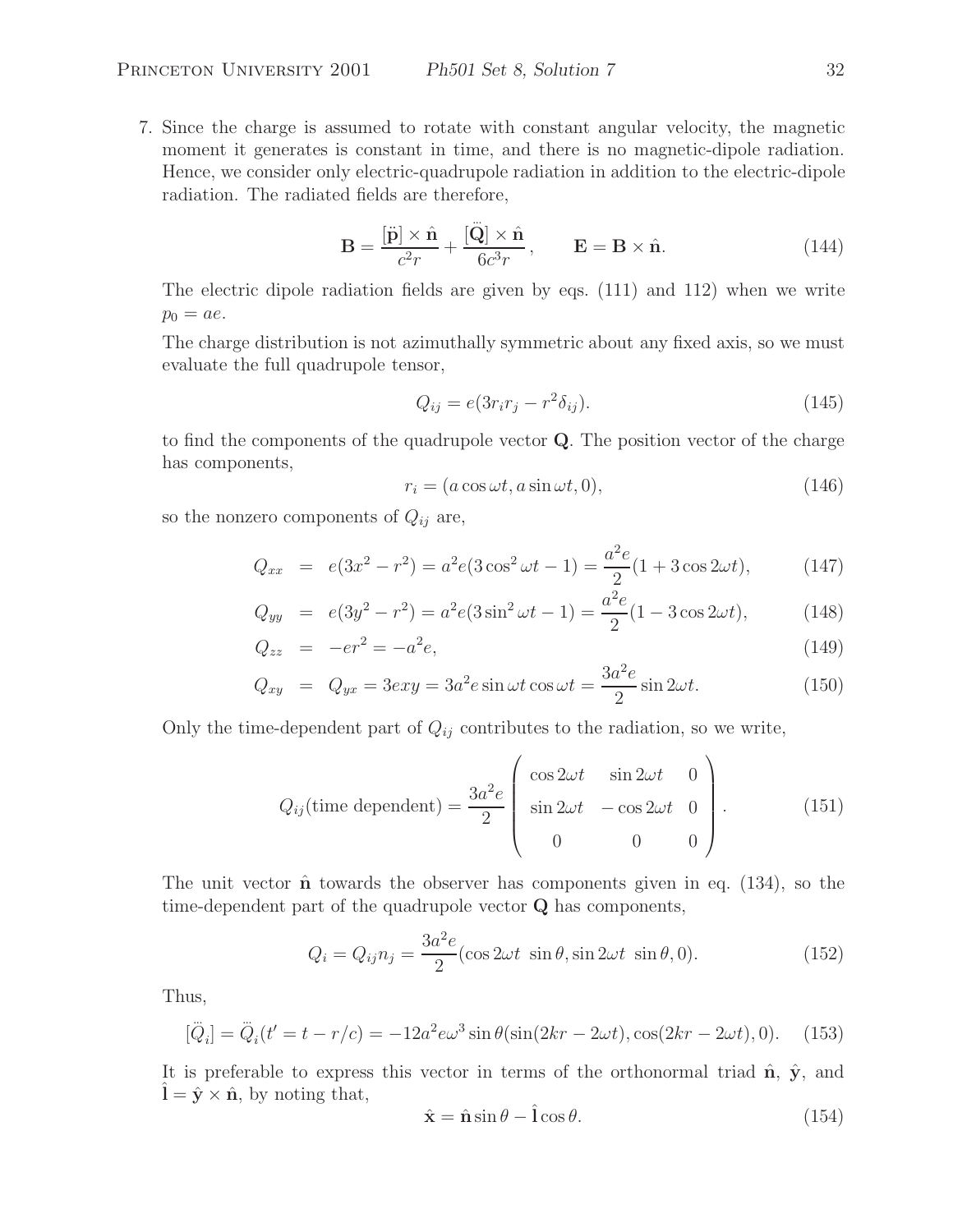Hence,

$$
[\ddot{\mathbf{Q}}] = -12a^2 e\omega^3 \sin\theta (\hat{\mathbf{n}} \sin\theta \sin(2kr - 2\omega t) - \hat{\mathbf{l}} \cos\theta \sin(2kr - 2\omega t) + \hat{\mathbf{y}} \cos(2kr - 2\omega t)).
$$
\n(155)

The fields due to electric-quadrupole radiation are therefore,

$$
\mathbf{B}_{E2} = \frac{[\ddot{\mathbf{Q}}] \times \hat{\mathbf{n}}}{6c^3r} = -\frac{2a^2ek^3}{r}\sin\theta(\hat{\mathbf{l}}\cos(2kr - 2\omega t) + \hat{\mathbf{y}}\cos\theta\sin(2kr - 2\omega t)) (156)
$$
  

$$
\mathbf{E}_{E2} = \mathbf{B}_{E2} \times \hat{\mathbf{n}} = \frac{2a^2ek^3}{r}\sin\theta(\hat{\mathbf{y}}\cos(2kr - 2\omega t) - \hat{\mathbf{l}}\cos\theta\sin(2kr - 2\omega t)). (157)
$$

The angular distribution of the radiated power can be calculated from the combined electric-dipole and electric-quadrupole fields, and will include a term  $\propto k^4$  due only to dipole radiation as found in Prob. 2 above, a term  $\propto k^6$  due only to quadrupole radiation, and a complicated cross term  $\propto k^5$  due to both dipole and quadrupole fields. Here, we only display the term due to the quadrupole fields by themselves:

$$
\frac{d\langle P_{E2}\rangle}{d\Omega} = \frac{cr^2}{4\pi} \langle \mathbf{E}_{E2} \times \mathbf{B}_{E2} \cdot \hat{\mathbf{n}} \rangle = \frac{ca^4e^2k^6}{2\pi} (1 - \cos^4\theta),\tag{158}
$$

which integrates to give,  $11$ 

$$
\langle P_{E2} \rangle = 2\pi \int_{-1}^{1} \frac{d \langle P \rangle}{d \Omega} d \cos \theta = \frac{8ca^4 e^2 k^6}{5}.
$$
 (162)

$$
P_{E2} = \frac{\ddot{Q}_{ij}^2}{180c^5}.
$$
\n(159)

From the time-dependent part of the quadrupole tensor, eq. (151), we have,

$$
\ddot{Q}_{ij} = 12e\omega^3 a^2 \begin{pmatrix} \sin 2\omega t & -\cos 2\omega t & 0 \\ -\cos 2\omega t & -\sin 2\omega t & 0 \\ 0 & 0 & 0 \end{pmatrix}, \quad \ddot{Q}_{ij}^2 = \sum_{i,j} \ddot{Q}_{ij}^2 = 288e^2 \omega^6 a^4,
$$
\n(160)

such that eq. (159) implies,

$$
P_{E2} = \frac{2e^2\omega^6 a^4}{5c^5} = \frac{8ca^4e^2k^6}{5},\tag{161}
$$

as in eq. (162).

<sup>&</sup>lt;sup>11</sup>It is stated in eq. (71.5) of  $\frac{\text{http://kirkmcd.princeton.edu/examples/EM/landau_ctf_75.pdf}}{h}$  that, noting Landau's  $D_{\alpha\beta}$  of his eq. (41.3) is our  $Q_{ij}$ ,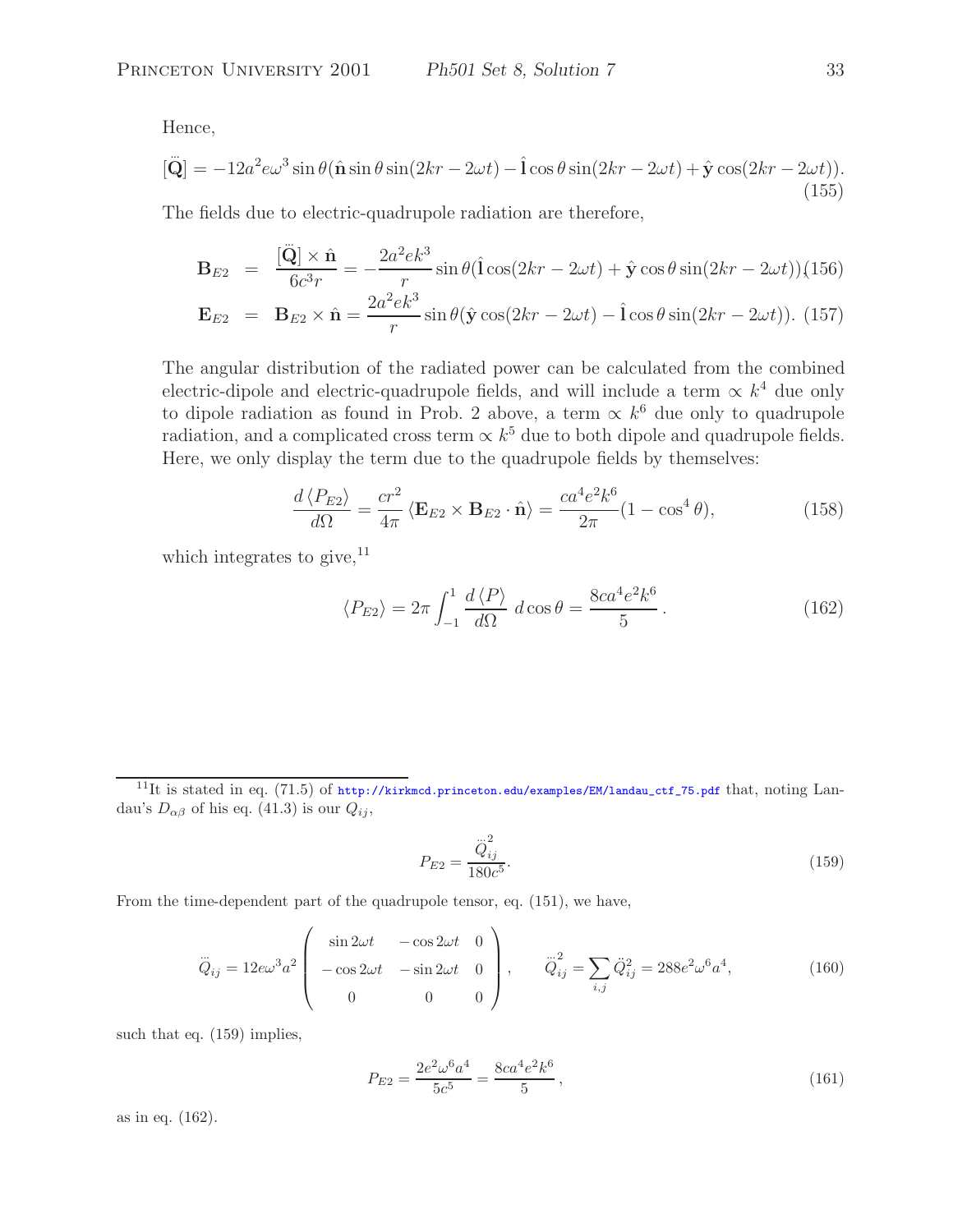8. a) The dominant energy loss is from electric-dipole radiation, which obeys eq. (25),

$$
\frac{dU}{dt} = -\langle P_{E1} \rangle = -\frac{2a^2 e^2 \omega^4}{3c^3} \,. \tag{163}
$$

For an electron of charge  $-e$  and mass m in an orbit of radius a about a fixed nucleus of charge  $+e$ ,  $F = ma$  tells us that

$$
\frac{e^2}{a^2} = m\frac{v^2}{a} = m\omega^2 a,\tag{164}
$$

so that,

$$
\omega^2 = \frac{e^2}{ma^3},\tag{165}
$$

and the total energy (kinetic plus potential) is,

$$
U = -\frac{e^2}{a} + \frac{1}{2}mv^2 = -\frac{e^2}{2a}.
$$
\n(166)

Using eqs. (165) and (166) in (163), we have,

$$
\frac{dU}{dt} = \frac{e^2}{2a^2}\dot{a} = -\frac{2e^6}{3a^4m^2c^3},\tag{167}
$$

or

$$
a^2 \dot{a} = \frac{1}{3} \frac{da^3}{dt} = -\frac{4e^4}{3m^2 c^3} = -\frac{4}{3} r_0^2 c,
$$
 (168)

where  $r_0 = e^2/mc^2$  is the classical electron radius. Hence,

$$
a^3 = a_0^3 - 4r_0^2 ct.
$$
\n(169)

The time to fall to the origin is,

$$
t_{\text{fall}} = \frac{a_0^3}{4r_0^2c} \,. \tag{170}
$$

With  $r_0 = 2.8 \times 10^{-13}$  cm and  $a_0 = 5.3 \times 10^{-9}$  cm,  $t_{fall} = 1.6 \times 10^{-11}$  s.

This is of the order of magnitude of the lifetime of an excited hydrogen atom, but the ground state appears to have infinite lifetime in Nature.

This classical puzzle is pursued further in Prob. 9 below.

b) The analog of the quadrupole factor  $ea^2$  in Prob. 7 above for masses  $m_1$  and  $m_2$ in circular orbits with distance a between them is  $m_1r_1^2 + m_2r_2^2$ , where  $r_1$  and  $r_2$  are measured from the center of mass. That is,

$$
m_1r_1 = m_2r_2, \qquad \text{and} \qquad r_1 + r_2 = a,\tag{171}
$$

so that,

$$
r_1 = \frac{m_2}{m_1 + m_2} a, \qquad r_2 = \frac{m_1}{m_1 + m_2} a,
$$
\n(172)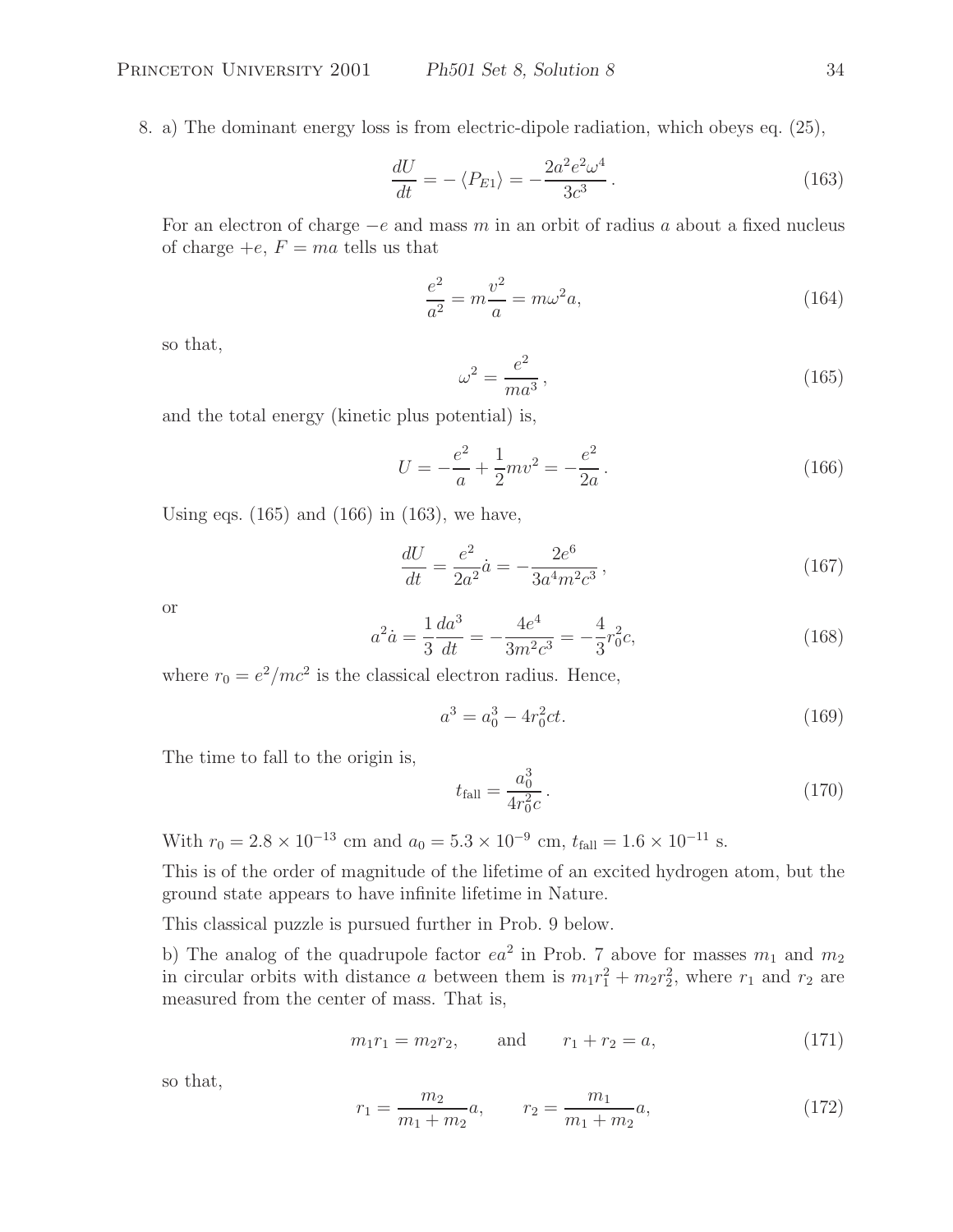and the quadrupole factor is,

$$
m_1r_1^2 + m_2r_2^2 = \frac{m_1m_2}{m_1 + m_2}a^2.
$$
 (173)

We are then led by eq. (26) to say that the power in gravitational quadrupole radiation is,

$$
P_{G2} = \frac{8}{5} \frac{G}{c^5} \left(\frac{m_1 m_2}{m_1 + m_2}\right)^2 a^4 \omega^6.
$$
 (174)

We insert a single factor of Newton's constant  $G$  in this expression, since it has dimensions of mass<sup>2</sup>, and  $Gm<sup>2</sup>$  is the gravitational analog of the square of the electric charge in eq. (26).

We note that a general-relativity calculation<sup>12</sup> yields a result a factor of 4 larger than eq. (174):

$$
P_{G2} = \frac{32}{5} \frac{G}{c^5} \left(\frac{m_1 m_2}{m_1 + m_2}\right)^2 a^4 \omega^6.
$$
 (175)

To find  $t_{fall}$  due to gravitational radiation, we follow the argument of part a):

$$
\frac{Gm_1m_2}{a^2} = m_1 \frac{v_1^2}{r_1} = m_1 \omega^2 r_1 = m_2 \frac{v_2^2}{r_2},
$$
\n(176)

so that,

$$
\omega^2 = \frac{G(m_1 + m_2)}{a^3},\tag{177}
$$

and also the total energy (kinetic plus potential) is,

$$
U = -\frac{Gm_1m_2}{a} + \frac{1}{2}m_1v_1^2 + \frac{1}{2}m_2v_2^2 = -\frac{Gm_1m_2}{2a}.
$$
 (178)

Using eqs. (177) and (178) in (175), we have,

$$
\frac{dU}{dt} = \frac{Gm_1m_2}{2a^2}\dot{a} = -\frac{32G^4m_1^2m_2^2(m_1+m_2)}{5a^5c^5},\tag{179}
$$

or,

$$
a^3 \dot{a} = \frac{1}{4} \frac{da^4}{dt} = -\frac{64G^3 m_1 m_2 (m_1 + m_2)}{5c^5}.
$$
 (180)

Hence,

$$
a^4 = a_0^4 - \frac{256G^3m_1m_2(m_1 + m_2)}{5c^5}t.
$$
 (181)

The time to fall to the origin is,

$$
t_{\text{fall}} = \frac{5a_0^4 c^5}{256G^3 m_1 m_2 (m_1 + m_2)}.
$$
\n(182)

For the Earth-Sun system,  $a_0 = 1.5 \times 10^{13}$  cm,  $m_1 = 6 \times 10^{27}$  gm,  $m_2 = 2 \times 10^{33}$  cm, and  $G = 6.7 \times 10^{-10}$  cm<sup>2</sup>/(g-s<sup>2</sup>), so that  $t_{\text{fall}} \approx 1.5 \times 10^{36}$  s  $\approx 5 \times 10^{28}$  years!

<sup>12</sup>http://kirkmcd.princeton.edu/examples/GR/peters\_pr\_131\_435\_63.pdf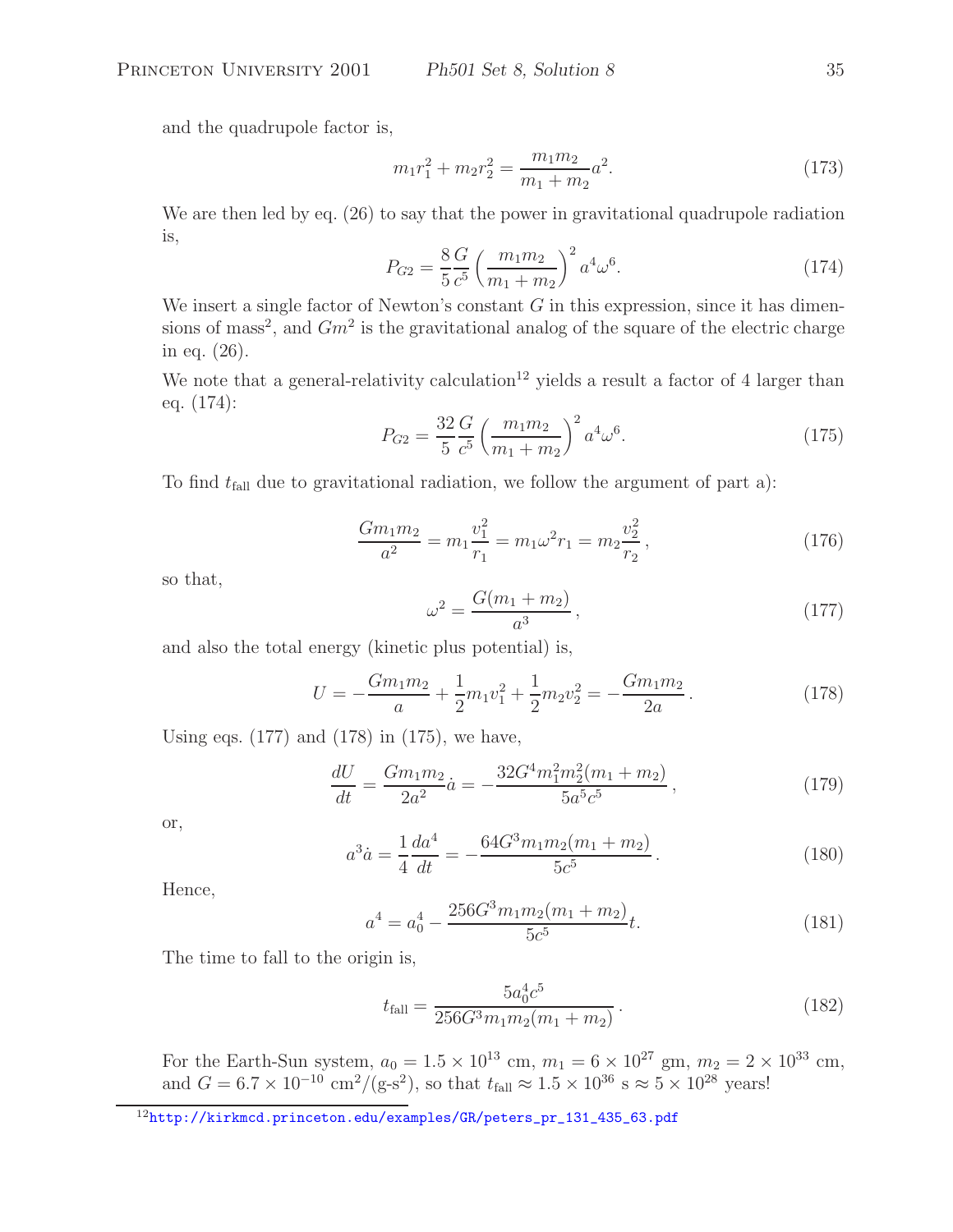9. The solution given here follows the succinct treatment by Landau, *Classical Theory of Fields*, §74, http://kirkmcd.princeton.edu/examples/EM/landau\_ctf\_71.pdf

For charges in steady motion at angular frequency  $\omega$  in a ring of radius a, the current density **J** is periodic with period  $2\pi/\omega$ , so the Fourier analysis (34) at the retarded time t' can be evaluated via the usual approximation that  $r \approx R - \mathbf{r}' \cdot \hat{\mathbf{n}}$ , where R is the distance from the center of the ring to the observer,  $\mathbf{r}'$  points from the center of the ring to the electron, and  $\hat{\bf{n}}$  is the unit vector pointing from the center of the ring to the observer. Then,

$$
\begin{aligned}\n[\mathbf{J}] &= \mathbf{J}(\mathbf{r}', t' = t - r/c) = \sum_{m} \mathbf{J}_{m}(\mathbf{r}') \, e^{-im\omega(t - R/c + \mathbf{r}' \cdot \hat{\mathbf{n}}/c} \\
&= \sum_{m} e^{im(kR - \omega t)} \mathbf{J}_{m}(\mathbf{r}') \, e^{-im\omega \mathbf{r}' \cdot \hat{\mathbf{n}}/c},\n\end{aligned} \tag{183}
$$

where  $k = \omega/c$ .

We first consider a single electron, whose azimuth varies as  $\phi = \omega t + \phi_0$ , and whose velocity is, of course,  $v = a\omega$ . The current density of a point electron of charge e can be written using Dirac delta functions in a cylindrical coordinate system  $(\rho, \phi, z)$  (with volume element  $\rho d\rho d\phi dz$ ) as,

$$
\mathbf{J} = \rho_{\text{charge}} v \,\hat{\boldsymbol{\phi}} = ev \,\delta(\rho - a) \,\delta(z) \,\delta(\rho(\phi - \omega t - \phi_0)) \,\hat{\boldsymbol{\phi}}.\tag{184}
$$

The Fourier components  $J_m$  are given by,

$$
\mathbf{J}_m = \frac{1}{T} \int_0^T \mathbf{J}(\mathbf{r}, t) e^{imt} dt = ev \, \delta(\rho - a) \, \delta(z) \, \frac{e^{im(\phi - \phi_0)}}{\rho \omega T} \, \hat{\boldsymbol{\phi}}. \tag{185}
$$

Also,

$$
\mathbf{r}' = \rho(\cos\phi\,\hat{\mathbf{x}} + \sin\phi\,\hat{\mathbf{y}}), \quad \hat{\mathbf{n}} = \sin\theta\,\hat{\mathbf{x}} + \cos\theta\,\hat{\mathbf{z}}, \quad \text{and} \quad \hat{\boldsymbol{\phi}} = -\sin\phi\,\hat{\mathbf{x}} + \cos\phi\,\hat{\mathbf{y}}. \tag{186}
$$

Using eqs. (185) and (186) in (183) and noting that  $\omega T = 2\pi$ , we find,

$$
[\mathbf{J}] = \frac{ev}{2\pi\rho} \sum_{m} e^{im(kR - \omega t)} e^{im(\phi - \phi_0 - \omega\rho\sin\theta\cos\phi/c)} \delta(\rho - a) \delta(z) \hat{\phi}.
$$
 (187)

Inserting this in eq. (33), we have,

$$
\mathbf{A} \approx \frac{1}{cR} \int [\mathbf{J}] \rho \, d\rho \, d\phi \, dz = \frac{ev}{2\pi cR} \sum_{m} e^{im(kR - \omega t - \phi_0)} \int_0^{2\pi} e^{im(\phi - \omega a \sin \theta \cos \phi/c)} \hat{\boldsymbol{\phi}} \, d\phi
$$

$$
= \sum_{m} \mathbf{A}_m \, e^{-im\omega t}, \tag{188}
$$

so that the Fourier components of the vector potential are,

$$
\mathbf{A}_{m} = \frac{ev}{2\pi cR} e^{im(kR-\phi_{0})} \int_{0}^{2\pi} e^{im(\phi - v\sin\theta\cos\phi/c)} (-\sin\phi\,\,\hat{\mathbf{x}} + \cos\phi\,\,\hat{\mathbf{y}}) \,d\phi. \tag{189}
$$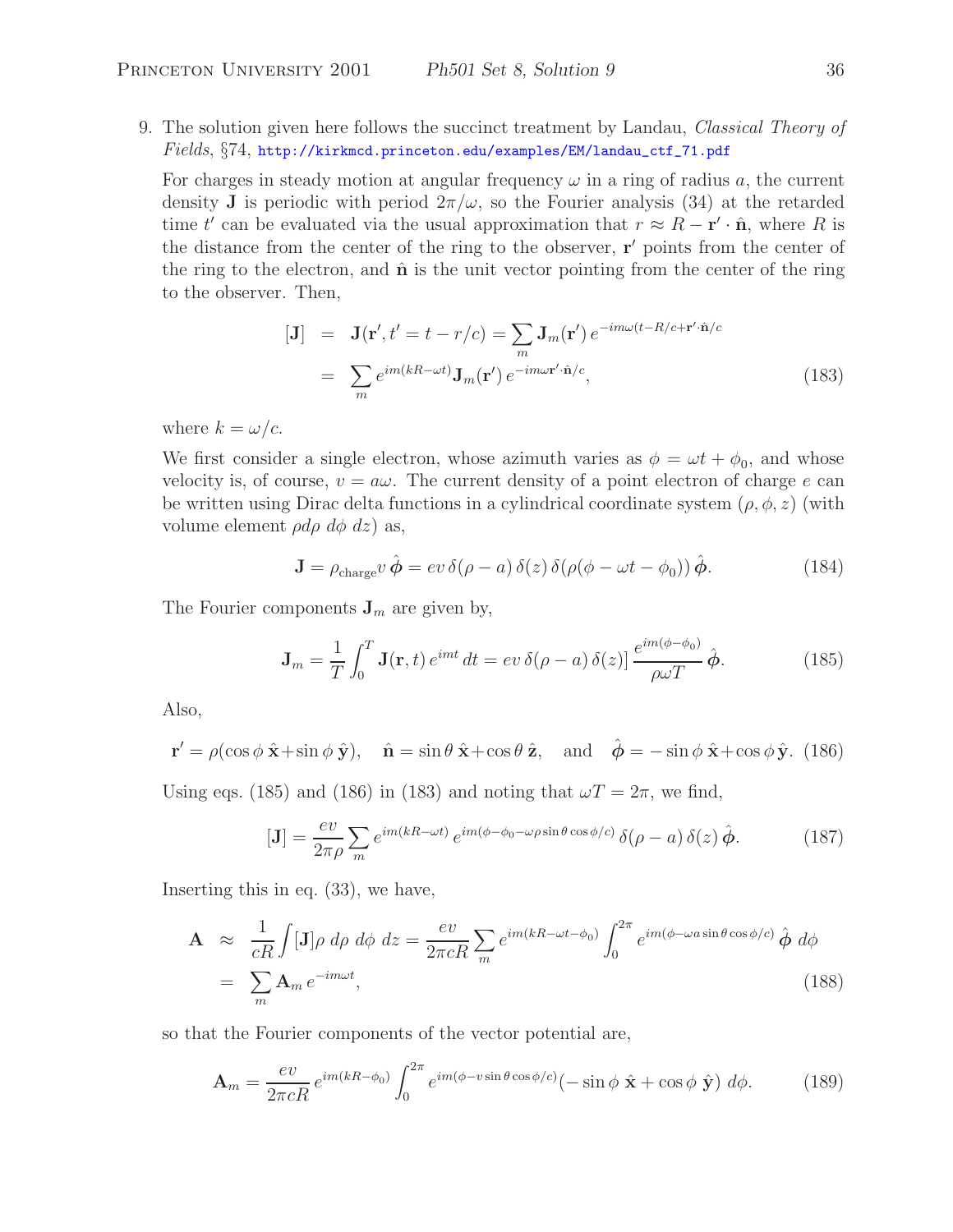The integrals yield Bessel functions with the aid of the integral representation (40). The  $\hat{y}$  part of eq. (189) can be found by taking the derivative of this relation with respect to z:

$$
J'_m(z) = -\frac{i^{m+1}}{2\pi} \int_0^{2\pi} e^{im\phi - iz\cos\phi} \cos\phi \, d\phi,\tag{190}
$$

For the  $\hat{\mathbf{x}}$  part of eq. (189) we play the trick,

$$
0 = \int_0^{2\pi} e^{i(m\phi - z\cos\phi)} d(m\phi - z\cos\phi)
$$
  
=  $m \int_0^{2\pi} e^{im\phi - iz\cos\phi} d\phi + z \int_0^{2\pi} e^{im\phi - iz\cos\phi} \sin\phi d\phi,$  (191)

so that,

$$
\frac{1}{2\pi} \int_0^{2\pi} e^{im\phi - iz\cos\phi} \sin\phi \,d\phi = -\frac{m}{z} \frac{1}{2\pi} \int_0^{2\pi} e^{im\phi - iz\cos\phi} \,d\phi = -\frac{m}{i^m z} J_m(z). \tag{192}
$$

Using eqs. (190) and (192) with  $z = mv \sin \theta/c$  in (189) we have,

$$
\mathbf{A}_m = \frac{ev}{cR} e^{im(kR - \phi_0)} \left( \frac{1}{i^m v \sin \theta / c} J_m(mv \sin \theta / c) \hat{\mathbf{x}} - \frac{1}{i^{m+1}} J'_m(mv \sin \theta / c) \hat{\mathbf{y}} \right). \tag{193}
$$

We skip the calculation of the electric and magnetic fields from the vector potential, and proceed immediately to the angular distribution of the radiated power according to eq. (39),

$$
\frac{dP_m}{d\Omega} = \frac{cR^2}{2\pi} |imk \hat{\mathbf{n}} \times \mathbf{A}_m|^2 = \frac{ck^2 m^2 R^2}{2\pi} |\hat{\mathbf{n}} \times \mathbf{A}_m|^2
$$
  
\n
$$
= \frac{ck^2 m^2 R^2}{2\pi} \left( \cos^2 \theta |A_{m,x}|^2 + |A_{m,y}|^2 \right)
$$
  
\n
$$
= \frac{ce^2 k^2 m^2}{2\pi} \left( \cot^2 \theta J_m^2 (mv \sin \theta/c) + \frac{v^2}{c^2} J_m'^2 (mv \sin \theta/c) \right).
$$
 (194)

The present interest in this result is for  $v/c \ll 1$ , but in fact it holds for any value of  $v/c$ . As such, it can be used for a detailed discussion of the radiation from a relativistic electron that moves in a circle, which emits so-called synchrotron radiation. This topic is discussed further in Lecture 20 of the Notes.

We now turn to the case of  $N$  electrons uniformly spaced around the ring. The initial azimuth of the  $n<sup>th</sup>$  electron can be written as,

$$
\phi_n = \frac{2\pi n}{N} \,. \tag{195}
$$

The  $m<sup>th</sup>$  Fourier component of the total vector potential is simply the sum of components (193) inserting  $\phi_n$  in place of  $\phi_0$ :

$$
\mathbf{A}_{m} = \sum_{n=1}^{N} \frac{ev}{cR} e^{im(kR-\phi_{n})} \left( \frac{1}{i^{m}v \sin \theta/c} J_{m}(mv \sin \theta/c) \hat{\mathbf{x}} - \frac{1}{i^{m+1}} J'_{m}(mv \sin \theta/c) \hat{\mathbf{y}} \right) (196)
$$
  
= 
$$
\frac{ev}{cR} \frac{e^{imkR}}{\sqrt{i^{m}v \sin \theta/c}} J_{m}(mv \sin \theta/c) \hat{\mathbf{x}} - \frac{1}{i^{m+1}} J'_{m}(mv \sin \theta/c) \hat{\mathbf{y}} \right) \sum_{n=1}^{N} e^{-i2\pi mn/N}.
$$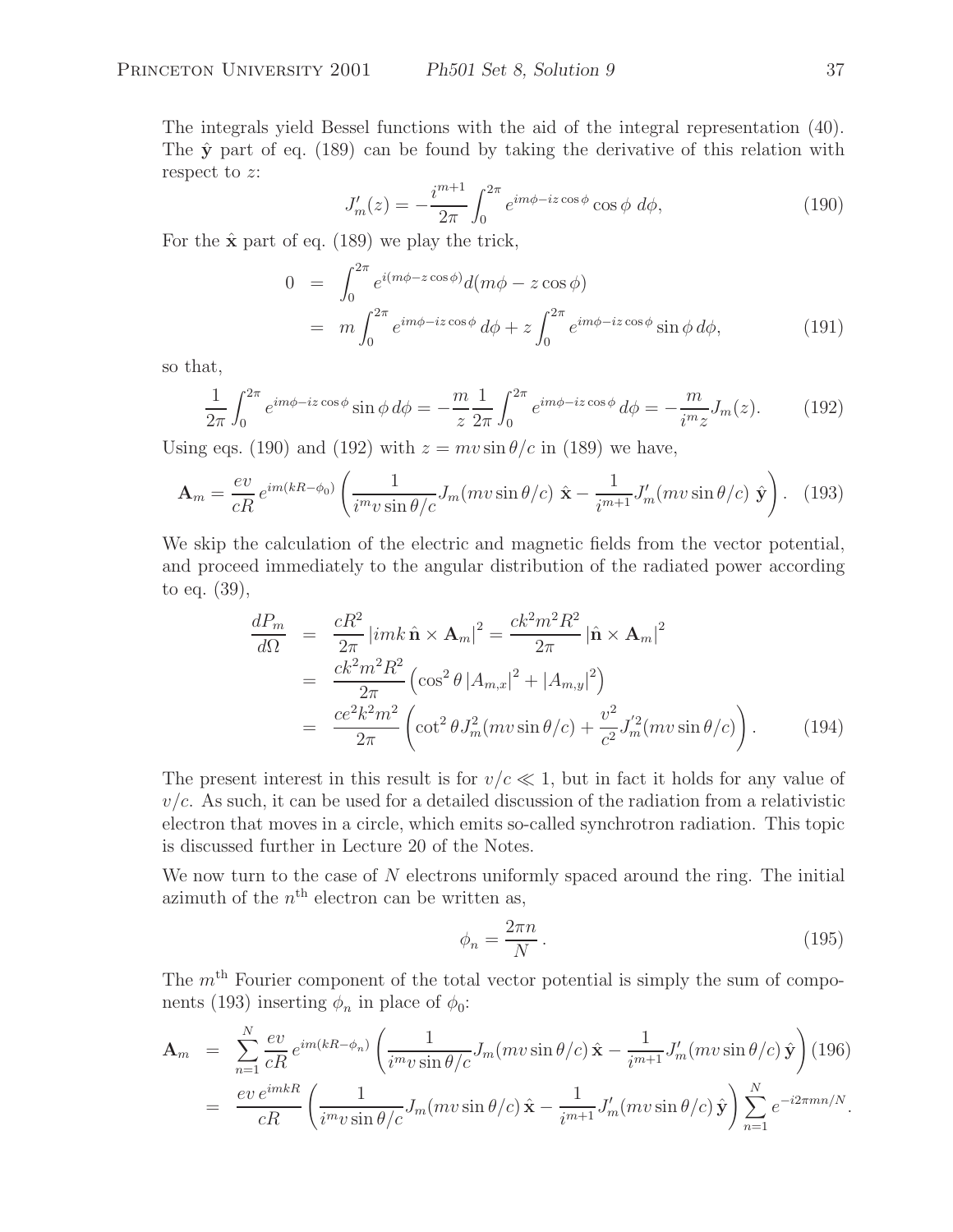This sum vanishes unless  $m$  is a multiple of  $N$ , in which case the sum is just  $N$ . The lowest nonvanishing Fourier component has order  $N$ , and the radiation is at frequency  $N\omega$ . We recognize this as  $N^{\text{th}}$ -order multipole radiation, whose radiated power follows from eq. (194) as,

$$
\frac{dP_N}{d\Omega} = \frac{ce^2k^2N^2}{2\pi} \left( \cot^2 \theta J_N^2 (Nv \sin \theta/c) + \frac{v^2}{c^2} J_N'^2 (Nv \sin \theta/c) \right). \tag{197}
$$

For large N, but  $v/c \ll 1$ , we can use the asymptotic expansion (41), and its derivative,

$$
J'_m(mx) \approx \frac{(ex/2)^m}{\sqrt{2\pi m}x} \qquad (m \gg 1, x \ll 1), \tag{198}
$$

to write eq. (197) as,

$$
\frac{dP_N}{d\Omega} \approx \frac{ce^2k^2N}{4\pi^2\sin^2\theta} \left(\frac{e}{2}\frac{v}{c}\sin\theta\right)^{2N} \left(1+\cos^2\theta\right) \ll N\frac{dP_{E1}}{d\Omega} \qquad (N \gg 1, v/c \ll 1). \tag{199}
$$

In eqs. (198) and (199) the symbol  $e$  inside the parentheses is not the charge but rather the base of natural logarithms, 2.718...

For currents in, say, a loop of copper wire,  $v \approx 1$  cm/s, so  $v/c \approx 10^{-10}$ , while  $N \approx 10^{23}$ . The radiated power predicted by eq. (199) is extraordinarily small!

Note, however, that this nearly complete destructive interference depends on the electrons being uniformly distributed around the ring. Suppose instead that they were distributed with random azimuths  $\phi_n$ . Then the square of the magnetic field at order  $m$  has the form,

$$
|\mathbf{B}_m|^2 \propto \left| \sum_{n=1}^N e^{-im\phi_n} \right|^2 = N + \sum_{l \neq n} e^{-im(\phi_l - \phi_n)} = N. \tag{200}
$$

Thus, for random azimuths the power radiated by N electrons (at any order) is just N times that radiated by one electron.

If the charge carriers in a wire were localized to distances much smaller than their separation, radiation of "steady" currents could occur. However, in the quantum view of metallic conduction, such localization does not occur.

The random-phase approximation is relevant for electrons in a so-called storage ring, for which the radiated power is a major loss of energy – or source of desirable photon beams of synchrotron radiation, depending on one's point of view. We cannot expound here on the interesting topic of the "formation length" for radiation by relativistic electrons, which length sets the scale for interference of multiple electrons. See, for example, http://kirkmcd.princeton.edu/accel/weizsacker.pdf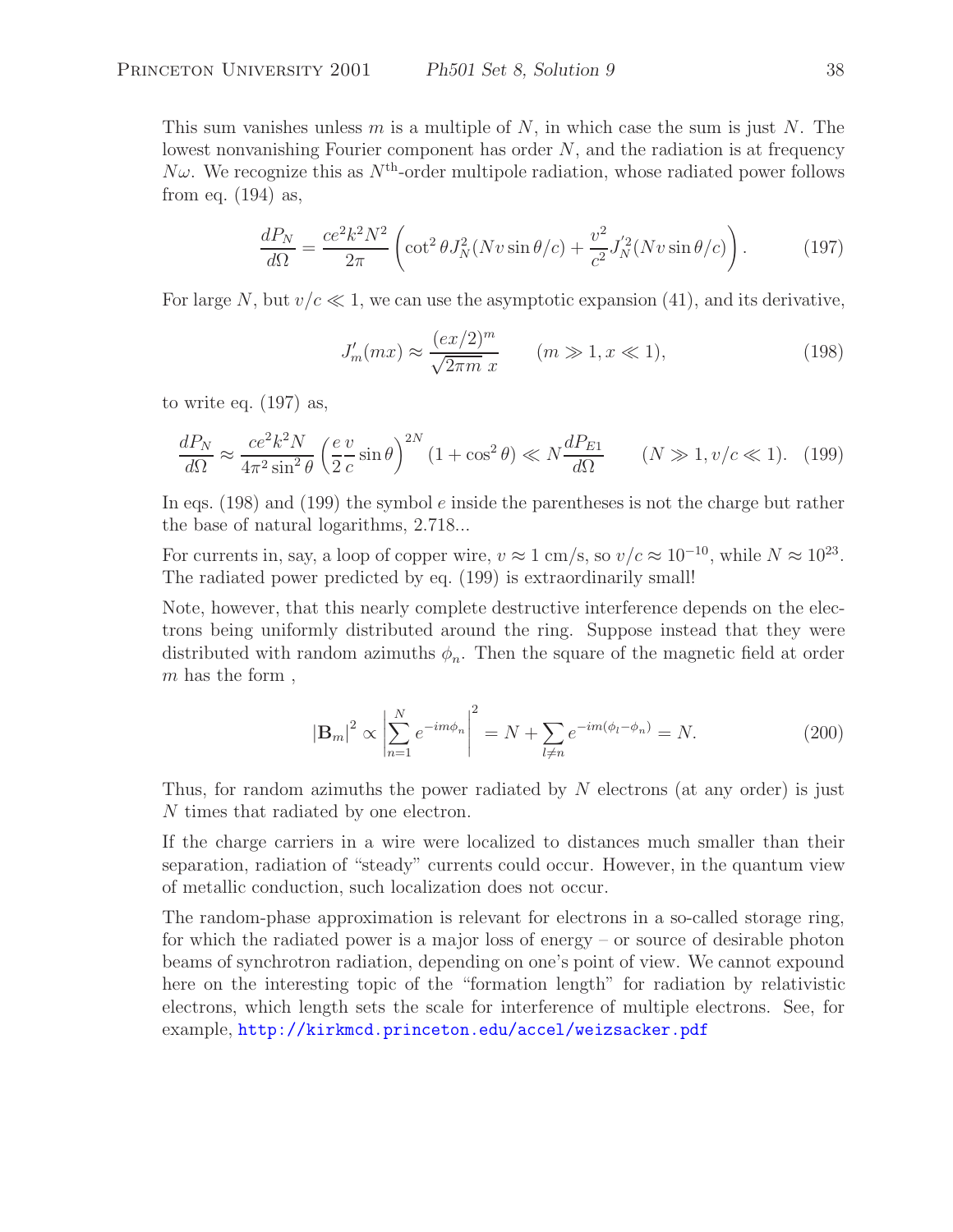10. We repeat the derivation of Prob. 1 above, this time emphasizing the advanced fields. The advanced vector potential for the point electric dipole  $\mathbf{p} = \mathbf{p}_0 e^{-i\omega t}$  located at the origin is,

$$
\mathbf{A}_{E1, \text{adv}} = \frac{\{\dot{\mathbf{p}}\}}{cr} = \frac{\dot{\mathbf{p}}(t' = t + r/c)}{cr} = -i\omega \frac{e^{-i(kr + \omega t)}}{cr} \mathbf{p}_0 = -ik \frac{e^{-i(kr + \omega t)}}{r} \mathbf{p}_0, \qquad (201)
$$

where  $k = \omega/c$ .

We obtain the magnetic field by taking the curl of eq. (201),

$$
\mathbf{B}_{E1, \text{adv}} = \nabla \times \mathbf{A}_{E1, \text{adv}} = -ik \nabla \frac{e^{-i(kr + \omega t)}}{r} \times \mathbf{p}_0 = -ik \frac{e^{-i(kr + \omega t)}}{r} \left( -ik \hat{\mathbf{n}} - \frac{\hat{\mathbf{n}}}{r} \right) \times \mathbf{p}_0
$$

$$
= k^2 \frac{e^{-i(kr + \omega t)}}{r} \left( -1 + \frac{i}{kr} \right) \hat{\mathbf{n}} \times \mathbf{p}_0. \tag{202}
$$

Then,

$$
\mathbf{E}_{E1, \text{adv}} = \frac{i}{k} \nabla \times \mathbf{B}_{E1, \text{adv}} = -\nabla \times \left[ e^{-i(kr + \omega t)} \left( \frac{ik}{r^2} + \frac{1}{r^3} \right) \mathbf{r} \times \mathbf{p}_0 \right]
$$
\n
$$
= -\nabla e^{-i(kr + \omega t)} \left( \frac{ik}{r^2} + \frac{1}{r^3} \right) \times (\mathbf{r} \times \mathbf{p}_0) - e^{-i(kr + \omega t)} \left( \frac{ik}{r^2} + \frac{1}{r^3} \right) \nabla \times (\mathbf{r} \times \mathbf{p}_0)
$$
\n
$$
= e^{-i(kr + \omega t)} \left[ -\frac{k^2}{r} + 3 \left( \frac{ik}{r^2} + \frac{1}{r^3} \right) \right] \hat{\mathbf{n}} \times (\hat{\mathbf{n}} \times \mathbf{p}_0) + 2\mathbf{p}_0 e^{-i(kr + \omega t)} \left( \frac{ik}{r^2} + \frac{1}{r^3} \right)
$$
\n
$$
= e^{-i(kr + \omega t)} \left\{ \left[ -\frac{k^2}{r} + 3 \left( \frac{ik}{r^2} + \frac{1}{r^3} \right) \right] (\mathbf{p}_0 \cdot \hat{\mathbf{n}}) \hat{\mathbf{n}} + \left[ \frac{k^2}{r} - \frac{ik}{r^2} - \frac{1}{r^3} \right] \mathbf{p}_0 \right\}. \tag{203}
$$

The retarded fields due to a point dipole −**p** are, from Prob. 1,

$$
\mathbf{B}_{E1, \text{ret}} = -k^2 \frac{e^{i(kr - \omega t)}}{r} \left( 1 + \frac{i}{kr} \right) \hat{\mathbf{n}} \times \mathbf{p}_0, \tag{204}
$$

$$
\mathbf{E}_{E1, \text{ret}} = e^{i(kr - \omega t)} \left\{ \left[ \frac{k^2}{r} + 3 \left( \frac{ik}{r^2} - \frac{1}{r^3} \right) \right] (\mathbf{p}_0 \cdot \hat{\mathbf{n}}) \hat{\mathbf{n}} - \left[ \frac{k^2}{r} + \frac{ik}{r^2} - \frac{1}{r^3} \right] \mathbf{p}_0 \right\} . (205)
$$

We now consider the superposition of the fields  $(202)-(205)$  inside a conducting sphere of radius a. The spatial part of the total electric field is then,

$$
\mathbf{E}_{E1} = \left[ \left( \frac{k^2}{r} - \frac{3}{r^3} \right) (e^{ikr} - e^{-ikr}) + 3 \frac{ik}{r^2} (e^{ikr} + e^{-ikr}) \right] (\mathbf{p}_0 \cdot \hat{\mathbf{n}}) \hat{\mathbf{n}} \n- \left[ \left( \frac{k^2}{r} - \frac{1}{r^3} \right) (e^{ikr} - e^{-ikr}) + \frac{ik}{r^2} (e^{ikr} + e^{-ikr}) \right] \mathbf{p}_0 \n= 2i \left[ \left( \frac{k^2}{r} - \frac{3}{r^3} \right) \sin kr + 3 \frac{k}{r^2} \cos kr \right] (\mathbf{p}_0 \cdot \hat{\mathbf{n}}) \hat{\mathbf{n}} \n- 2i \left[ \left( \frac{k^2}{r} - \frac{1}{r^3} \right) \sin kr + \frac{k}{r^2} \cos kr \right] \mathbf{p}_0.
$$
\n(206)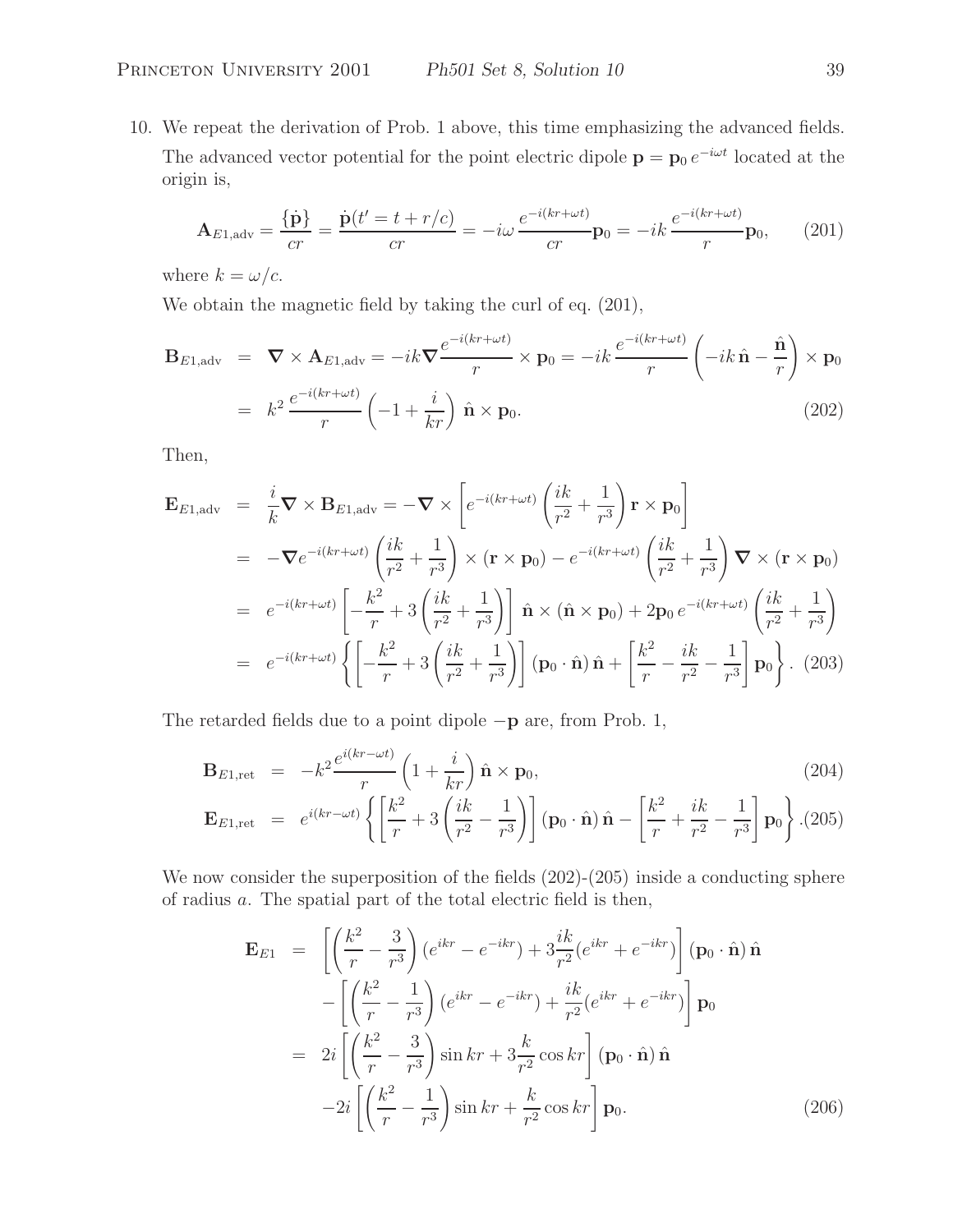Remarkably, this electric field is finite at the origin, although each of the fields (203) and (205) diverges there. We also recognize that this electric field could be expressed in terms of the so-called spherical Bessel functions,

$$
j_0(x) = \frac{\sin x}{x}, \quad j_1(x) = \frac{\sin x}{x^2} - \frac{\cos x}{x}, \quad j_2(x) = \left(\frac{3}{x^3} - \frac{1}{x}\right) \sin x - \frac{3\cos x}{x^2}, \quad \dots (207)
$$

An expansion of the spherical cavity field in terms of spherical Bessel functions occurs "naturally" when we use the more standard approach to this problem, seeking solutions to the Helmholtz wave equation via separation of variables in spherical coordinates. See *Electromagnetic Theory* by J.A. Stratton (McGraw-Hill, 1941)<sup>13</sup> for details of this method.

Because the sum of the magnetic fields (202) and (204) is purely transverse, this cavity mode is called a TM mode.

The boundary conditions at the surface of the sphere are that the radial component of the magnetic field and the transverse component of the electric field must vanish. Since the magnetic fields (202) and (204) are transverse at any radius, we examine the electric field at  $r = a$ . Of the terms in eq. (206), only those in  $\mathbf{p}_0$  have transverse components, so the boundary condition is,

$$
0 = \frac{k}{a^2} \cos ka + \sin ka \left(\frac{k^2}{a} - \frac{1}{a^3}\right),\tag{208}
$$

or,

$$
\cot ka = \frac{1}{ka} - ka, \qquad \Rightarrow \qquad ka = 2.744. \tag{209}
$$

In case of a point magnetic dipole  $\mathbf{m} = \mathbf{m}_0 e^{-i\omega t}$  at the origin, the fields have the same form as for an electric dipole, but with **E** and **B** interchanged. That is, the advanced fields would be,

$$
\mathbf{E}_{M1, \text{adv}} = k^2 \frac{e^{-i(kr + \omega t)}}{r} \left( -1 + \frac{i}{kr} \right) \hat{\mathbf{n}} \times \mathbf{m}_0, \tag{210}
$$

$$
\mathbf{B}_{M1, \text{adv}} = e^{-i(kr + \omega t)} \left\{ \left[ -\frac{k^2}{r} + 3\left(\frac{ik}{r^2} + \frac{1}{r^3}\right) \right] (\mathbf{m}_0 \cdot \hat{\mathbf{n}}) \hat{\mathbf{n}} + \left[ \frac{k^2}{r} - \frac{ik}{r^2} - \frac{1}{r^3} \right] \mathbf{m}_0 \right\}. (211)
$$

and the retarded field due to magnetic dipole −**m** would be

$$
\mathbf{E}_{M1, \text{ret}} = -k^2 \frac{e^{i(kr - \omega t)}}{r} \left( 1 + \frac{i}{kr} \right) \hat{\mathbf{n}} \times \mathbf{m}_0,
$$
\n(212)

$$
\mathbf{B}_{M1, \text{ret}} = e^{i(kr - \omega t)} \left\{ \left[ \frac{k^2}{r} + 3 \left( \frac{ik}{r^2} - \frac{1}{r^3} \right) \right] (\mathbf{m}_0 \cdot \hat{\mathbf{n}}) \hat{\mathbf{n}} - \left[ \frac{k^2}{r} + \frac{ik}{r^2} - \frac{1}{r^3} \right] \mathbf{m}_0 \right\}.
$$
 (213)

If the advanced and retarded magnetic dipole fields are superposed inside a spherical cavity of radius a, the condition that the transverse electric field vanish at the conducting surface is,

$$
0 = e^{ika} \left[ 1 + \frac{i}{ka} \right] + e^{-ika} \left[ 1 - \frac{i}{ka} \right] = 2 \left[ \cos ka - \frac{\sin ka}{ka} \right],\tag{214}
$$

 $^{13}$ http://kirkmcd.princeton.edu/examples/EM/stratton\_electromagnetic\_theory.pdf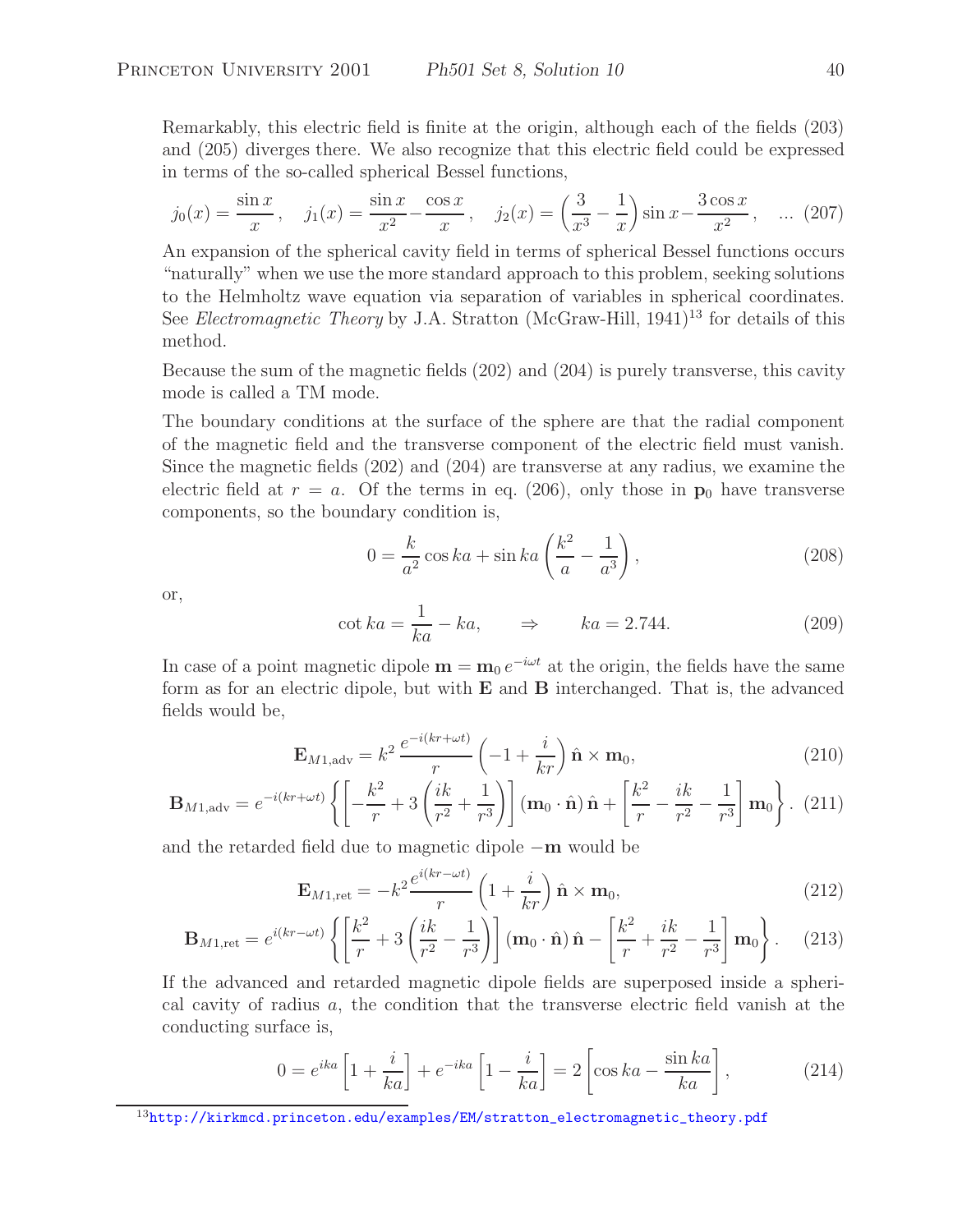or,

$$
\tan ka = ka, \qquad \Rightarrow \qquad ka = 4.493. \tag{215}
$$

The electric field of this mode is purely transverse, so it is called a TE mode.

Clearly, other modes of a spherical cavity can be found by superposing the advanced and retarded fields due to higher multipoles at the origin.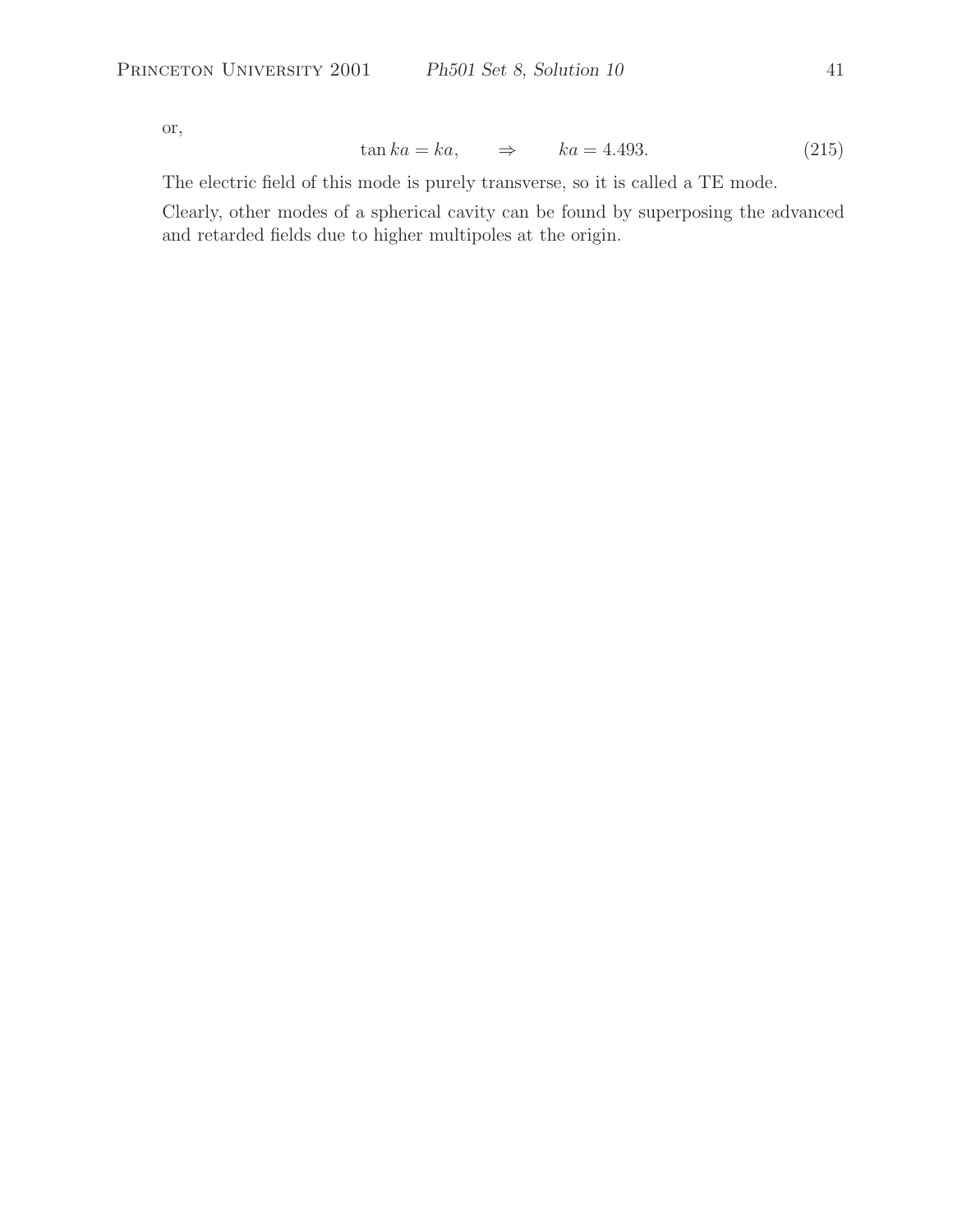11. This problem is due to D. Iwanenko and I. Pomeranchuk, *On the Maximal Energy Attainable in a Betatron*, Phys. Rev. **65**, 343 (1944).<sup>14</sup>

The electron is held in its circular orbit by the Lorentz force due to the magnetic field **B**. Newton's law,  $F = ma$ , for this circular motion can be written as,

$$
F = \gamma ma = \frac{\gamma mv^2}{R} = e\frac{v}{c}B.
$$
\n(216)

For a relativistic electron,  $v \approx c$ , so we have,

$$
\gamma \approx \frac{eRB}{mc^2}.\tag{217}
$$

The electron is being accelerated by the electric field that is induced by the changing magnetic flux. Applying the integral form of Faraday's law to the circle of radius  $R$ , we have (ignoring the sign),

$$
2\pi RE_{\phi} = \frac{\dot{\Phi}}{c} = \frac{\pi R^2 \dot{B}_{\text{ave}}}{c},\qquad(218)
$$

and hence,

$$
E_{\phi} = \frac{R\dot{B}_{\text{ave}}}{2c},\tag{219}
$$

The rate of change of the electron's energy  $\mathcal E$  due to  $E_{\phi}$  is,

$$
\frac{d\mathcal{E}}{dt} = \mathbf{F} \cdot \mathbf{v} \approx e c E_{\phi} = \frac{e R \dot{B}_{\text{ave}}}{2},\tag{220}
$$

Since  $\mathcal{E} = \gamma mc^2$ , we can write,

$$
\dot{\gamma}mc^2 = \frac{eR\dot{B}_{\text{ave}}}{2},\tag{221}
$$

which integrates to,

$$
\gamma = \frac{eRB_{\text{ave}}}{2mc^2} \,. \tag{222}
$$

Comparing with eq. (217), we find the required condition on the magnetic field:

$$
B = \frac{B_{\text{ave}}}{2} \,. \tag{223}
$$

As the electron accelerates it radiates energy at rate given by the Larmor formula in the rest frame of the electron,

$$
\frac{d\mathcal{E}^{\star}}{dt^{\star}} = -\frac{2e^2\ddot{p}^{\star 2}}{3c^3} = -\frac{2e^2a^{\star 2}}{3c^3}.
$$
\n(224)

 $14$ http://kirkmcd.princeton.edu/examples/EM/iwanenko\_pr\_65\_343\_44.pdf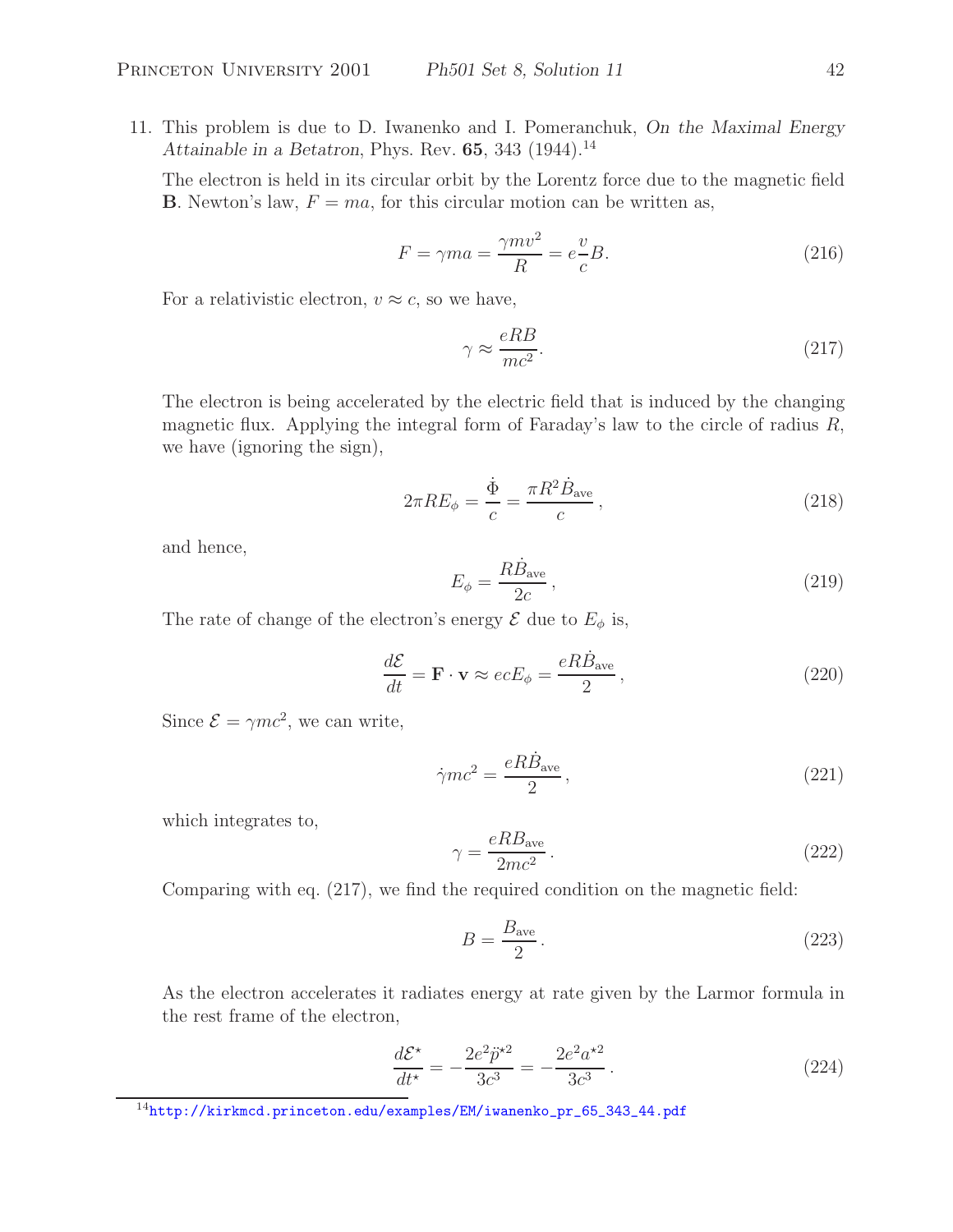Because  $\mathcal E$  and  $t$  are both the time components of 4-vectors, their transforms from the rest frame to the lab frame have the same form, and the rate  $d\mathcal{E}/dt$  is invariant. However, acceleration at right angles to velocity transforms according to  $a^* = \gamma^2 a$ . Hence, the rate of radiation in the lab frame is,

$$
\frac{d\mathcal{E}}{dt} = -\frac{2e^2\gamma^4a^2}{3c^3} = -\frac{2e^4\gamma^2B^2}{3m^2c^3},\tag{225}
$$

using eq.  $(216)$  for the acceleration a.

The maximal energy of the electrons in the betatron obtains when the energy loss (225) cancels the energy gain (220), *i.e.*, when,

$$
\frac{eR\dot{B}_{\text{ave}}}{2} = \frac{2e^4\gamma_{\text{max}}^2B^2}{3m^2c^3},\qquad(226)
$$

and,

$$
\gamma_{\text{max}} = \sqrt{\frac{3m^2c^3R\dot{B}_{\text{ave}}}{4e^3B^2}} = \sqrt{\frac{3R}{4\alpha c}\frac{\dot{B}_{\text{ave}}B_{\text{crit}}}{B}} \approx \sqrt{\frac{3R}{4\alpha c\tau}\frac{B_{\text{crit}}}{B}},\tag{227}
$$

where  $\alpha = e^2/\hbar c = 1/137$  is the fine structure constant,  $B_{\text{crit}} = m^2 c^3/e\hbar = 4.4 \times 10^{13}$  G is the so-called QED critical field strength, and  $\tau$  is the characteristic cycle time of the betatron such that  $B_{\text{ave}} = B/\tau$ . For example, with  $R = 1$  m,  $\tau = 0.03$  sec (30 Hz), and  $B = 10^4$  G, we find that  $\gamma_{\text{max}} \approx 200$ , or  $\mathcal{E}_{\text{max}} \approx 100$  MeV.

We have ignored the radiation due to the longitudinal acceleration of the electron, since in the limiting case this acceleration ceases.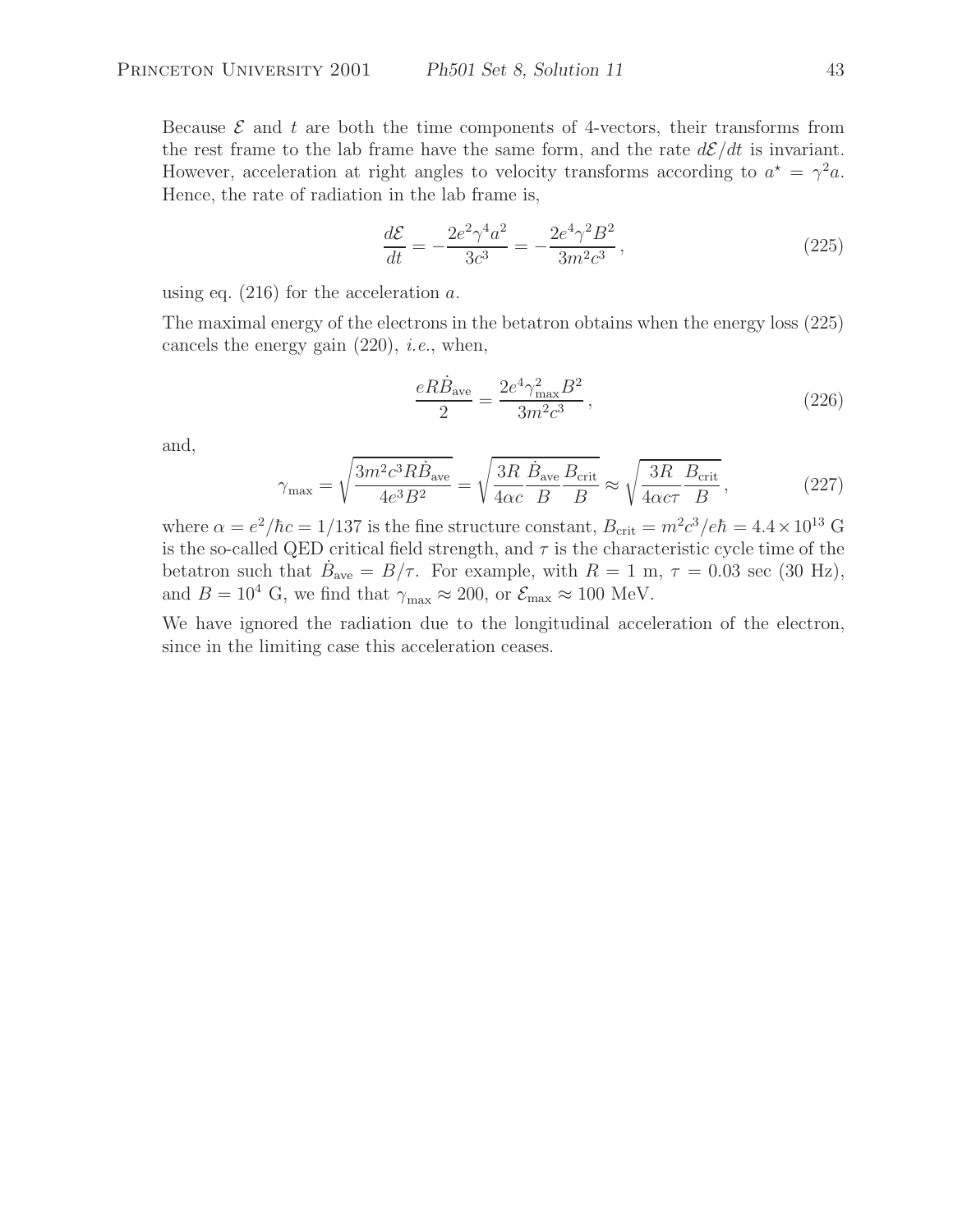12. Since the dipole is much less than a wavelength away from the conducting plane, the fields between the dipole and the plane are essentially the instantaneous static fields. Thus, charges arranges themselves on the plane as if there were an image dipole at distance d on the other side of the plane. The radiation from the moving charges on the plan is effectively that due to the oscillating image dipole. A distant observer sees the sum of the radiation fields from the dipole and its image.



The image dipole is inverted with respect to the original, *i.e.*, the two dipoles are 180<sup>°</sup> out of phase.

Furthermore, there is a difference s in path length between the two dipole and the distant observer at angles  $(\theta, \phi)$ . We first calculate in a spherical coordinate system with  $z$  axis along the first dipole, and  $x$  axis pointing from the plane to that dipole. Then,the path difference is,

$$
s = 2d\hat{\mathbf{x}} \cdot \hat{\mathbf{n}} = 2d\sin\theta\cos\phi.
$$
 (228)

This path difference results in an additional phase difference  $\delta$  between the fields from the two dipoles at the observer, in the amount,

$$
\delta = 2\pi \frac{s}{\lambda} = \frac{4\pi d}{\lambda} \sin \theta \cos \phi.
$$
 (229)

If we label the electric fields due to the original and image dipoles as  $\mathbf{E}_1$  and  $\mathbf{E}_2$ , respectively, then the total field is,

$$
\mathbf{E} = \mathbf{E}_1 + \mathbf{E}_2 = \mathbf{E}_1 (1 - e^{i\delta}), \tag{230}
$$

and, recalling eq. (46), the power radiated is,

$$
\frac{dP}{d\Omega} = \frac{|\mathbf{E}|^2}{|\mathbf{E}_1|^2} \frac{dP_1}{d\Omega} = |1 - e^{i\delta}|^2 A \sin^2 \theta = 2A \sin^2 \theta (1 - \cos \delta) = 4A \sin^2 \theta \sin^2 \delta/2
$$
  
= 4A \sin^2 \theta \sin^2 \Delta, (231)

where,

$$
\Delta = \frac{\delta}{2} = \frac{2\pi d}{\lambda} \sin \theta \cos \phi.
$$
 (232)

Suppose we had chosen to use a spherical coordinate system  $(r, \theta', \phi')$  with the z' axis pointing from the plane to dipole 1, and the  $x'$  axis parallel to dipole 1. Then, the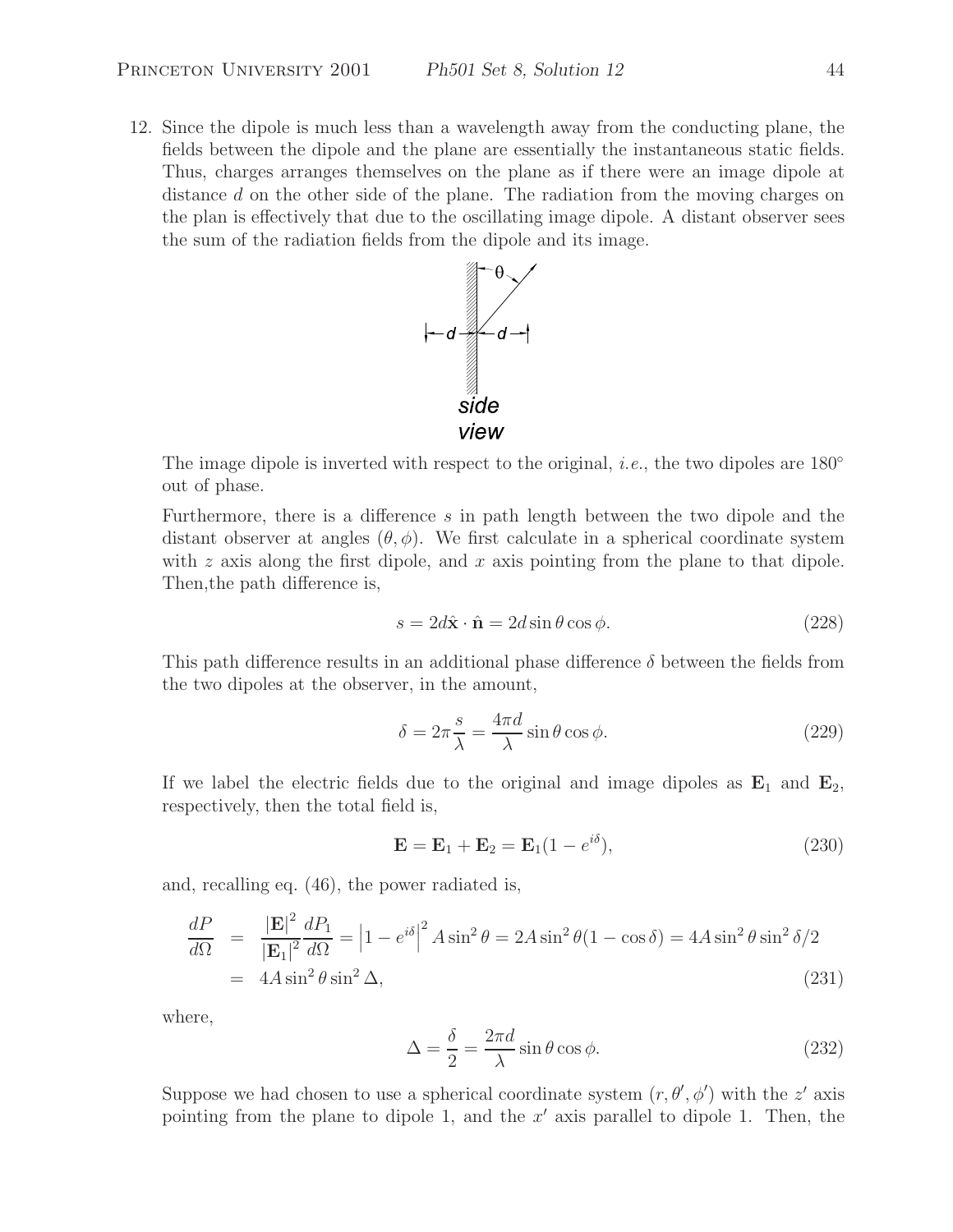phase difference would have the simple form,

$$
\Delta = \frac{\delta}{2} = \frac{\pi}{\lambda} 2d \hat{\mathbf{z}}' \cdot \hat{\mathbf{n}} = \frac{2\pi d}{\lambda} \cos \theta',\tag{233}
$$

but the factor  $\sin^2\theta$  would now become,

$$
\sin^2 \theta = n_x^2 + n_y^2 = n_{z'}^2 + n_{y'}^2 = \cos^2 \theta' + \sin^2 \theta' \cos^2 \phi' = 1 - \sin^2 \theta' \sin^2 \phi'.
$$
 (234)



If  $d = \lambda/4$ , then,

$$
\frac{dP}{d\Omega} = 4A\sin^2\theta\sin^2\left(\frac{\pi}{2}\sin\theta\cos\phi\right). \tag{235}
$$

In the "side" view,  $\phi = 0$ , so the pattern has shape,

$$
\sin^2 \theta \sin^2 \left(\frac{\pi}{2} \sin \theta\right) \qquad \text{(side view)},\tag{236}
$$

while in the "top" view,  $\theta=\pi/2$  and the shape is,

$$
\sin^2\left(\frac{\pi}{2}\cos\phi\right) \qquad \text{(top view)}.\tag{237}
$$

This pattern has a single lobe in the forward hemisphere, as illustrated below:



If instead,  $d = \lambda/2$ , then,

$$
\frac{dP}{d\Omega} = 4A\sin^2\theta\sin^2\left(\pi\sin\theta\cos\phi\right). \tag{238}
$$

In the "side" view,  $\phi = 0$ , so the pattern has shape,

$$
\sin^2 \theta \sin^2 (\pi \sin \theta) \qquad \text{(side view)}, \tag{239}
$$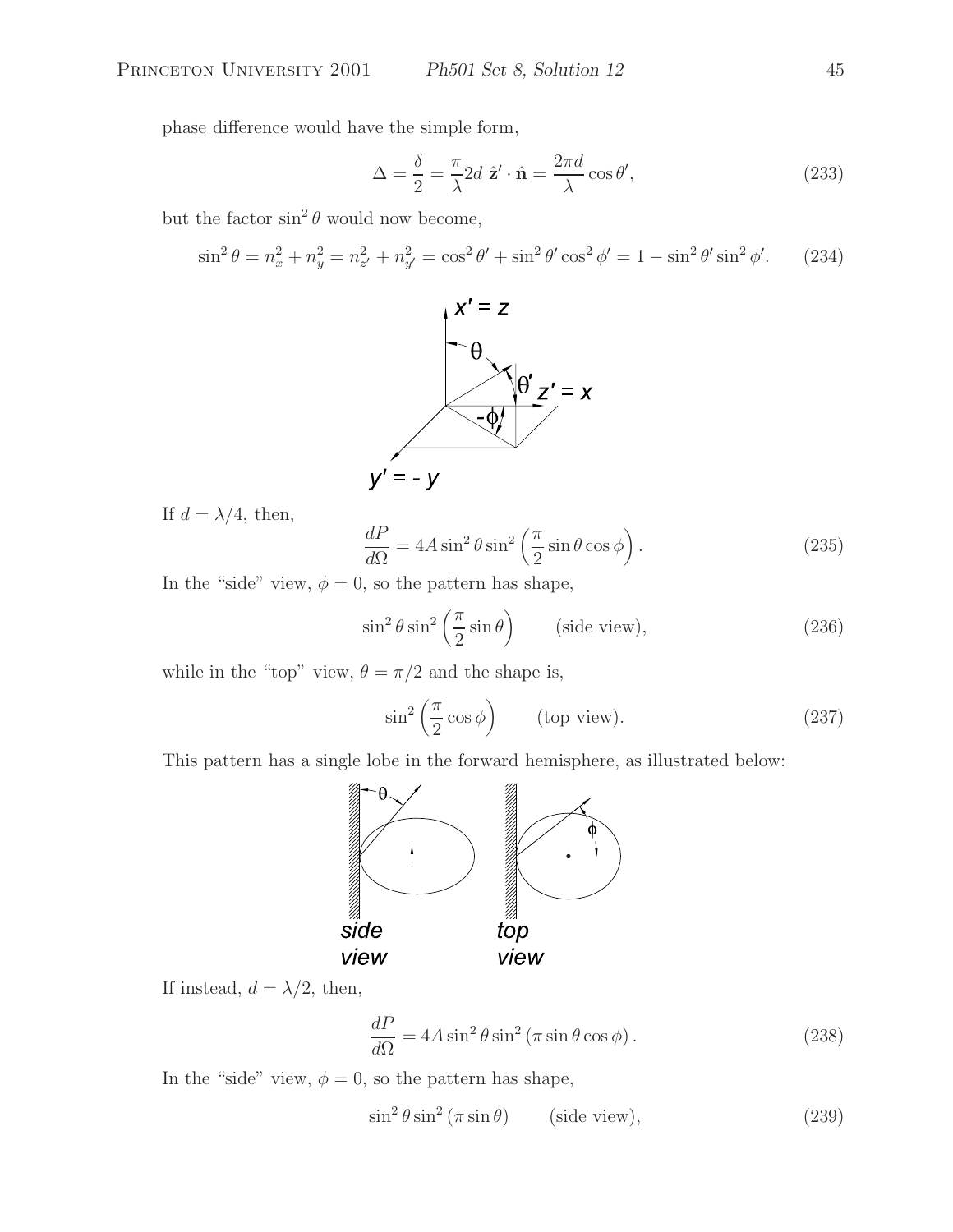while in the "top" view,  $\theta = \pi/2$  and the shape is,

$$
\sin^2\left(\pi\cos\phi\right) \qquad \text{(top view)}.\tag{240}
$$

This pattern does not radiate along the line from the plane to the dipole, as illustrated below:



b) If the electric dipole is aligned with the line from the plane to the dipole, its image has the same orientation.



The only phase difference between the radiation fields of the dipole and its image is that due to the path difference  $\delta$ , whose value has been given in eqs. (232) and (233). It is simpler to use the angles  $(\theta', \phi')$  in this case, since the radiation pattern of a single dipole varies as  $\sin^2 \theta'$ . Then,

$$
\mathbf{E} = \mathbf{E}_1 + \mathbf{E}_2 = \mathbf{E}_1(1 + e^{i\delta}),\tag{241}
$$

and, recalling eq. (46), the power radiated is,

$$
\frac{dP}{d\Omega} = \frac{|\mathbf{E}|^2}{|\mathbf{E}_1|^2} \frac{dP_1}{d\Omega} = |1 + e^{i\delta}|^2 A \sin^2 \theta' = 2A \sin^2 \theta' (1 + \cos \delta) = 4A \sin^2 \theta' \cos^2 \delta/2
$$
  
= 4A sin<sup>2</sup> θ' cos<sup>2</sup> Δ, (242)

with,

$$
\Delta = \frac{\delta}{2} = \frac{2\pi d}{\lambda} \cos \theta'.\tag{243}
$$

This radiation pattern is axially symmetric about the line from the plane to the dipole.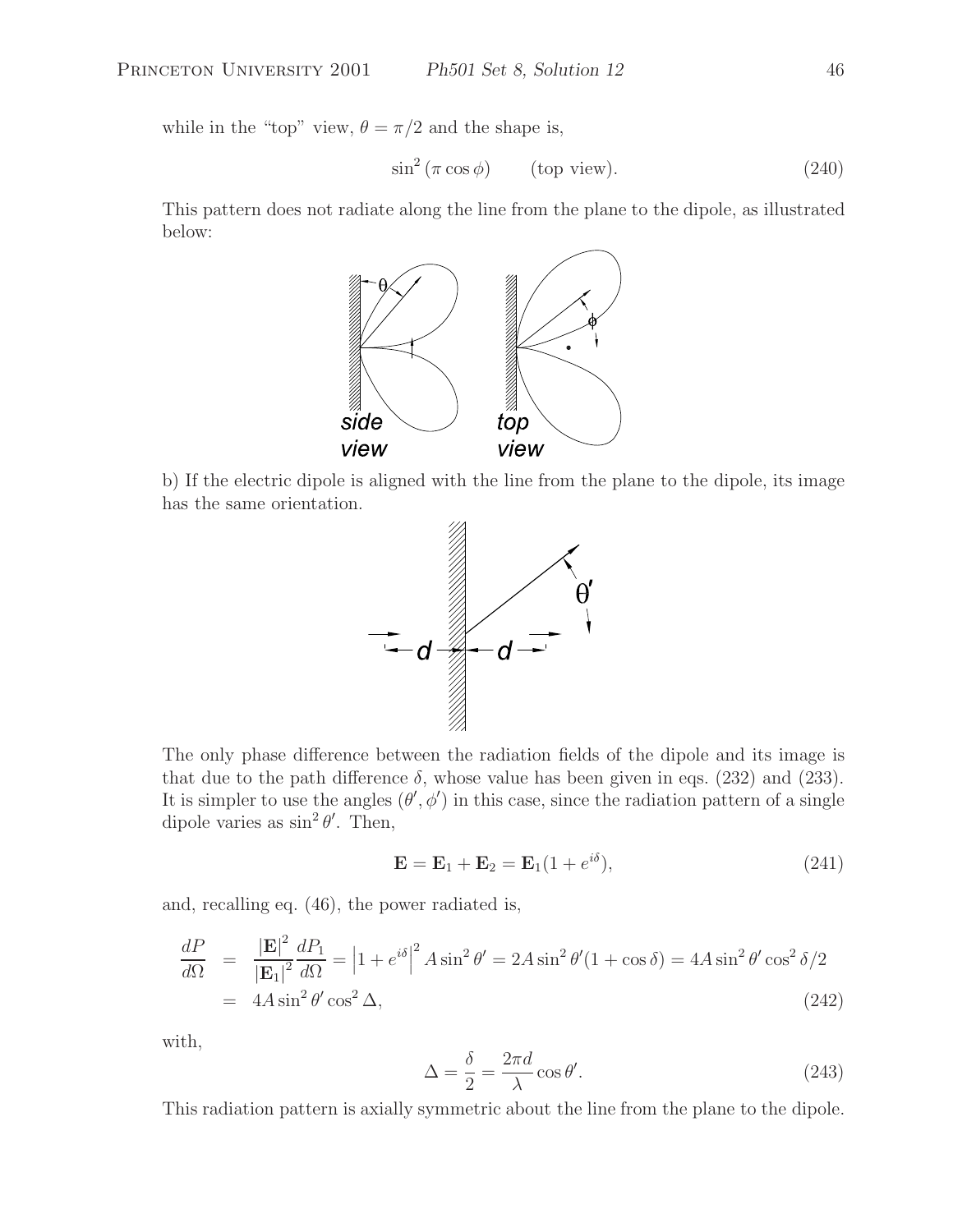If  $d = \lambda/4$ , then,

$$
\frac{dP}{d\Omega} = 4A\sin^2\theta'\cos^2\left(\frac{\pi}{2}\cos\theta'\right). \tag{244}
$$

This pattern is a flattened version of the "donut" pattern  $\sin^2 \theta'$ , as illustrated below:



If instead,  $d = \lambda/2$ , then,

$$
\frac{dP}{d\Omega} = 4A\sin^2\theta'\cos^2\left(\pi\cos\theta'\right). \tag{245}
$$

This pattern has a forward lobe for  $\theta' < \pi/6$  and a "donut" for  $\pi/6 < \theta' < \pi/2$ , as illustrated below:



c) For a magnetic dipole with axis parallel to the conducting plane, the image dipole has the same orientation, the image consists of the opposite charge rotating in the opposite direction, as shown below:



We use angles  $(\theta, \phi)$  and modify the argument of part a) to find,

$$
\mathbf{E} = \mathbf{E}_1 + \mathbf{E}_2 = \mathbf{E}_1(1 + e^{i\delta}),\tag{246}
$$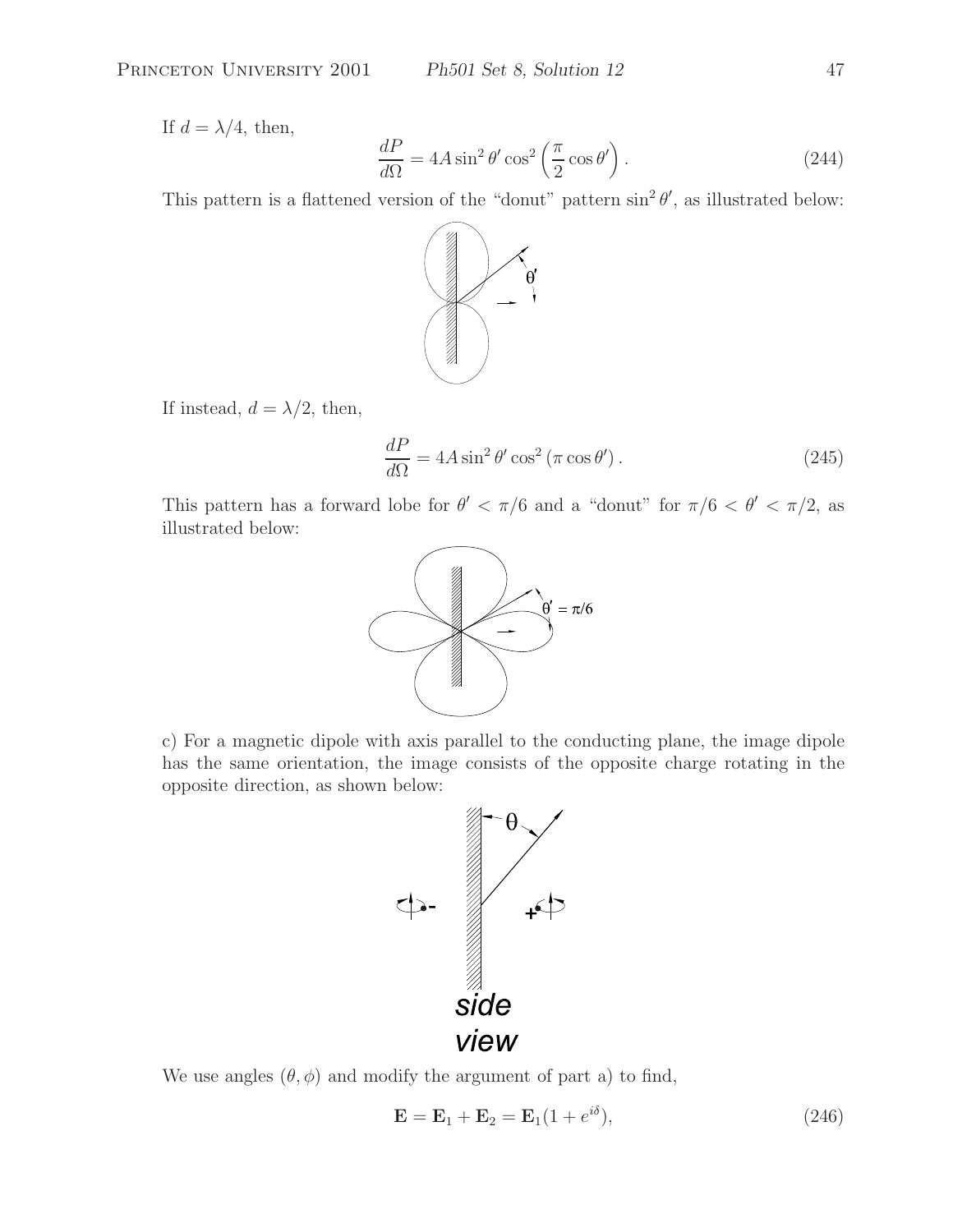and, recalling eq. (46), the power radiated is,

$$
\frac{dP}{d\Omega} = \frac{|\mathbf{E}|^2}{|\mathbf{E}_1|^2} \frac{dP_1}{d\Omega} = |1 + e^{i\delta}|^2 A \sin^2 \theta = 2A \sin^2 \theta (1 + \cos \delta) = 4A \cos^2 \theta \sin^2 \delta / 2
$$
  
= 4A \sin^2 \theta \cos^2 \Delta, (247)

where,

$$
\Delta = \frac{\delta}{2} = \frac{2\pi d}{\lambda} \sin \theta \cos \phi.
$$
 (248)

If  $d = \lambda/4$ , then,

$$
\frac{dP}{d\Omega} = 4A\sin^2\theta\cos^2\left(\frac{\pi}{2}\sin\theta\cos\phi\right). \tag{249}
$$

In the "side" view,  $\phi = 0$ , so the pattern has shape,

$$
\sin^2 \theta \cos^2 \left(\frac{\pi}{2} \sin \theta\right) \qquad \text{(side view)},\tag{250}
$$

while in the "top" view,  $\theta = \pi/2$  and the shape is,

$$
\cos^2\left(\frac{\pi}{2}\cos\phi\right) \qquad \text{(top view)}.\tag{251}
$$

This pattern, shown below, is somewhat similar to that of part a) for  $d = \lambda/2$ .



If instead,  $d = \lambda/2$ , then,

$$
\frac{dP}{d\Omega} = 4A\sin^2\theta\cos^2\left(\pi\sin\theta\cos\phi\right). \tag{252}
$$

In the "side" view,  $\phi = 0$ , so the pattern has shape,

$$
\sin^2 \theta \cos^2 (\pi \sin \theta) \qquad \text{(side view)}, \tag{253}
$$

while in the "top" view,  $\theta = \pi/2$  and the shape is,

$$
\cos^2(\pi \cos \phi) \qquad \text{(top view)}.\tag{254}
$$

This pattern, shown below, is somewhat similar to that of part b) for  $d = \lambda/2$ .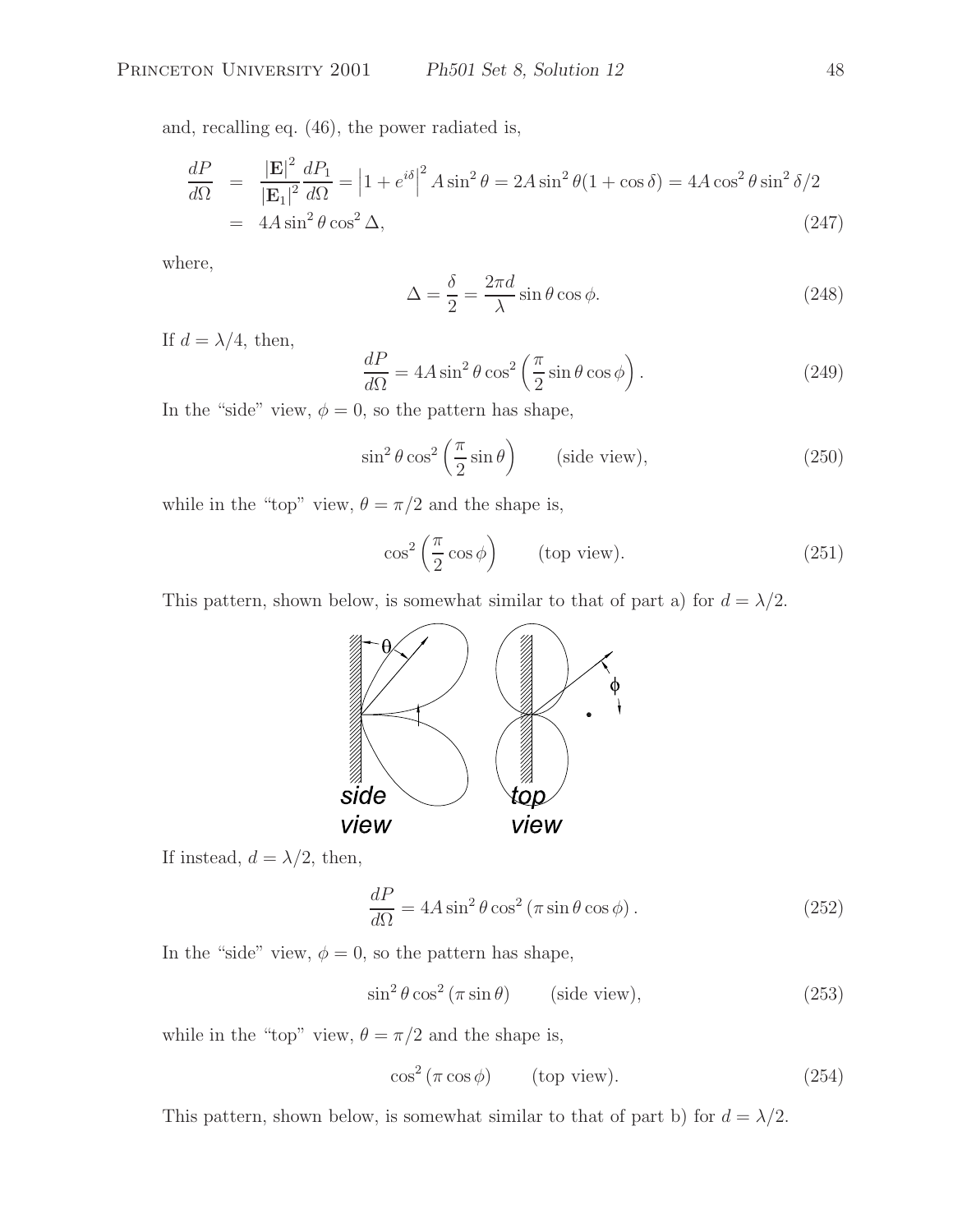

Finally, we consider the case of a magnetic dipole aligned with the line from the plane to the dipole, in which case its image has the opposite orientation.



As in part b), the only phase difference between the radiation fields of the dipole and its image is that due to the path difference  $\delta$ , whose value has been given in eqs. (232) and (233). We use the angles  $(\theta', \phi')$  in this case, since the radiation pattern of a single dipole varies as  $\sin^2 \theta'$ . Then,

$$
\mathbf{E} = \mathbf{E}_1 + \mathbf{E}_2 = \mathbf{E}_1 (1 - e^{i\delta}), \tag{255}
$$

and, recalling eq. (46), the power radiated is,

$$
\frac{dP}{d\Omega} = \frac{|\mathbf{E}|^2}{|\mathbf{E}_1|^2} \frac{dP_1}{d\Omega} = \left| 1 - e^{i\delta} \right|^2 A \sin^2 \theta' = 2A \sin^2 \theta' (1 - \cos \delta) = 4A \sin^2 \theta' \sin^2 \delta / 2
$$
  
= 4A sin<sup>2</sup> θ' sin<sup>2</sup> Δ, (256)

with,

$$
\Delta = \frac{\delta}{2} = \frac{2\pi d}{\lambda} \cos \theta'.
$$
\n(257)

This radiation pattern is axially symmetric about the line from the plane to the dipole. If  $d = \lambda/4$ , then,

$$
\frac{dP}{d\Omega} = 4A\sin^2\theta'\sin^2\left(\frac{\pi}{2}\cos\theta'\right). \tag{258}
$$

This pattern, shown below, is somewhat similar to that of part a) for  $d = \lambda/2$ .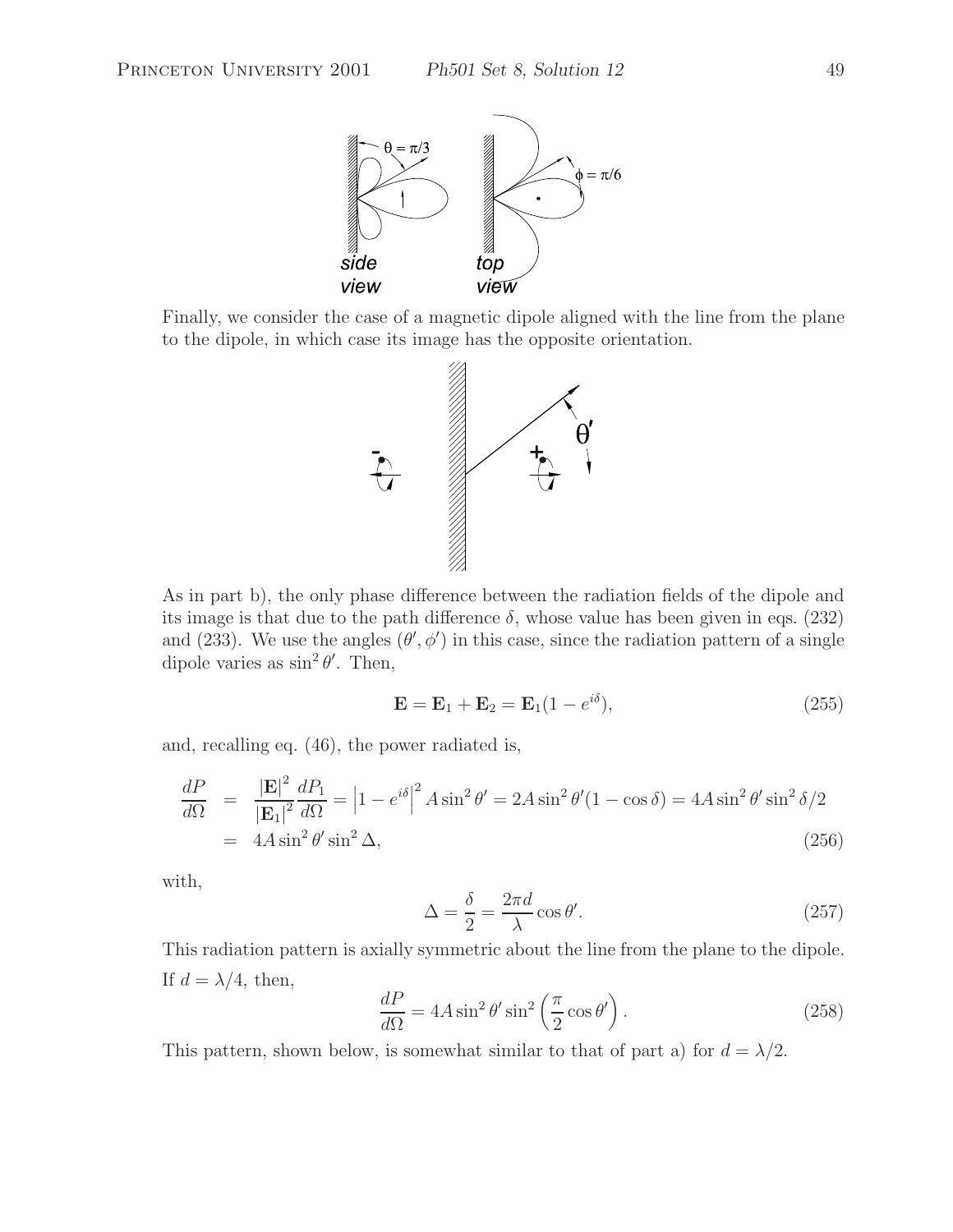

If instead,  $d=\lambda/2,$  then,

$$
\frac{dP}{d\Omega} = 4A\sin^2\theta'\sin^2\left(\pi\cos\theta'\right). \tag{259}
$$

This pattern is qualitatively similar to that for  $d = \lambda/4$ , shown just above, but the maximum occurs at a larger value of  $\theta'$ .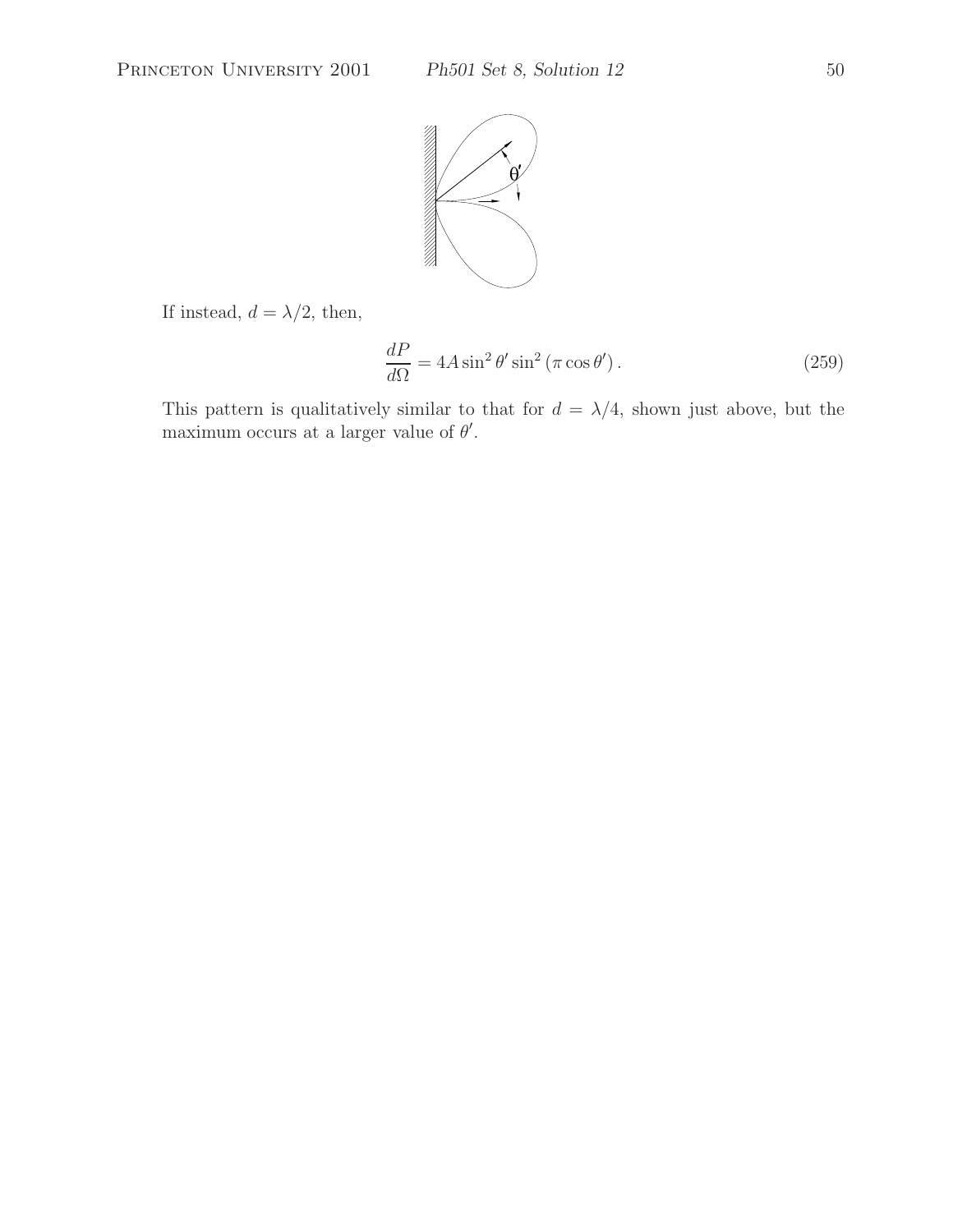13. From p. 191, Lecture 16 of the Notes we recall that a single, short, center-fed, linear antenna of dipole moment,

$$
p(t) = i \frac{I_0 L e^{-i\omega t}}{2\omega} \tag{260}
$$

radiates time-averaged power (according to the Larmor formula),

$$
\frac{dU_1}{dt d\Omega} = \frac{\langle \ddot{p}^2 \rangle \sin^2 \theta}{4\pi c^3} = \frac{\omega^2 I_0^2 L^2 \sin^2 \theta}{32\pi c^3}.
$$
\n(261)

For the record, the current distribution in this short antenna is well approximated by the triangular waveform,

$$
I(z,t) = I_0 e^{-i\omega t} \left( 1 - \frac{2|z|}{L} \right). \tag{262}
$$

The associated charge distribution  $\rho(z, t)$  is related by charge conservation,  $\nabla \cdot \mathbf{J} = -\dot{\rho}$ , which for a 1-d distribution is simply,

$$
\dot{\rho} = -\frac{\partial I}{\partial z} = -I_0 e^{-i\omega t} \left( \mp \frac{2}{L} \right),\tag{263}
$$

so that,

$$
\rho = \pm \frac{2i I_0 e^{-i\omega t}}{\omega L},\qquad(264)
$$

and the dipole moment is given by,

$$
p = \int_{-L/2}^{L/2} \rho z \, dz = i \frac{I_0 L e^{-i\omega t}}{2\omega}, \qquad (265)
$$

as claimed above.

Turning to the case to two antennas, we proceed as in the previous problem and write their combined electric field as,

$$
\mathbf{E} = \mathbf{E}_1 + \mathbf{E}_2 = \mathbf{E}_1 (1 - e^{i\delta}), \tag{266}
$$

where now the phase difference  $\delta$  has contributions due to the path difference for radiation from the two antennas (whose separation is  $d = \lambda/4$ ), as well as from their intrinsic phase difference of 90◦. That is,

$$
\delta = \frac{2\pi}{\lambda} \frac{\lambda}{4} \cos \theta + \frac{\pi}{2} = \frac{\pi}{2} (1 + \cos \theta). \tag{267}
$$

From eqs. (261), (266) and (267) we find

$$
\frac{dU}{dt d\Omega} = \frac{dU_1}{dt d\Omega} \left| 1 - e^{i\delta} \right|^2 = \frac{\omega^2 I_0^2 L^2 \sin^2 \theta}{16\pi c^3} (1 - \cos \delta)
$$

$$
= \frac{\omega^2 I_0^2 L^2 \sin^2 \theta}{16\pi c^3} \left[ 1 + \sin \left( \frac{\pi}{2} \cos \theta \right) \right].
$$
(268)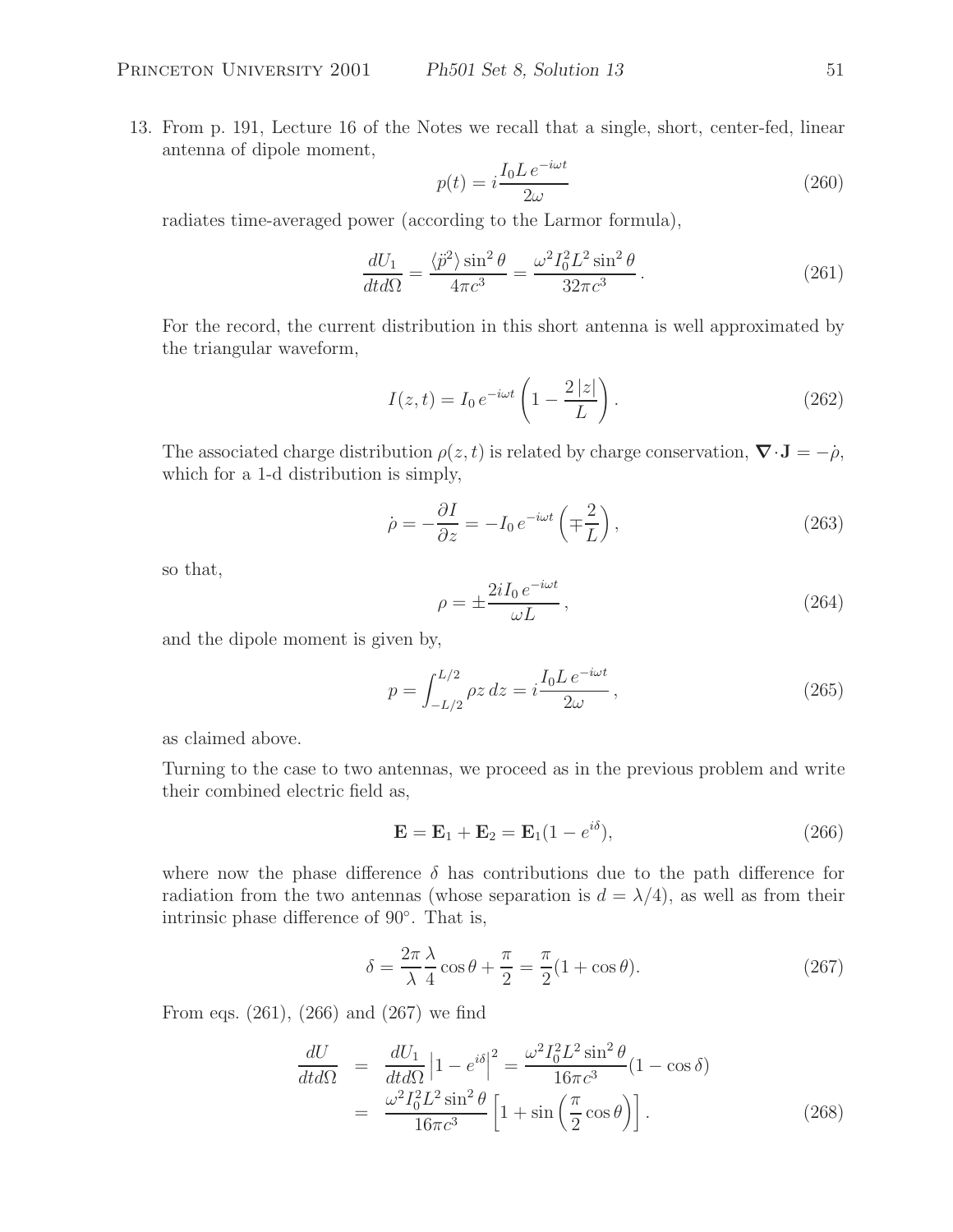This angular distribution favors the forward hemisphere, as shown in the sketch:



The total radiated power is,

$$
\frac{dU}{dt} = \frac{\omega^2 I_0^2 L^2}{6c^3} \,. \tag{269}
$$

Associated with energy U radiated in direction  $\hat{\mathbf{n}}$  is momentum  $\mathbf{P} = U\hat{\mathbf{n}}/c$ . Thus, the angular distribution of radiated momentum is,

$$
\frac{d\mathbf{P}}{dt\,d\Omega} = \frac{\omega^2 I_0^2 L^2 \sin^2 \theta}{16\pi c^4} \left[ 1 + \sin\left(\frac{\pi}{2}\cos\theta\right) \right] \hat{\mathbf{n}}.\tag{270}
$$

On integrating this over solid angle to find the total momentum radiated, only the z-component is nonzero,

$$
\frac{dP_z}{dt} = 2\pi \frac{\omega^2 I_0^2 L^2}{16\pi c^4} \int_{-1}^1 \sin^2 \theta \left[ 1 + \sin\left(\frac{\pi}{2}\cos\theta\right) \right] \cos\theta \, d\cos\theta \n= \frac{2\omega^2 I_0^2 L^2}{\pi^2 c^4} \left(\frac{12}{\pi^2} - 1\right) = \frac{12}{\pi^2 c} \frac{dU}{dt} \left(\frac{12}{\pi^2} - 1\right) \approx \frac{0.26}{c} \frac{dU}{dt}.
$$
\n(271)

The radiation reaction force on the antenna is  $F_z = -dP_z/dt$ . For a broadcast antenna radiating 10<sup>5</sup> Watts, the reaction force would be only  $\approx 10^{-4}$  N.

The radiation-reaction force (271) cannot be deduced as the sum over charges of the radiation-reaction force of Planck,  $\mathbf{F}_{rad} = 2e^2 \ddot{\mathbf{v}}/3c^3$ . Planck's result is obtained by an integration by parts of the integral of the radiated power over a period. This procedure can be carried out if the power is a sum/integral of a square, as holds for an isolated radiating charge. But it cannot be carried out when the power is the square of a sum/integral as holds for (coherent) radiation by an extended charge/current distribution. Rather, the radiation reaction force on a current distribution must be deduced from the rate of radiation of momentum, as done here.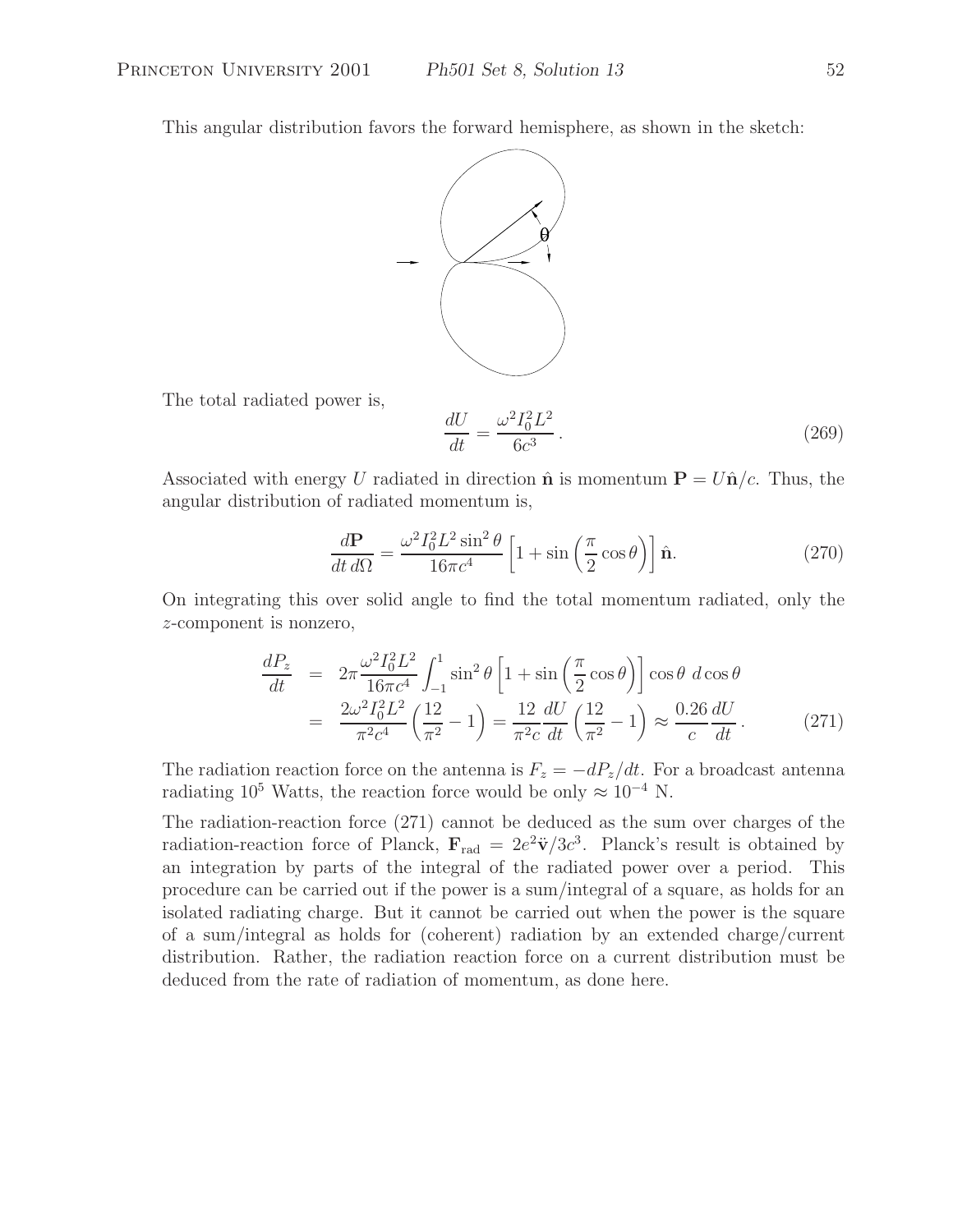14. According to p. 181, Lecture 16 of the Notes, the power radiated from a known current distribution that oscillates at angular frequency  $\omega$  is given by,

$$
\frac{dP_{\omega}}{d\Omega} = \frac{1}{8\pi c} \left| \int \mathbf{J}_{\omega}(\mathbf{r}') \times \mathbf{k} e^{-i\mathbf{k} \cdot \mathbf{r}'} d\text{Vol}' \right|^2, \qquad (272)
$$

where  $\mathbf{k} = \hat{\mathbf{n}} \omega/c$ .

We take the z-axis along the antenna, so the radiated power due to the current distribution,

$$
I(z) = I_0 \sin \frac{2\pi z}{L} e^{-i\omega t} \qquad (-L/2 < z < L/2), \tag{273}
$$

is,

$$
\frac{dP_{\omega}}{d\Omega} = \frac{1}{8\pi c} \left| \int_{-L/2}^{L/2} I_0 \sin\left(\frac{2\pi z}{L}\right) k \sin\theta \, e^{-ikz\cos\theta} \, dz \right|^2
$$
\n
$$
= \frac{k^2 I_0^2}{8\pi c} \sin^2\theta \left| \int_{-L/2}^{L/2} f(t) \, dt \right|^2, \tag{274}
$$

where,

$$
\int = \int_{-L/2}^{L/2} \sin\left(\frac{2\pi z}{L}\right) \left[\cos(kz\cos\theta) - i\sin(kz\cos\theta)\right] dz.
$$
 (275)

For  $L = \lambda$ , we have  $k = 2\pi/L$  and,

$$
\int = \int_{-\pi/k}^{\pi/k} \sin kz [\cos(kz \cos \theta) - i \sin(kz \cos \theta)] dz.
$$
 (276)

The real part of this integral vanishes, while

$$
\operatorname{Im} \int = -2 \int_0^{\pi/k} \sin kz \sin(kz \sin \theta) dz = -\frac{2}{k} \int_0^{\pi} \sin x \sin(x \sin \theta) dx. \tag{277}
$$

Using the identity,

$$
2\sin A \sin B = \cos(A - B) - \cos(A + B),
$$
 (278)

we have,

$$
\begin{split}\n\text{Im} \int &= \frac{1}{k} \int_{0}^{\pi} \{ [\cos[x(1+\cos\theta)] - \cos[x(1-\cos\theta)]\} \, dx. \\
&= \frac{1}{k} \left\{ \frac{\sin[\pi(1+\cos\theta)]}{1+\cos\theta} - \frac{\sin[\pi(1-\cos\theta)]}{1-\cos\theta} \right\} \\
&= \frac{1}{k} \left\{ -\frac{\sin(\pi\cos\theta)}{1+\cos\theta} - \frac{\sin(\pi\cos\theta)}{1-\cos\theta} \right\} \\
&= \frac{2\sin(\pi\cos\theta)}{k\sin^2\theta}.\n\end{split} \tag{279}
$$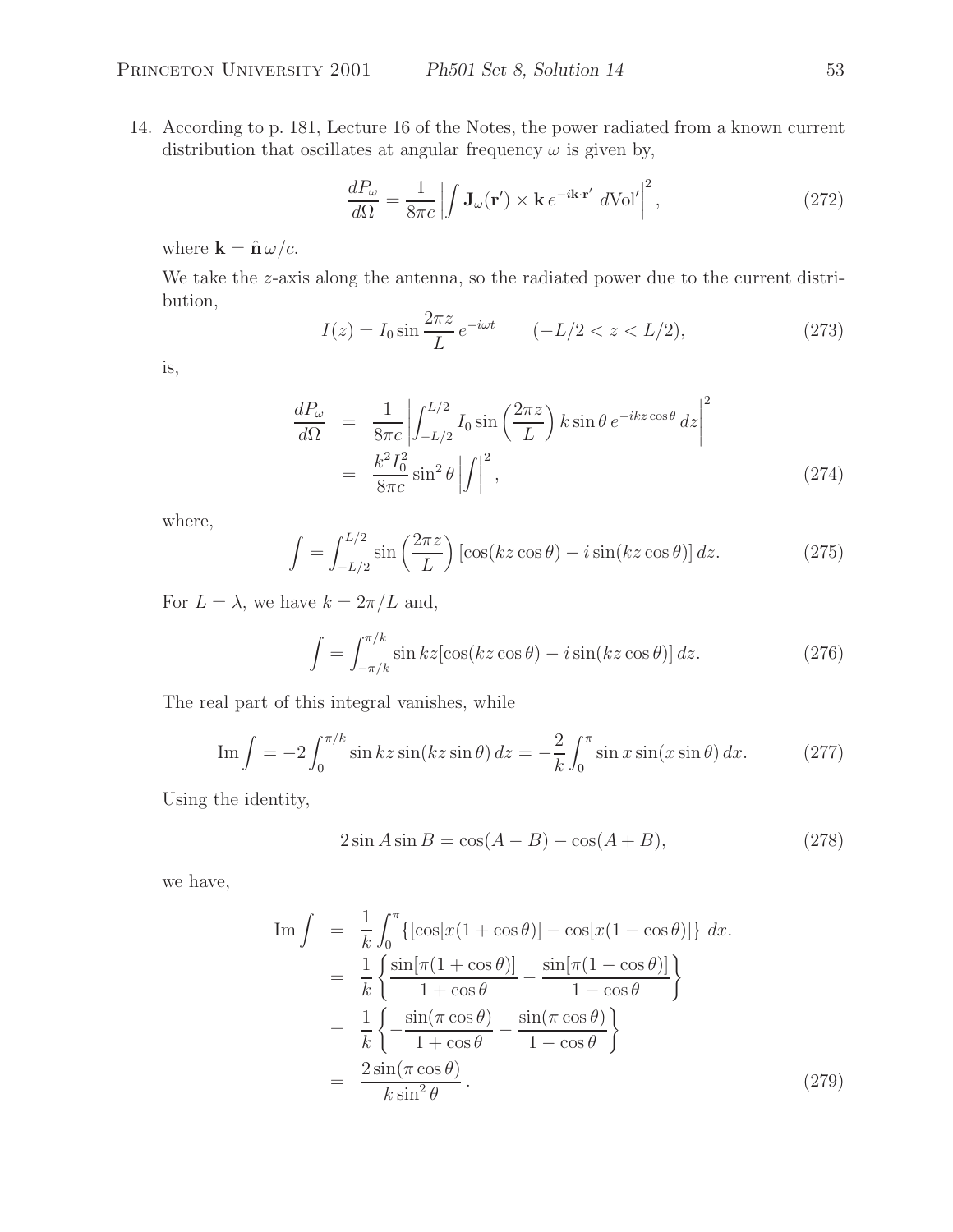Inserting this in eq. (274), we find,

$$
\frac{dP_{\omega}}{d\Omega} = \frac{I_0^2}{2\pi c} \frac{\sin^2(\pi \cos \theta)}{\sin^2 \theta}.
$$
\n(280)

The radiation pattern is sketched below:



The total radiated power is, setting  $\cos \theta = u$ ,

$$
P = \int \frac{dP_{\omega}}{d\Omega}, d\Omega = \frac{I_0^2}{c} \int_{-1}^1 \frac{\sin^2(\pi \cos \theta)}{\sin^2 \theta} d\cos \theta = \frac{I_0^2}{2c} \int_{-1}^1 \frac{1 - \cos(2\pi u)}{1 - u^2} du
$$
  
=  $\frac{I_0^2}{4c} \int_{-1}^1 \left( \frac{1 - \cos(2\pi u)}{1 + u} + \frac{1 - \cos(2\pi u)}{1 - u} \right) du = \frac{I_0^2}{2c} \int_{-1}^1 \frac{1 - \cos(2\pi u)}{1 + u} du.$  (281)

To cast this in the form of a known special function, we let  $1 + u = v/2\pi$ , so that,

$$
P = \frac{I_0^2}{2c} \int_0^{4\pi} \frac{1 - \cos v}{v} dv = \frac{I_0^2}{2c} \text{Cin}(4\pi) = 3.11 \frac{I_0^2}{2c},\tag{282}
$$

where Cin is the so-called cosine integral.

b) To calculate the radiation in the multipole approximation, we need to convert the current distribution  $I(z) e^{-i\omega t}$  to a charge distribution  $\rho(z, t)$ . This is accomplished via the continuity equation,

$$
\frac{\partial I}{\partial z} = -\dot{\rho} = i\omega\rho.
$$
 (283)

For the current distribution (273) we find,

$$
\rho = -\frac{2\pi i}{\omega L} I_0 \cos \frac{2\pi z}{L} e^{-i\omega t}.
$$
\n(284)

The dipole moment of this distribution is,

$$
p = \int_{-L/2}^{L/2} \rho z \, dz = 0,\tag{285}
$$

so there is no electric-dipole radiation. As the current flows along a line, and not in a loop, there is no magnetic-dipole radiation either.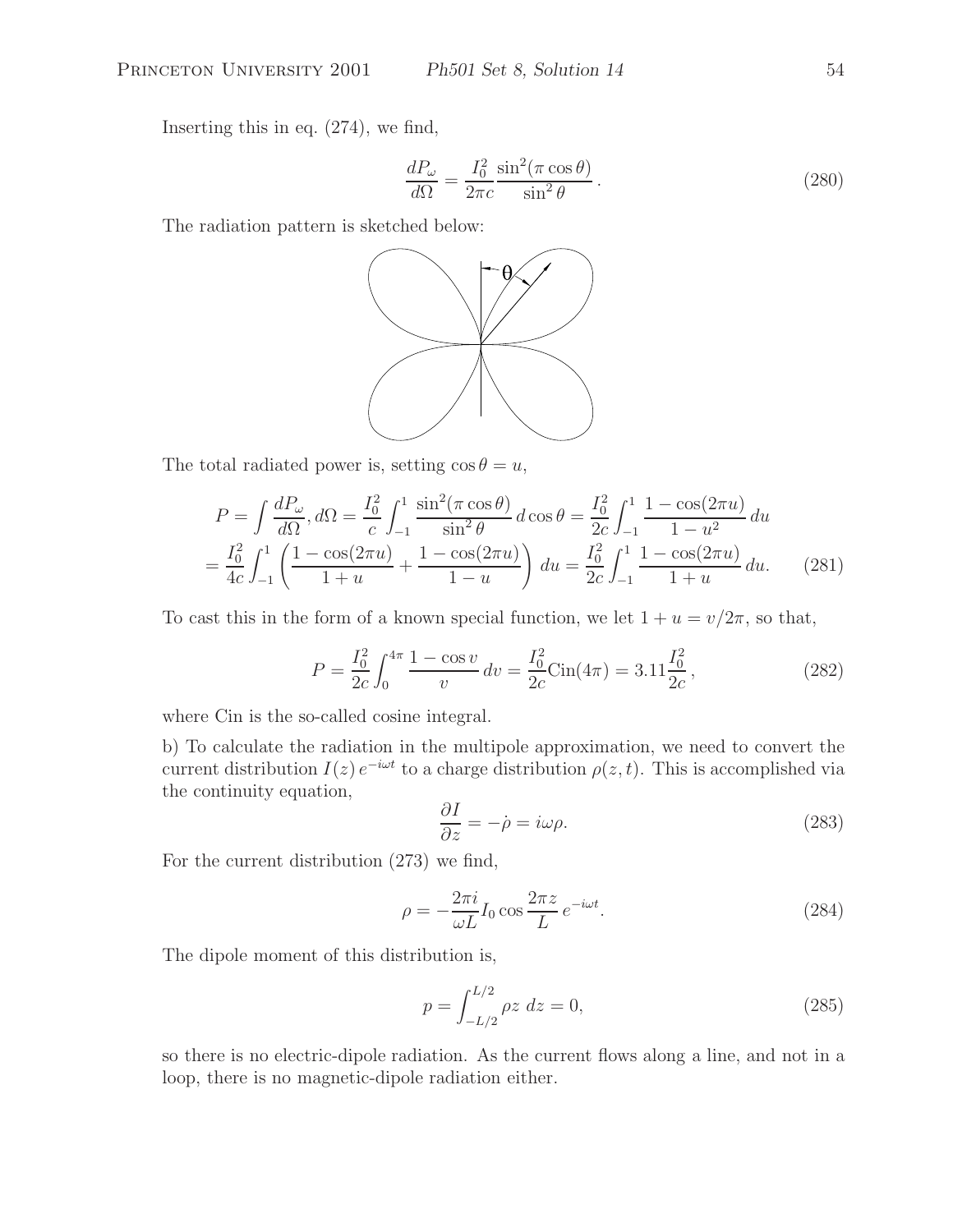The charge distribution is symmetric about the z axis, so its tensor quadrupole moment can be characterized in terms of the single quantity,

$$
Q_{zz} = \int_{-L/2}^{L/2} 2\rho z^2 dz = 4 \int_0^{L/2} \rho z^2 dz = -\frac{8\pi i}{\omega L} I_0 \int_0^{L/2} z^2 \cos \frac{2\pi z}{L} dz
$$
  
= 
$$
-\frac{L^2 i}{\pi^2 \omega} I_0 \int_0^{\pi} x^2 \cos x dx = \frac{2L^2 i}{\pi \omega} I_0,
$$
 (286)

using the integral (55).

The total power radiated by the symmetric quadrupole moment is, according to p. 190, Lecture 16 of the Notes,

$$
P_{E2} = \frac{|Q_{zz}|^2 \omega^6}{240c^5} = \frac{L^4 \omega^4}{30\pi^2 c^4} \frac{I_0^2}{2c}.
$$
 (287)

When  $L = \lambda = 2\pi c/\omega$ , this becomes,

$$
P_{\text{E2}} = \frac{8\pi^2}{15} \frac{I_0^2}{2c} = 5.26 \frac{I_0^2}{2c} \,. \tag{288}
$$

In this example, higher multipoles must contribute significantly to the total power, reducing it to the "exact" result (282).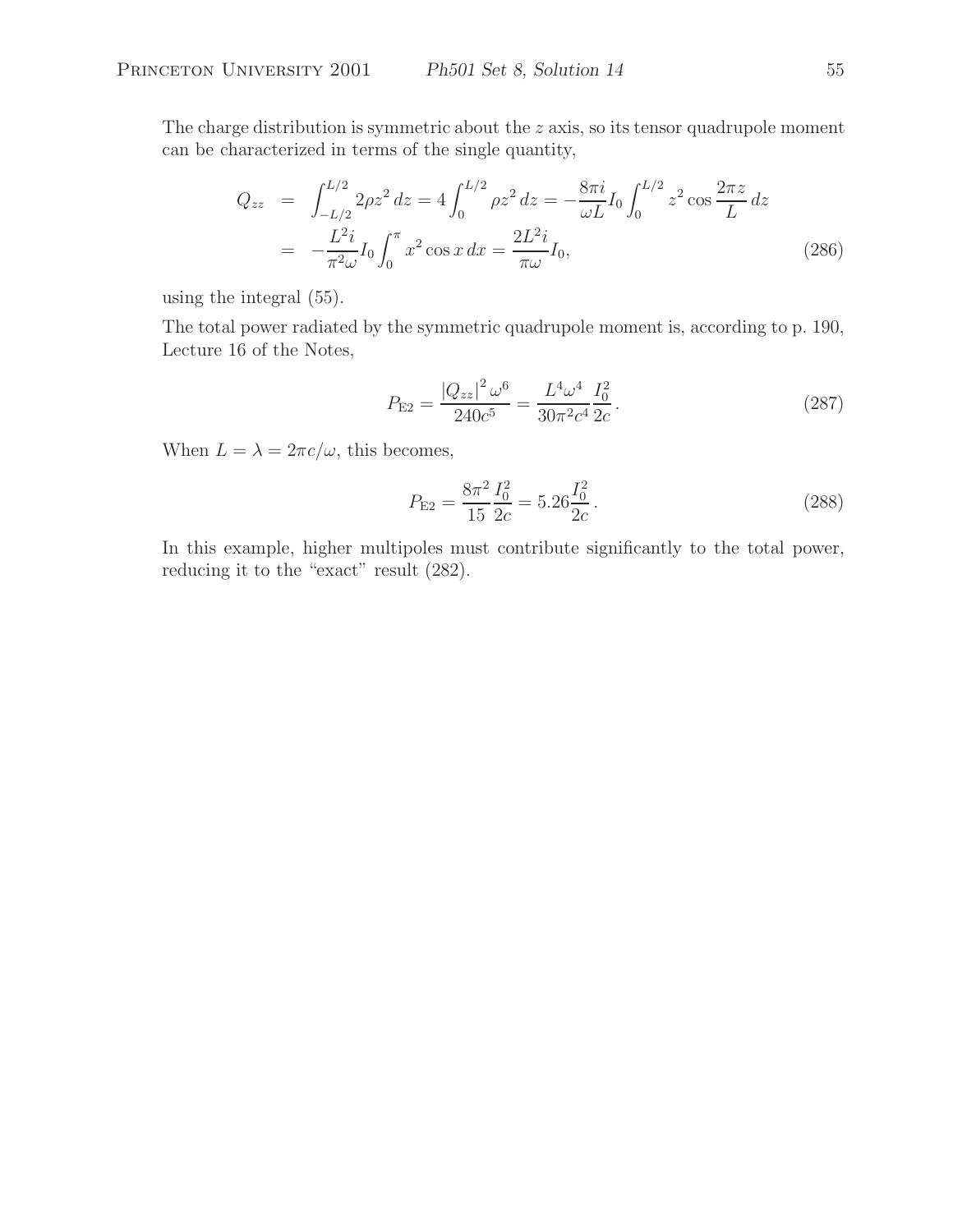#### 15. *This problem is also discussed at* http://kirkmcd.princeton.edu/examples/small\_sphere.pdf

The scattering cross section is given by,

$$
\frac{d\sigma}{d\Omega} = \frac{\text{power scattered into } d\Omega}{\text{incident power per unit area}} = r^2 \frac{\langle \mathbf{S}_{\text{scat}}(\theta, \phi) \rangle}{\langle \mathbf{S}_{\text{incident}} \rangle} = r^2 \frac{|\mathbf{E}_{\text{scat}}|^2}{E_0^2},\tag{289}
$$

where in the dipole approximation, the far-zone scattered electric field is,

$$
\mathbf{E}_{\rm scat} = k^2 \frac{e^{i(kr - \omega t)}}{r} \left[ (\hat{\mathbf{n}} \times \mathbf{p}_0) \times \hat{\mathbf{n}} - \hat{\mathbf{n}} \times \mathbf{m}_0 \right],
$$
 (290)

and  $\mathbf{p}_0e^{i\omega t}$  and  $\mathbf{m}_0e^{-i\omega t}$  are the electric- and magnetic-dipole moments induced in the conducting sphere by the incident wave.

Because the incident wavelength is large compared to the radius of the sphere, the incident fields are essentially uniform over the sphere, and the induced fields near the sphere are the same as the static fields of a conducting sphere in an otherwise uniform electric and magnetic field. Then, from p. 57, Lecture 5 of the Notes, the induced electric-dipole moment is given by

$$
\mathbf{p}_0 = a^3 \mathbf{E}_0. \tag{291}
$$

For the induced magnetic dipole, we recall p. 98, Lecture 8 of the Notes, remembering that a conducting sphere can be thought of a permeable sphere with zero permeability and a dielectric sphere of infinite dielectric constant. Hence, the magnetic-dipole moment is,

$$
\mathbf{m}_0 = -\frac{a^3}{2} \mathbf{B}_0.
$$
 (292)

Then,

$$
\mathbf{E}_{\text{scat}} = -k^2 a^3 \frac{e^{i(kr - \omega t)}}{r} \left[ \hat{\mathbf{n}} \times (\mathbf{E}_0 \times \hat{\mathbf{n}}) + \frac{1}{2} (\hat{\mathbf{n}} \times \mathbf{B}_0 \right],
$$
 (293)

where  $\hat{\bf{n}}$  is along the vector  ${\bf r}$  that points from the center of the sphere to the distant observer.

For a wave propagating in the  $+z$  direction with electric field linearly polarized along direction **l**,  $\mathbf{E}_0 = E \mathbf{l}$ , and the magnetic field obeys  $\mathbf{B}_0 = \hat{\mathbf{z}} \times \mathbf{E}_0$ . Then,

$$
\mathbf{E}_{\text{scat}} = -k^2 a^3 E_0 \frac{e^{i(kr - \omega t)}}{r} \left[ \hat{\mathbf{n}} \times (\hat{\mathbf{l}} \times \hat{\mathbf{n}}) + \frac{1}{2} \hat{\mathbf{n}} \times (\hat{\mathbf{z}} \times \hat{\mathbf{l}}) \right]
$$
  
= 
$$
-k^2 a^3 E_0 \frac{e^{i(kr - \omega t)}}{r} \left[ \hat{\mathbf{l}} \left( 1 - \frac{(\hat{\mathbf{n}} \cdot \hat{\mathbf{z}})}{2} \right) + \left( \hat{\mathbf{n}} - \frac{\hat{\mathbf{z}}}{2} \right) (\hat{\mathbf{n}} \cdot \hat{\mathbf{l}}) \right].
$$
 (294)

Inserting this in (289) we find,

$$
\frac{d\sigma}{d\Omega} = k^4 a^6 \left[ \left( 1 - \frac{\hat{\mathbf{n}} \cdot \hat{\mathbf{z}}}{2} \right)^2 - \frac{3}{4} (\hat{\mathbf{n}} \cdot \hat{\mathbf{l}})^2 \right].
$$
 (295)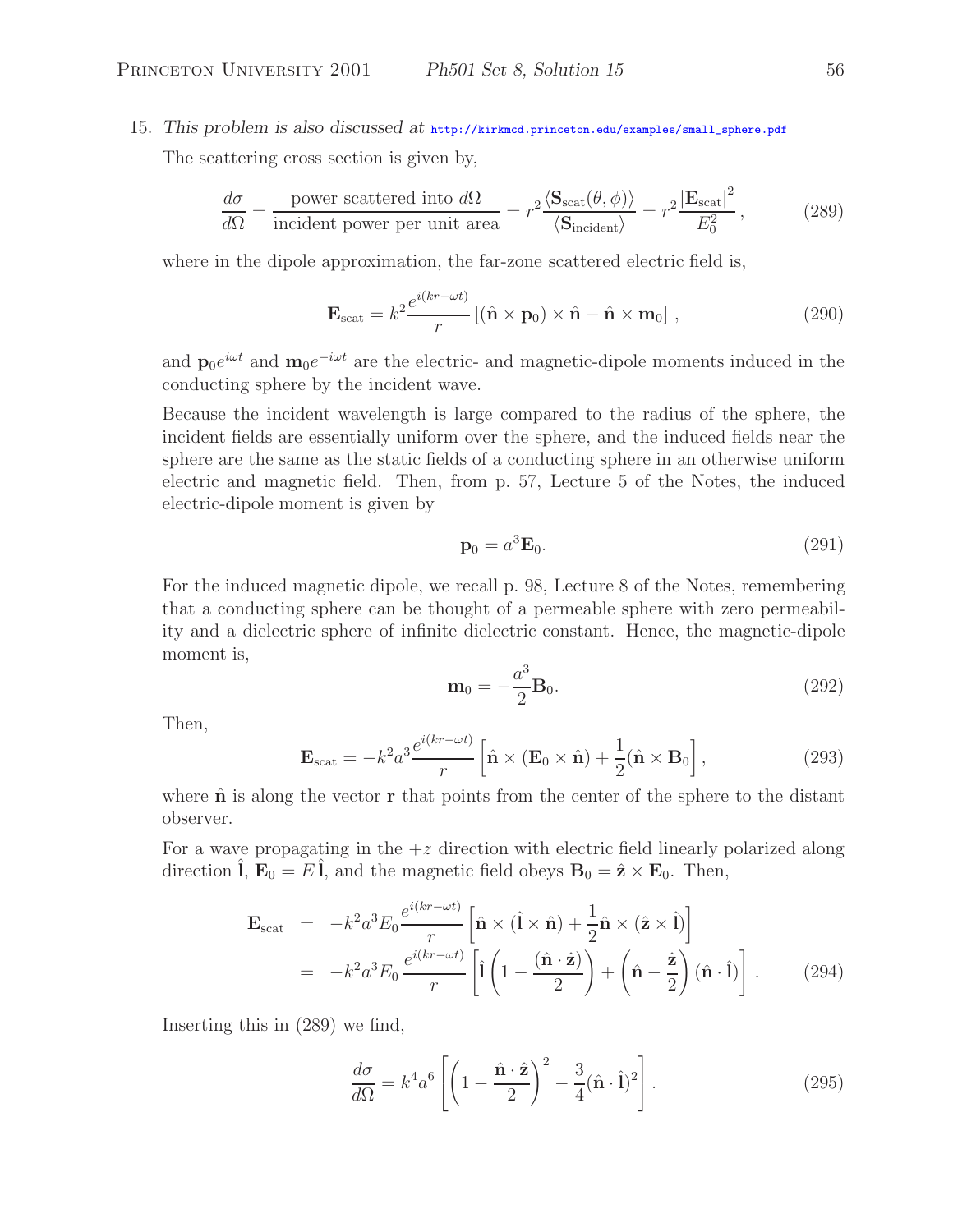For an observer in the x-z plane,  $\hat{\mathbf{n}} \cdot \hat{\mathbf{z}} = \cos \theta$ . Then, for electric polarization parallel to the scattering plane  $\hat{\mathbf{n}} \cdot \hat{\mathbf{l}} = \sin \theta$ , while for polarization perpendicular to the scattering plane  $\hat{\mathbf{n}} \cdot \hat{\mathbf{l}} = 0$ .



Thus, eq. (295) yields,

$$
\frac{d\sigma_{\parallel}}{d\Omega} = k^4 a^6 \left(\frac{1}{2} - \cos\theta\right)^2, \qquad \frac{d\sigma_{\perp}}{d\Omega} = a^6 k^4 \left(1 - \frac{\cos\theta}{2}\right)^2. \tag{296}
$$

For an unpolarized incident wave,

$$
\frac{d\sigma}{d\Omega} = \frac{1}{2} \left( \frac{d\sigma_{\parallel}}{d\Omega} + \frac{d\sigma_{\perp}}{d\Omega} \right) = k^4 a^6 \left[ \frac{5}{8} (1 + \cos^2 \theta) - \cos \theta \right],\tag{297}
$$

and so,

$$
\sigma = \int \frac{d\sigma}{d\Omega} \, d\Omega = \frac{10\pi}{8} k^4 a^6 \int_{-1}^1 (1 + \cos^2 \theta) \, d\cos \theta = \frac{10\pi a^2}{3} k^4 a^4. \tag{298}
$$



From eqs. (296) we see that  $d\sigma_{\perp}/d\Omega$  is always nonzero, but  $d\sigma_{\parallel}/d\Omega = 0$  for  $\theta = \pi/3$ , so for this angle, the scattered radiation is linearly polarized parallel to the scattering plane for arbitrary incident polarization.

# **Addendum: The Fields and Poynting Vector Close to the Sphere**

Using the results of Prob. 2 above we can also discuss the fields close to the sphere. In particular, from eqs. (11) and (107) the scattered electric field at any position **r** outside the sphere is,

$$
\mathbf{E}_{\rm scat}(\mathbf{r},t) = k^2 \frac{e^{i(kr-\omega t)}}{r} \left\{ (\hat{\mathbf{n}} \times \mathbf{p}_0) \times \hat{\mathbf{n}} + [3(\hat{\mathbf{n}} \cdot \mathbf{p}_0) \hat{\mathbf{n}} - \mathbf{p}_0] \left( \frac{1}{k^2 r^2} - \frac{i}{kr} \right) \right\}
$$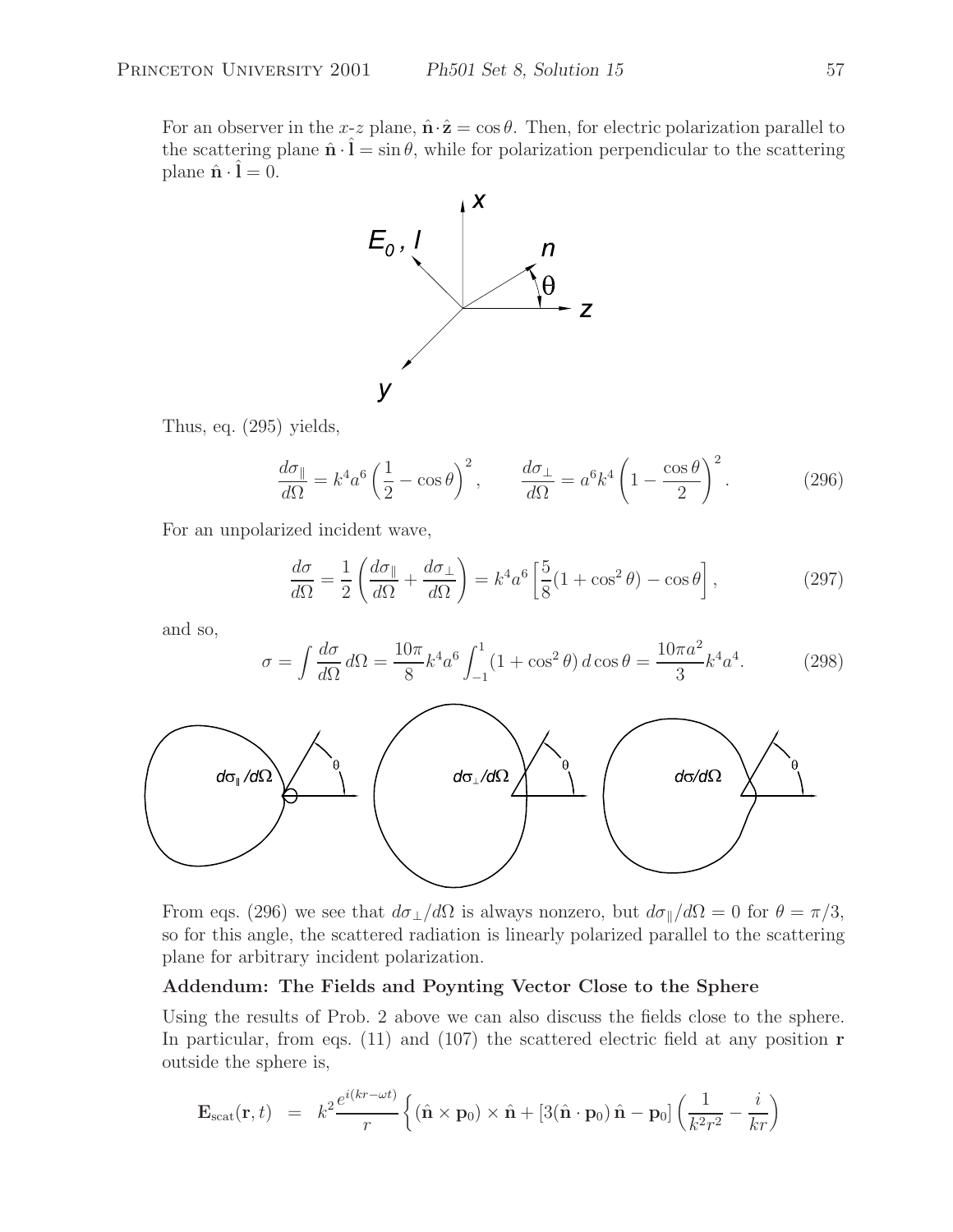$$
-\left(1+\frac{i}{kr}\right)\hat{\mathbf{n}} \times \mathbf{m}_0
$$
\n
$$
= k^2 a^3 \frac{e^{i(kr-\omega t)}}{r} \left\{ (\hat{\mathbf{n}} \times \mathbf{E}_0) \times \hat{\mathbf{n}} + [3(\hat{\mathbf{n}} \cdot \mathbf{E}_0) \hat{\mathbf{n}} - \mathbf{E}_0] \left( \frac{1}{k^2 r^2} - \frac{i}{kr} \right) + \frac{1}{2} \left( 1 + \frac{i}{kr} \right) \hat{\mathbf{n}} \times \mathbf{B}_0 \right\},
$$
\n(299)

also using eqs. (291) and (292). In this Addendum, we suppose that the electric field of the incident plane wave is along the x-axis, so that  $\mathbf{E}_0 = E \hat{\mathbf{x}}$  and  $\mathbf{B}_0 = E \hat{\mathbf{y}}$ , while the point of observation is at **r** =  $(r, \theta, \phi)$ . We express the electric-field vector in spherical coordinates, noting that,

$$
\hat{\mathbf{n}} = \hat{\mathbf{r}},\tag{300}
$$

$$
\hat{\mathbf{x}} = \sin \theta \cos \phi \, \hat{\mathbf{r}} + \cos \theta \cos \phi \, \hat{\boldsymbol{\theta}} - \sin \phi \, \hat{\boldsymbol{\phi}}, \tag{301}
$$

$$
\hat{\mathbf{y}} = \sin \theta \sin \phi \, \hat{\mathbf{r}} + \cos \theta \sin \phi \, \hat{\boldsymbol{\theta}} + \cos \phi \, \hat{\boldsymbol{\phi}}, \tag{302}
$$

$$
\hat{\mathbf{z}} = \cos \theta \, \hat{\mathbf{r}} - \sin \theta \, \hat{\boldsymbol{\theta}}.\tag{303}
$$

Thus,

$$
\mathbf{E}_{\text{scat}}(\mathbf{r},t) = k^2 a^3 E_0 \frac{e^{i(kr-\omega t)}}{r} \left\{ \cos \theta \cos \phi \hat{\theta} - \sin \phi \hat{\phi} \right.\n+ (2 \sin \theta \cos \phi \hat{\mathbf{r}} - \cos \theta \cos \phi \hat{\mathbf{\theta}} + \sin \phi \hat{\phi}) \left( \frac{1}{k^2 r^2} - \frac{i}{kr} \right)\n- \frac{1}{2} \left( 1 + \frac{i}{kr} \right) \left( \cos \phi \hat{\mathbf{\theta}} - \cos \theta \sin \phi \hat{\phi} \right) \right\}\n= k^2 a^3 E_0 \frac{e^{i(kr-\omega t)}}{r} \left\{ 2 \sin \theta \cos \phi \left( \frac{1}{k^2 r^2} - \frac{i}{kr} \right) \hat{\mathbf{r}} \n+ \cos \phi \left[ \cos \theta \left( 1 - \frac{1}{k^2 r^2} + \frac{i}{kr} \right) - \frac{1}{2} \left( 1 + \frac{i}{kr} \right) \right] \hat{\boldsymbol{\theta}} \n- \sin \phi \left[ 1 - \frac{1}{k^2 r^2} + \frac{i}{kr} - \frac{\cos \theta}{2} \left( 1 + \frac{i}{kr} \right) \right] \hat{\boldsymbol{\phi}} \right\}. \tag{304}
$$

Similarly, using eqs. (8) and (108) the scattered magnetic field can be written as,

$$
\mathbf{B}_{scat}(\mathbf{r},t) = k^2 \frac{e^{i(kr - \omega t)}}{r} \left\{ (\hat{\mathbf{n}} \times \mathbf{m}_0) \times \hat{\mathbf{n}} + [3(\hat{\mathbf{n}} \cdot \mathbf{m}_0) \hat{\mathbf{n}} - \mathbf{m}_0] \left( \frac{1}{k^2 r^2} - \frac{i}{kr} \right) \right.\n+ \left( 1 + \frac{i}{kr} \right) \hat{\mathbf{n}} \times \mathbf{p}_0 \right\}\n= -k^2 a^3 \frac{e^{i(kr - \omega t)}}{2r} \left\{ (\hat{\mathbf{n}} \times \mathbf{B}_0) \times \hat{\mathbf{n}} + [3(\hat{\mathbf{n}} \cdot \mathbf{B}_0) \hat{\mathbf{n}} - \mathbf{B}_0] \left( \frac{1}{k^2 r^2} - \frac{i}{kr} \right) \right.\n- 2 \left( 1 + \frac{i}{kr} \right) \hat{\mathbf{n}} \times \mathbf{E}_0 \right\}\n= -k^2 a^3 E_0 \frac{e^{i(kr - \omega t)}}{2r} \left\{ \cos \theta \sin \phi \hat{\boldsymbol{\theta}} + \cos \phi \hat{\boldsymbol{\phi}} \right.\n+ (2 \sin \theta \sin \phi \hat{\mathbf{r}} - \cos \theta \sin \phi \hat{\boldsymbol{\theta}} - \cos \phi \hat{\boldsymbol{\phi}}) \left( \frac{1}{k^2 r^2} - \frac{i}{kr} \right)
$$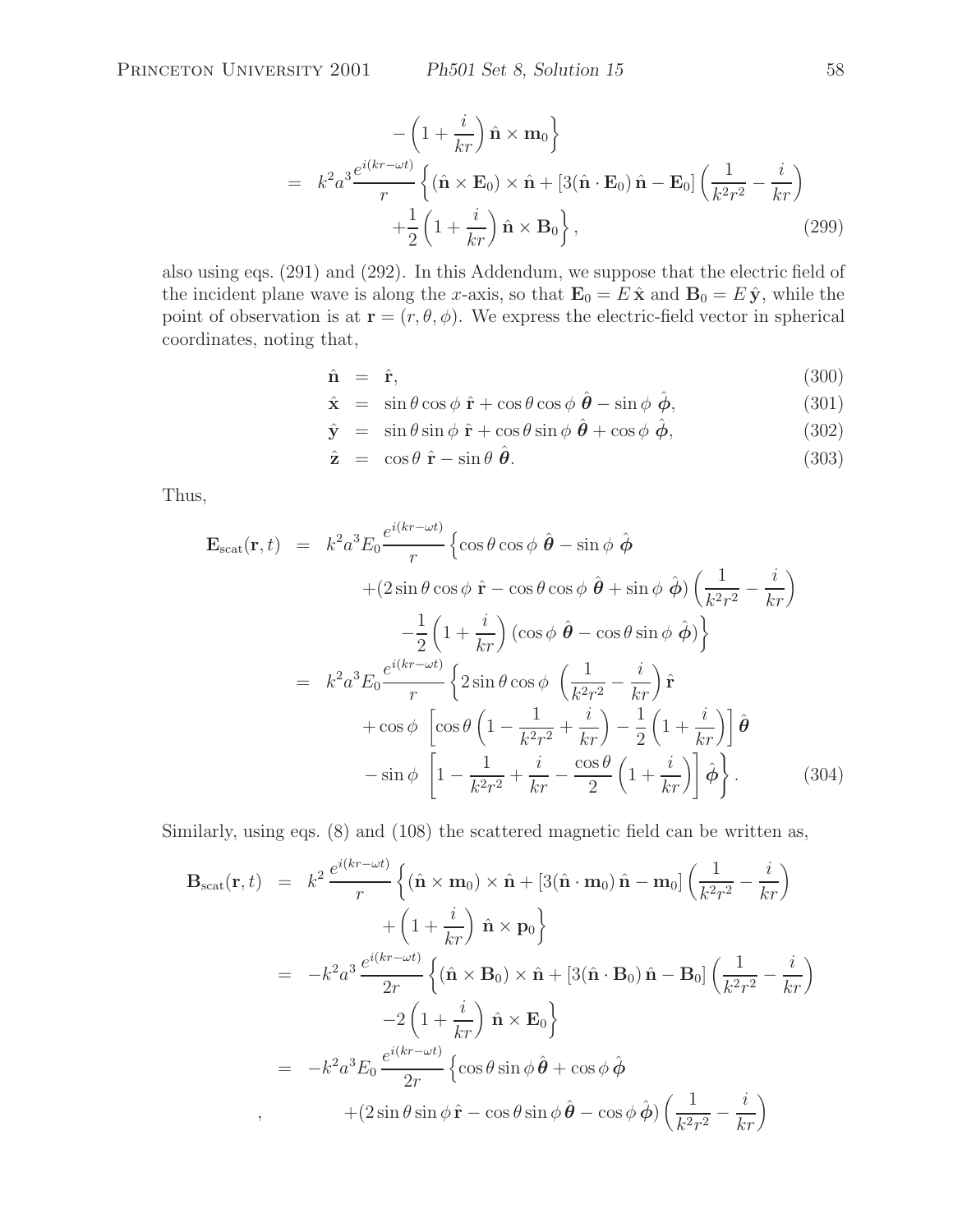$$
-2\left(1+\frac{i}{kr}\right)\left(\sin\phi\,\hat{\theta}+\cos\theta\cos\phi\,\hat{\phi}\right)
$$
  
= 
$$
-k^2a^3E_0\,\frac{e^{i(kr-\omega t)}}{2r}\left\{2\sin\theta\sin\phi\,\left(\frac{1}{k^2r^2}-\frac{i}{kr}\right)\hat{\mathbf{r}}\right.
$$

$$
+\sin\phi\left[\cos\theta\left(1-\frac{1}{k^2r^2}+\frac{i}{kr}\right)-2\left(1+\frac{i}{kr}\right)\right]\hat{\boldsymbol{\theta}}\right.
$$

$$
+\cos\phi\left[1-\frac{1}{k^2r^2}+\frac{i}{kr}-2\cos\theta\left(1+\frac{i}{kr}\right)\right]\hat{\boldsymbol{\phi}}\right\}.
$$
(305)

On the surface of the sphere,  $r = a$ , the scattered electromagnetic fields are, to the leading approximation when  $ka \ll 1$ ,

$$
\mathbf{E}_{\rm scat}(r=a) \approx E_0 e^{-i\omega t} (2\sin\theta\cos\phi \,\hat{\mathbf{r}} - \cos\theta\cos\phi \,\hat{\boldsymbol{\theta}} + \sin\phi \,\hat{\boldsymbol{\phi}}), \tag{306}
$$

$$
\mathbf{B}_{\rm scat}(r=a) \approx -\frac{E_0}{2} e^{-i\omega t} (2\sin\theta\sin\phi\,\hat{\mathbf{r}} - \cos\theta\sin\phi\,\hat{\boldsymbol{\theta}} - \cos\phi\,\hat{\boldsymbol{\phi}}). \tag{307}
$$

In the same approximation, the incident electromagnetic fields at the surface of the sphere are,

$$
\mathbf{E}_{\rm in}(r=a) \approx E_0 e^{-i\omega t} \hat{\mathbf{x}} = E_0 e^{-i\omega t} (\sin \theta \cos \phi \, \hat{\mathbf{r}} + \cos \theta \cos \phi \, \hat{\boldsymbol{\theta}} - \sin \phi \, \hat{\boldsymbol{\phi}}), \tag{308}
$$

$$
\mathbf{B}_{\rm in}(r=a) \approx E_0 e^{-i\omega t} \hat{\mathbf{y}} = E_0 e^{-i\omega t} (\sin \theta \sin \phi \, \hat{\mathbf{r}} + \cos \theta \sin \phi \, \hat{\boldsymbol{\theta}} + \cos \phi \, \hat{\boldsymbol{\phi}}). \tag{309}
$$

Thus, the total electric field,

$$
\mathbf{E}_{\text{tot}}(r=a) = \mathbf{E}_{\text{in}}(r=a) + \mathbf{E}_{\text{scat}}(r=a) = 3E_0 e^{-i\omega t} \sin \theta \cos \phi \, \hat{\mathbf{r}}, \tag{310}
$$

on the surface of the sphere is purely radial, and the total magnetic field,

$$
\mathbf{B}_{\text{tot}}(r=a) = \mathbf{B}_{\text{in}}(r=a) + \mathbf{B}_{\text{scat}}(r=a) = \frac{3}{2} E_0 e^{-i\omega t} (\cos \theta \sin \phi \,\hat{\boldsymbol{\theta}} + \cos \phi \,\hat{\boldsymbol{\phi}}), \quad (311)
$$

is purely tangential, as expected for a perfect conductor.

The total charge density  $\sigma_{\text{tot}}$  on the surface of the conducting sphere follows from Gauss' law as,

$$
\sigma_{\text{tot}} = \frac{\mathbf{E}_{\text{tot}}(r=a) \cdot \hat{\mathbf{r}}}{4\pi} = \frac{3E_0}{4\pi} e^{-i\omega t} \sin \theta \cos \phi = \frac{3}{2} \sigma_{\text{scat}},\tag{312}
$$

where  $\sigma_{scat}$  is the surface charge density corresponding to the scattered field (306). Similarly, the total current density  $K_{\text{tot}}$  on the surface of the sphere follows from Ampère's law as,

$$
\mathbf{K}_{\text{tot}} = \frac{c}{4\pi} \hat{\mathbf{r}} \times \mathbf{B}_{\text{tot}}(r = a) = \frac{3cE_0}{8\pi} e^{-i\omega t} (-\cos\phi \,\hat{\boldsymbol{\theta}} + \cos\theta \sin\phi \,\hat{\boldsymbol{\phi}}) = 3\,\mathbf{K}_{\text{scat}},\tag{313}
$$

where  $\mathbf{K}_{\text{scat}}$  is the surface charge density corresponding to the scattered field (307).

We can now discuss the energy flow in the vicinity of the conductor sphere from two perspectives. These two views have the same implications for energy flow in the far zone, but differ in their description of the near zone.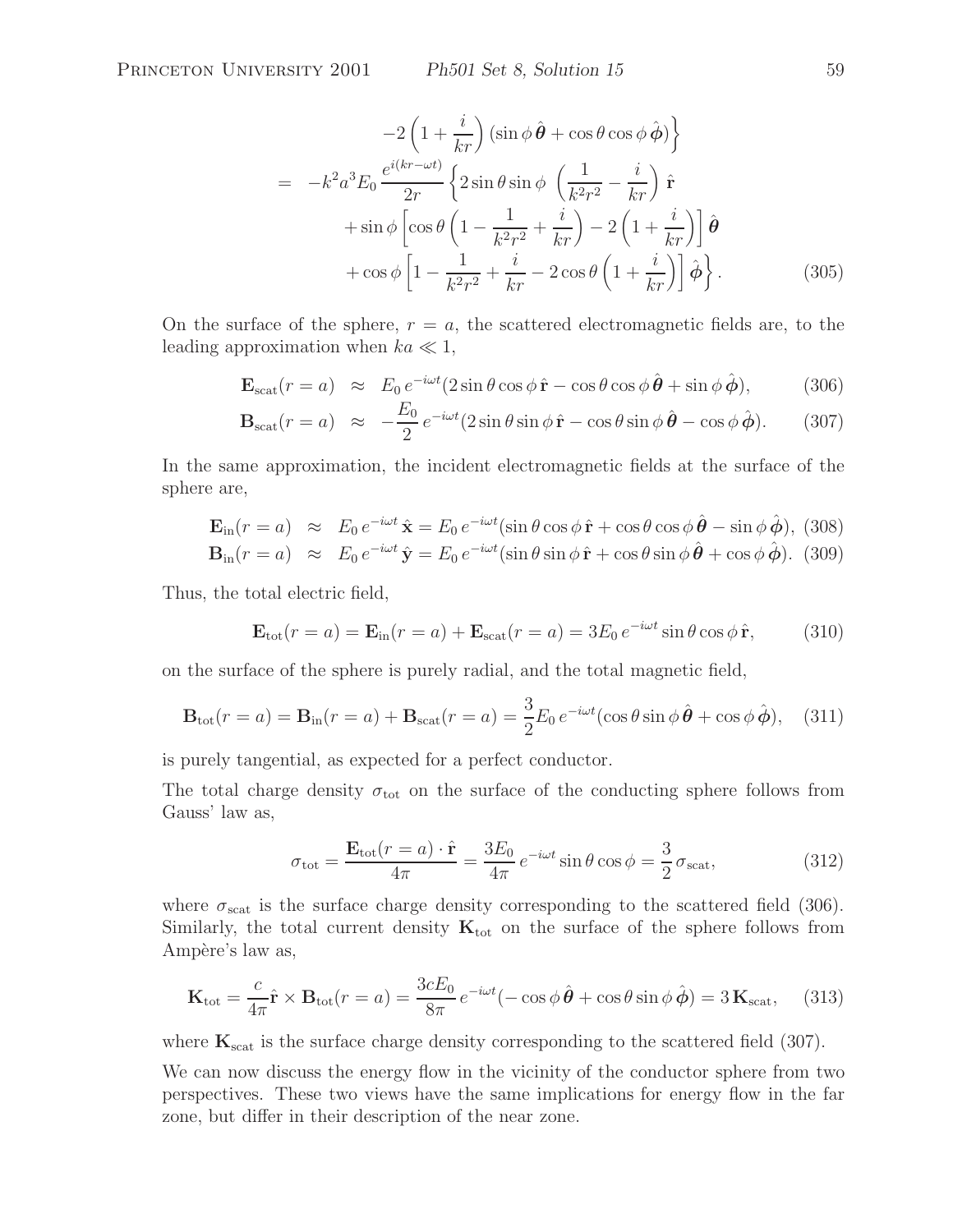First, we can consider the Poynting vector constructed from the total electromagnetic fields,

$$
\mathbf{S}_{\text{tot}} = \frac{c}{4\pi} \mathbf{E}_{\text{tot}} \times \mathbf{B}_{\text{tot}}.
$$
 (314)

Because the tangential component of the total electric field vanishes at the surface of the sphere, lines of the total Poynting vector do not begin or end on the sphere, but rather they pass by it tangentially. In this view, the sphere does not absorb or emit energy, but simply redirects (scatters) the flow of energy from the incident wave.

However, this view does not correspond closely to the "microscopic" interpretation that atoms in the sphere are excited by the incident wave and emit radiation as a result, thereby creating the scattered wave. We obtain a second view of the energy flow that better matches the "microscopic" interpretation if we write,

$$
\mathbf{S}_{\text{tot}} = \frac{c}{4\pi} \mathbf{E}_{\text{tot}} \times \mathbf{B}_{\text{tot}}
$$
  
= 
$$
\frac{c}{4\pi} (\mathbf{E}_{\text{in}} + \mathbf{E}_{\text{scat}}) \times (\mathbf{B}_{\text{in}} + \mathbf{B}_{\text{scat}})
$$
  
= 
$$
\frac{c}{4\pi} \mathbf{E}_{\text{in}} \times \mathbf{B}_{\text{in}} + \frac{c}{4\pi} (\mathbf{E}_{\text{in}} \times \mathbf{B}_{\text{scat}} + \mathbf{E}_{\text{scat}} \times \mathbf{B}_{\text{in}}) + \frac{c}{4\pi} \mathbf{E}_{\text{scat}} \times \mathbf{B}_{\text{scat}}
$$
  
= 
$$
\mathbf{S}_{\text{in}} + \mathbf{S}_{\text{interaction}} + \mathbf{S}_{\text{scat}}.
$$
(315)

Since the scattered fields (306)-(307) at the surface of the sphere include tangential components for both the electric and the magnetic field, the scattered Poynting vector,  $S_{\text{scat}}$ , has a radial component, whose time average we wish to interpret as the flow of energy radiated by the sphere. The scattered Poynting vector at any  $r$  is given by,

$$
\langle \mathbf{S}_{scat} \rangle = \frac{c}{8\pi} Re(\mathbf{E}_{scat}^{\star} \times \mathbf{B}_{scat})
$$
  
\n
$$
= \frac{c}{8\pi} Re\left[ (E_{\theta, scat}^{\star} B_{\phi, scat} - E_{\phi, scat}^{\star} B_{\theta, scat}) \hat{\mathbf{r}} + (E_{\phi, scat}^{\star} B_{r, scat} - E_{r, scat}^{\star} B_{\phi, scat}) \hat{\boldsymbol{\theta}} + (E_{r, scat}^{\star} B_{\theta, scat} - E_{\theta, scat}^{\star} B_{r, scat}) \hat{\boldsymbol{\phi}} \right]
$$
  
\n
$$
= \frac{c}{8\pi} \frac{k^4 a^6 E_0^2}{r^2} \left\{ \left[ cos^2 \phi \left( \frac{1}{2} - cos \theta \right)^2 + sin^2 \phi \left( 1 - \frac{cos \theta}{2} \right)^2 \right] \hat{\mathbf{r}} - \frac{1}{k^4 r^4} \left( \frac{cos \theta}{2} \hat{\mathbf{r}} + sin \theta \hat{\boldsymbol{\theta}} \right) \right\}.
$$
 (316)

The radial term of eq. (316) in square brackets is identical to the far-zone Poynting vector. However, close to the sphere we find additional terms in  $\langle S_{\text{scat}} \rangle$ , so that in the near zone  $\langle S_{rad} \rangle \neq \langle S_{scat} \rangle$ . Indeed, at the surface of the sphere we find

$$
\langle \mathbf{S}_{\text{scat}}(r=a) \rangle = \frac{c}{8\pi} E_0^2 \left\{ k^4 a^4 \left[ \cos^2 \phi \left( \frac{1}{2} - \cos \theta \right)^2 + \sin^2 \phi \left( 1 - \frac{\cos \theta}{2} \right)^2 \right] \hat{\mathbf{r}} - \left( \frac{\cos \theta}{2} \hat{\mathbf{r}} + \sin \theta \hat{\boldsymbol{\theta}} \right) \right\} \approx - \frac{c}{8\pi} E_0^2 \left( \frac{\cos \theta}{2} \hat{\mathbf{r}} + \sin \theta \hat{\boldsymbol{\theta}} \right).
$$
\n(317)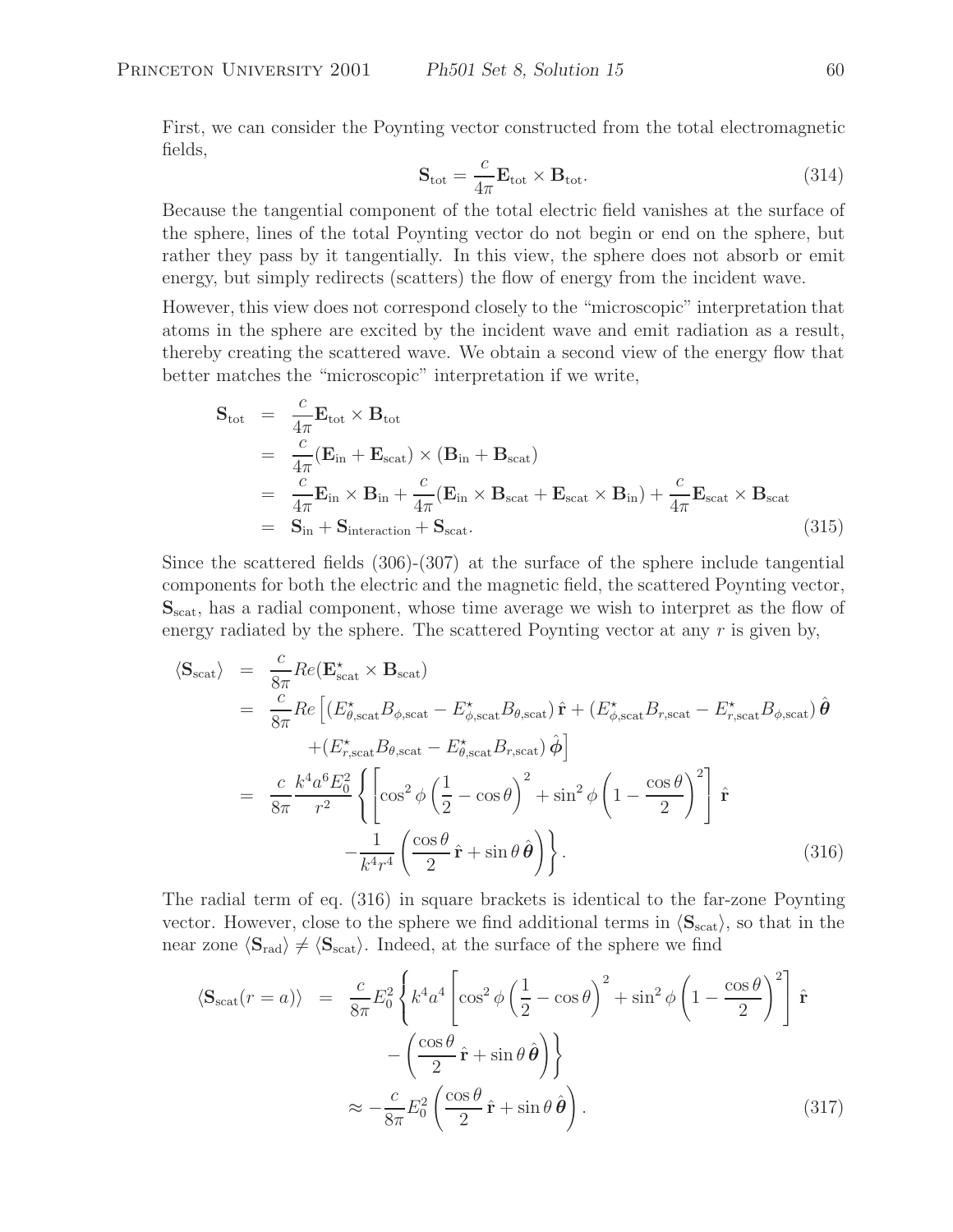Of course, the conducting sphere is not an energy source by itself, and the radiated energy is equal to the energy absorbed from the incident wave. For a description of the flow of energy that is absorbed, we look to the time-average of the incident and interaction terms of eq. (315). Lines of the incident Poynting vector,

$$
\langle \mathbf{S}_{\rm in} \rangle = \frac{c}{8\pi} E_0^2 \hat{\mathbf{z}} = \frac{c}{8\pi} E_0^2 (\cos \theta \, \hat{\mathbf{r}} - \sin \theta \, \hat{\boldsymbol{\theta}}), \tag{318}
$$

enter and leave the sphere with equal strength, and are therefore not to be associated with energy transfer to the radiation fields. So, we look to the interaction term,

$$
\langle \mathbf{S}_{\text{interaction}} \rangle = \frac{c}{8\pi} Re \left[ (E_{\theta,\text{scat}}^{\star} B_{\phi,\text{in}} + E_{\theta,\text{in}}^{\star} B_{\phi,\text{scat}} - E_{\phi,\text{scat}}^{\star} B_{\theta,\text{in}} - E_{\phi,\text{in}}^{\star} B_{\theta,\text{scat}}) \hat{\mathbf{r}} + (E_{\phi,\text{scat}}^{\star} B_{\theta,\text{in}} + E_{\phi,\text{in}}^{\star} B_{\phi,\text{scat}} - E_{r,\text{scat}}^{\star} B_{\phi,\text{in}} - E_{r,\text{in}}^{\star} B_{\phi,\text{scat}}), \hat{\boldsymbol{\theta}} + (E_{r,\text{scat}}^{\star} B_{\theta,\text{in}} + E_{r,\text{in}}^{\star} B_{\theta,\text{scat}} - E_{\theta,\text{scat}}^{\star} B_{r,\text{in}} - E_{\theta,\text{in}}^{\star} B_{r,\text{scat}}), \hat{\boldsymbol{\phi}} \right]
$$
  
\n
$$
= \frac{c}{8\pi} \frac{k^2 a^3 E_0^2}{r} \left\{ \left[ -\cos[kr(1-\cos\theta)] \frac{\cos\theta}{2k^2 r^2} + (1+\cos\theta) \left[ \cos^2\phi \left( \frac{1}{2} - \cos\theta \right) + \sin^2\phi \left( \frac{\cos\theta}{2} - 1 \right) \right] \times \left( \frac{\sin[kr(1-\cos\theta)]}{kr} - \cos[kr(1-\cos\theta)] \right) \right] \hat{\mathbf{r}} + \left[ \cos[kr(1-\cos\theta)] \frac{\sin\theta}{k^2 r^2} \left( 2 - \frac{9}{2} \cos^2\phi \right) + \dots \right] \hat{\boldsymbol{\theta}} + \left[ \frac{9}{8} \cos[kr(1-\cos\theta)] \frac{\sin 2\theta \sin 2\phi}{k^2 r^2} + \dots \right] \hat{\boldsymbol{\phi}} \right\}, \qquad (319)
$$

where the omitted terms are small close to the sphere. Note that in the far zone the time-average interaction Poynting vector contains terms that vary as  $1/r$  times  $\cos[kr(1-\cos\theta)]$ . These large terms oscillate with radius r with period  $\lambda$ , and might be said to describe a radial "sloshing" of energy in the far zone, rather than a radial flow. It appears in practice that one cannot detect this "sloshing" by means of a small antenna placed in the far zone, so we consider these terms to be unphysical. Nonetheless, it is interesting that they appear in the formalism.

At the surface of the sphere we have, again for  $ka \ll 1$ ,

$$
\langle \mathbf{S}_{\text{interaction}}(r=a) \rangle = \frac{c}{8\pi} E_0^2 \left[ -\frac{\cos \theta}{2} \hat{\mathbf{r}} + \sin \theta \left( 2 - \frac{9}{2} \cos^2 \phi \right) \hat{\boldsymbol{\theta}} + \frac{9}{8} \sin 2\theta \sin 2\phi \hat{\boldsymbol{\phi}} \right].
$$
\n(320)

The total Poynting vector on the surface of the sphere is the sum of eqs. (317), (318) and (320),

$$
\langle \mathbf{S}_{\text{tot}}(r=a) \rangle = \frac{c}{8\pi} E_0^2 \left( -\frac{9}{2} \sin \theta \cos^2 \phi \, \hat{\boldsymbol{\theta}} + \frac{9}{8} \sin 2\theta \sin 2\phi \, \hat{\boldsymbol{\phi}} \right). \tag{321}
$$

The radial component of the total Poynting vector vanishes on the surface of the sphere, as expected for a perfect conductor.